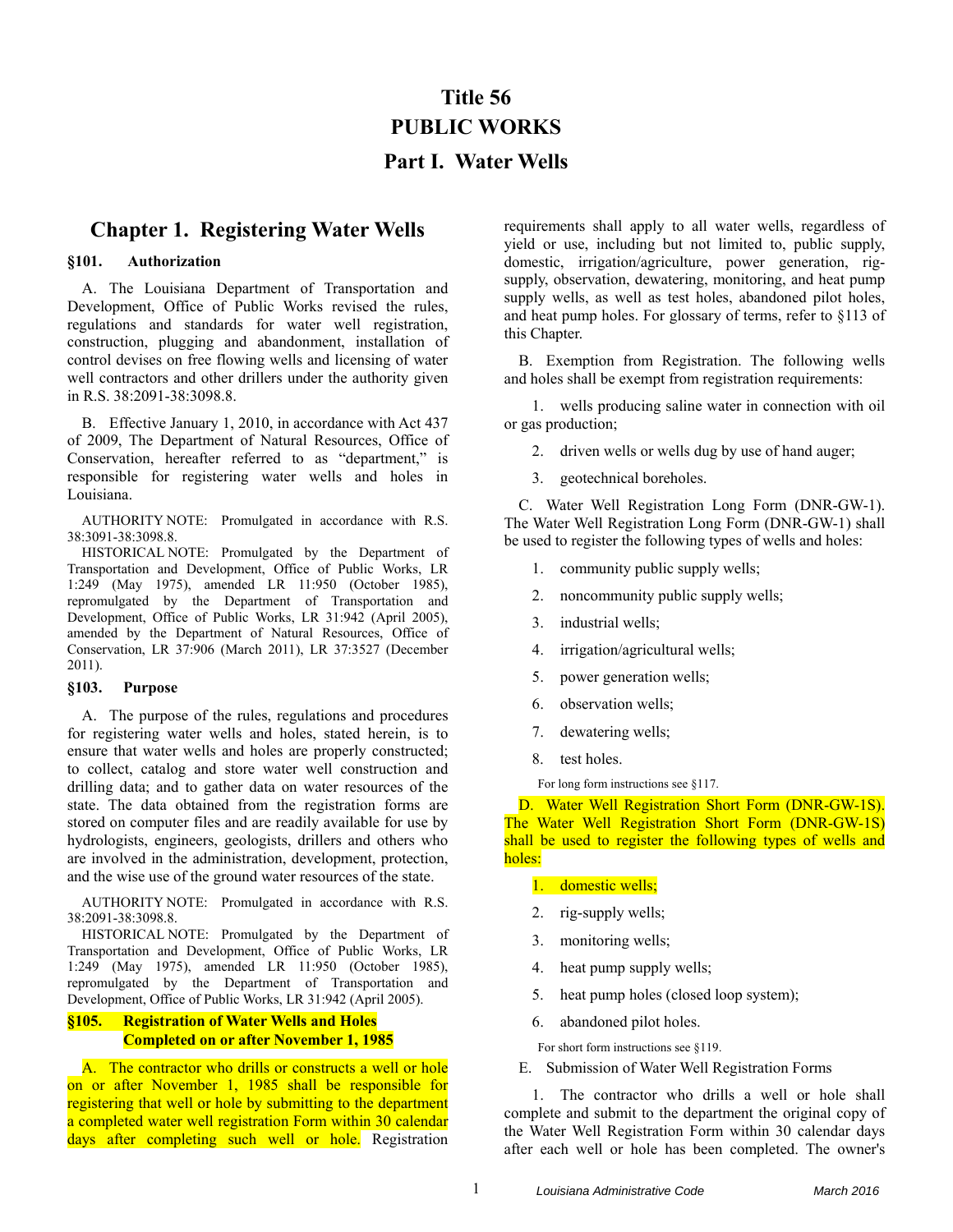copy shall be sent to the owner immediately after completion of the work and the contractor shall retain the contractor's copy for his files.

2. For registration purposes only, the department considers a well or hole completed when it is accepted by the owner or when the contractor has moved his equipment from the site, whichever comes first. Acceptance by the owner or removal of equipment from the site by the contractor does not imply, in any way, acceptance or approval by the state of Louisiana. The department, after reviewing applicable records and/or inspection of the well site, can cause the owner and/or the contractor to do whatever additional work is necessary to bring the well or hole up to standards. The expense for the additional work shall be borne by the owner or the contractor, as the case may be.

3. For the purpose of registering heat pump holes only, one form (DNR-GW-1S) Short Form per project (site) will suffice. Under item marked "remarks," materials and method used to seal the holes shall be indicated. Driller's log description of cuttings should be the typical formations encountered at the site.

4. Registration forms may be submitted to the department on a monthly basis as long as the 30-day limitation is not exceeded. Forms that are illegible, have incomplete items, lack a sketch or directions to the well, do not include latitudinal and longitudinal coordinates or have not been signed and dated will be rejected by the department and will be returned to the contractor for correction and resubmittal. It is the responsibility of the contractor to see to it that the submitted registration forms are actually received by the department.

5. Each registration form shall be personally signed and dated by the contractor who is responsible for drilling the well or hole. For convenience of the contractor, affidavits filed by the contractor to authorize office personnel to sign forms on his behalf will be accepted by the department.

6. Upon receipt of the registration forms, the department will review and process each form, including field inspection, if necessary, and will assign an identification number to each well after which the well is considered registered. The well data will then be entered into the computerized data file and, upon request, the owner and/or the contractor will be informed of the fact of registration and of the assigned identification number.

F. Copies of Available Data Which Shall Be Attached to Registration Forms. The water well contractor who is responsible for drilling a public supply, industrial or power generation water well or test hole, shall attach to the registration form copies of the following items (if available for transmittal) to the department:

- 1. electrical log or other borehole geophysical log;
- 2. mechanical analysis of the drill cuttings;
- 3. chemical analysis of the water;
- 4. aquifer test results.

## G. Registration of Reworked Water Wells

1. Registered wells that are reworked (e.g., removing and replacing the screen; redeveloping the well) need not be registered a second time unless the screen setting is altered or a liner is installed inside the original casing. If the registered well, after reworking, obtains water from an aquifer different from that reported on the original registration form, another registration form shall be submitted by the contractor within 30 calendar days after completion of the work.

2. If an unregistered well is reworked, deepened or changed in any manner or if screen setting is altered, the proper registration form (DNR-GW-1 or DNR-GW-1S) shall be submitted to the department by the contractor no later than 30 calendar days after the work has been completed. Failure to file the proper registration form may result in enforcement actions including the assessment of civil penalties in accordance with the authority of the commissioner of conservation.

H. Registration of Subcontracted Water Wells. When a water well contractor agrees to construct a water well for a customer but subcontracts the work to another water well contractor, the following registration procedure shall govern:

1. the subcontractor who drills the well shall keep an accurate record of the pertinent data to be used in completing the registration form; however, the name and license number of the original contractor must be shown on the upper right-hand corner of the registration form, and it is the original contractor who is responsible for signing and transmitting the form to the department in accordance with the procedures outlined in §105.E. The subcontractor may write his or his company's name and license number at the space designated for "remarks."

I. Registration of Rig-Supply Water Wells

1. In order to register a rig-supply water well, each registration form must be accompanied by a copy of the "registered" permit plat reflecting the section, township, range and the distances from the section lines to the location of the well (oil, gas, injection, etc.). The plat will be used by the department to verify the latitude and longitude of the well. The water well contractor who drilled the water well shall obtain a copy of the plat from the company in charge of the drilling of the oil or gas well (lessee) or from the operator of the oil or gas drilling rig and shall attach it to the registration form for transmittal to the department. Alternatively, the water well contractor may send the registration form to the lessee with appropriate instructions for them to attach the plat to the registration form and transmit it to the department.

2. The lessee or the operator shall furnish the water well contractor with the required plat in a timely manner so that the 30-day limitation for water well registration is not exceeded.

J. Registration of Monitoring Wells. Although construction of monitoring wells for facilities regulated by the Department of Environmental Quality (DEQ) requires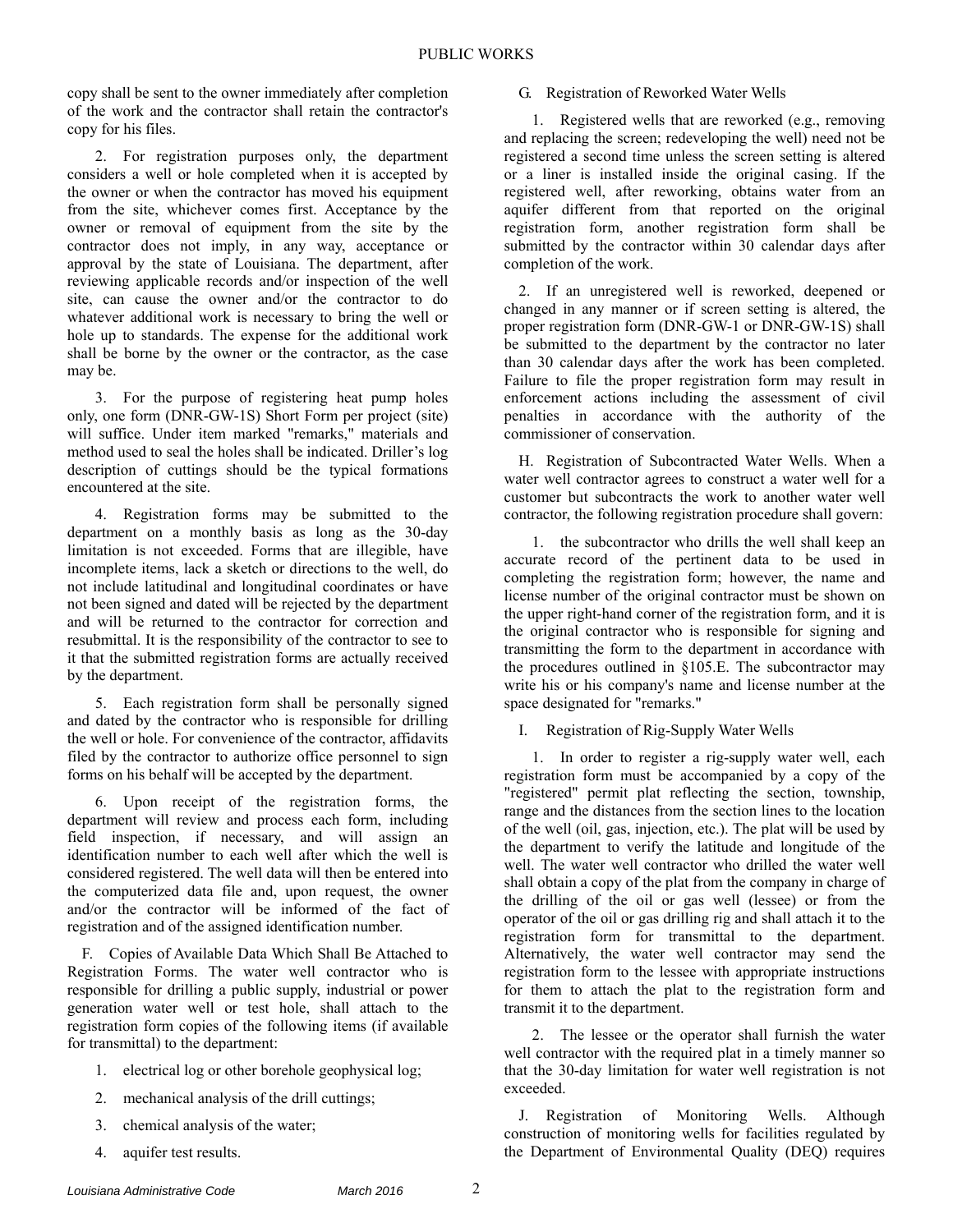approval from DEQ prior to construction, they shall be registered with the Office of Conservation, like all other water wells, as part of the state's effort to catalog well sites and to collect and provide data on the geohydrological system. In order to register a monitoring well, the drilling contractor, in addition to completing all items on the Water Well Registration Short Form (DNR-GW-1S), must also complete the spaces provided for the latitude and longitude of the well location, as well as the section, township and range.

AUTHORITY NOTE: Promulgated in accordance with R.S. 38:3091-38:3098.8.

HISTORICAL NOTE: Promulgated by the Department of Transportation and Development, Office of Public Works, LR 1:249 (May 1975), amended LR 11:950 (October 1985), repromulgated by the Department of Transportation and Development, Office of Public Works, LR 31:942 (April 2005), amended by the Department of Natural Resources, Office of Conservation, LR 37:906 (March 2011), LR 37:3527 (December 2011).

## **§107. Registration of Water Wells Completed Prior to November 1, 1985**

A. Because many water wells have already been inventoried by the department, the procedures for registering wells completed prior to November 1, 1985 are dependent on whether or not the wells have been inventoried and their records are available to the department.

B. Registration of Inventoried Water Wells Completed Prior to November 1, 1985 Whose Records Are Available to the Department

1. The department will obtain from available data a listing, by owner, of wells and pertinent data. A copy of the list will either be sent to the owner for checking and updating, or will be checked and updated by a representative of the department with assistance from the owner.

2. If the list is sent to the owner for checking and updating, the owner shall be responsible for updating the list by indicating the current status of each registered well, by adding wells not on the list and by indicating wells that have been abandoned. The owner shall then certify the list as current and correct and shall return the list to the department within 30 calendar days after receiving the list. When the corrected and certified list is received by the department, the wells added to the list by the owner shall be inventoried and registered by a representative of the department.

3. If, in the opinion of the department, a visit or telephone contact by a representative of the department is preferable and more convenient to the owner than sending a list of wells, a field visit or telephone contact will be made by a representative of the department. After the data are verified and the well locations are checked, any well not on the list will be inventoried and registered by the representative of the department.

4. Upon request, the owner will be sent an updated listing of registered wells for which he is responsible.

C. Registration of Water Wells Completed Prior to November 1, 1985 Which Have Not Been Inventoried and Whose Records Are Not Available to the Department

1. All wells used to supply a public water system regardless of yield, and all other water wells capable of producing more than 50,000 gallons per day, which were constructed on or after July 1, 1975, shall be registered by the owner by completing a water well registration long form (DNR-GW-1) for each well and sending them to the department for verification and registration within 90 calendar days after the effective date of these regulations.

2. The owner may register any uninventoried water well, not covered under Item A of the form, by completing an appropriate registration form and sending it to the department for verification and registration.

3. The department's representative may contact the owner to obtain well data and check and verify the location of wells that have not been inventoried and whose records are not on file with the department. After receiving the pertinent data and locating the wells, the department will register the wells accordingly.

4. The owner shall make available any needed data for registering uninventoried wells and shall permit access to the well sites. Upon request, the owner will be informed of the fact of registration and of the assigned identification number.

AUTHORITY NOTE: Promulgated in accordance with R.S. 38:3091-38:3098.8.

HISTORICAL NOTE: Promulgated by the Department of Transportation and Development, Office of Public Works, LR 1:249 (May 1975), amended LR 11:951 (October 1985), repromulgated by the Department of Transportation and Development, Office of Public Works, LR 31:942 (April 2005), amended by the Department of Natural Resources, Office of Conservation, LR 37:907 (March 2011).

#### **§109. Use of Information Obtained from Registration Forms**

A. Information obtained from registration forms will be available to all persons upon request. The well data will be coded and entered into the department's computerized data file and will be integrated with water well data systems operated by other governmental agencies and research groups, as needed. Copies of the registration forms or computerized listings of the registered wells should fulfill the need of water districts, commissions or other state agencies; thus eliminating the need for a second set of registration forms.

AUTHORITY NOTE: Promulgated in accordance with R.S. 38:2091-38:3098.8.

HISTORICAL NOTE: Promulgated by the Department of Transportation and Development, Office of Public Works, LR 1:249 (May 1975), amended LR 11:952 (October 1985), repromulgated by the Department of Transportation and Development, Office of Public Works, LR 31:942 (April 2005).

## **§111. Enforcement Actions**

A. Provisions addressing enforcement of this Chapter appear in R.S. 38:3096, as follows.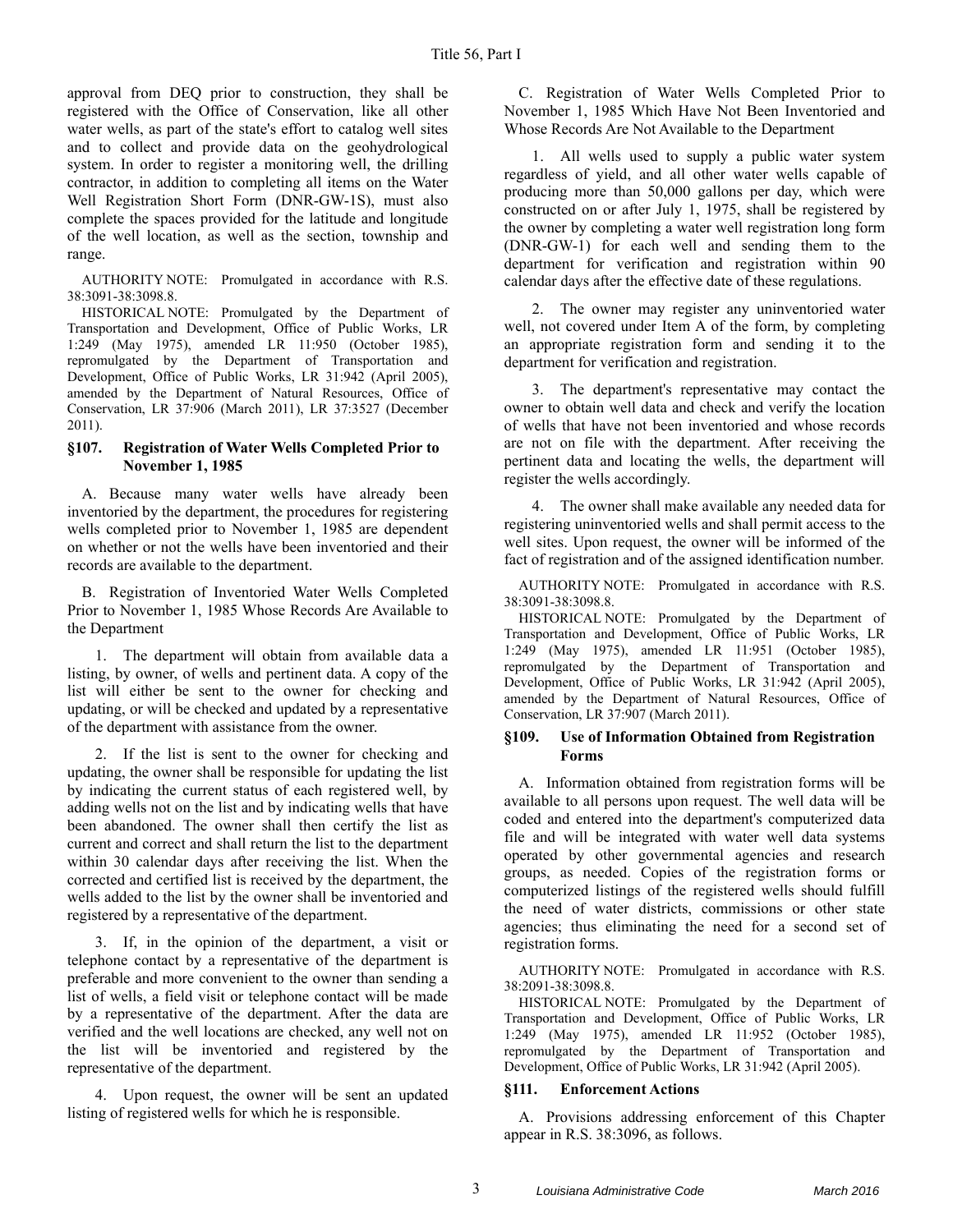1. Whoever knowingly and willingly violates a provision of this Chapter, or a rule, regulation or order of the director or a board hereunder, shall be subject to a civil penalty of not more than \$1,000 a day for each day of violation and for each act of violation if a penalty for the violation is not otherwise provided in this Chapter.

a. The place of suit to recover this penalty shall be selected by the director or board, as may be appropriate, in the district court of the parish in which any one of the defendants resides, or in the district court of the parish where the violation took place.

b. Suit shall be at the direction of the director or board, as may be appropriate, and shall be instituted and conducted in his or its name by the attorney general or by the district attorney of the district under the direction of the attorney general.

2. Whoever knowingly and willfully aids or abets a person in the violation of a provision of this Chapter, or in any rule, regulation or order made hereunder shall be subject to the same penalties provided herein for the principal violator.

B. Falsification of Documents. Falsification of documents to evade regulations, as well as penalties for said falsifications, appears in R.S. 38:3095 as follows.

1. No person shall, for the purpose of evading this Chapter or any rule, regulation or order made thereunder:

a. make, or cause to be made, any false entry or statement of fact in any report required to be made by this Chapter, or by any rule, regulation or order made hereunder; or

b. make, or cause to be made, any false entry in an account, record or memorandum kept by any person in connection with the provisions of this Chapter or of any rule, regulation or order made thereunder; or

c. remove out of the jurisdiction of the state or destroy or mutilate, alter, or by any other means, falsify any book, record or the paper pertaining to the matters regulated by this Chapter, or by any rule, regulation or order made thereunder.

2. Whoever violates this Section shall be fined not more than \$5,000 or imprisoned not more than six months or both.

3. The penalty provision for falsification of documents required under the provisions of this Chapter are therefore criminal in nature and will be enforced through the district attorney having jurisdiction where said violation occurs. It should also be noted that utilization of the United States Mail in the falsification of documents constitutes a violation of Title 18 of the United States Code (Mail Fraud), and such violations will be referred to the, appropriate United States Attorney.

C. Appeals. An alleged violator may appeal any order of the department by requesting a hearing. The hearing request must be made to the department, in writing, within

30 calendar days of the original order and must be sent by "Certified Mail-Return Receipt Requested." After receiving the request, the department will arrange a hearing to determine what other remedial action will serve to effect compliance with the rules and regulations.

AUTHORITY NOTE: Promulgated in accordance with R.S. 38:2091-38:3098.8.

HISTORICAL NOTE: Promulgated by the Department of Transportation and Development, Office of Public Works, LR 1:249 (May 1975), amended LR 11:952 (October 1985), repromulgated by the Department of Transportation and Development, Office of Public Works, LR 31:942 (April 2005).

## **§113. Definitions**

A. Glossary of Terms. Letter in parentheses is the number of the reference found in §115 which is the source of the definition.

*Abandoned Well*―a well is considered to be abandoned if:

a. its use has been permanently discontinued;

b. its pumping equipment has been permanently removed;

c. the well is in such a state of disrepair that it cannot be used to supply water, and/or has the potential for transmitting surface contaminants into the aquifer;

d. the well poses potential health or safety hazards; or

e. the well is in such a condition that cannot be placed in the active, standby or inactive status.

*Active Well*―a well is considered to be active if it is an operating well used to supply water.

*Annular Space*―the space between the drill hole and the well casing.

*Aquifer*―a formation, group of formations, or a part of a formation that contains sufficient saturated material to yield significant quantities of water to wells. (E)

*Aquifer Test*―aquifer or pumping tests are made in water wells to obtain information about the performance and efficiency of the well being pumped, and/or to obtain data from which the hydraulic characteristics of the aquifer can be calculated. The test made to determine hydraulic characteristics of an aquifer is usually referred to as *aquifer test*.

*Artesian (Confined Ground Water)*―when the water level rises above the top of the aquifer which the well taps, the aquifer is assumed to be *artesian*. An artesian well flows only when the water level is above land surface. (E)

*Assistant Secretary*―the Assistant Secretary of the Office of Conservation, Department of Natural Resources, or his designee.

*Bacteriological Analysis*―this analysis, usually for drinking water, consists of a laboratory report indicating the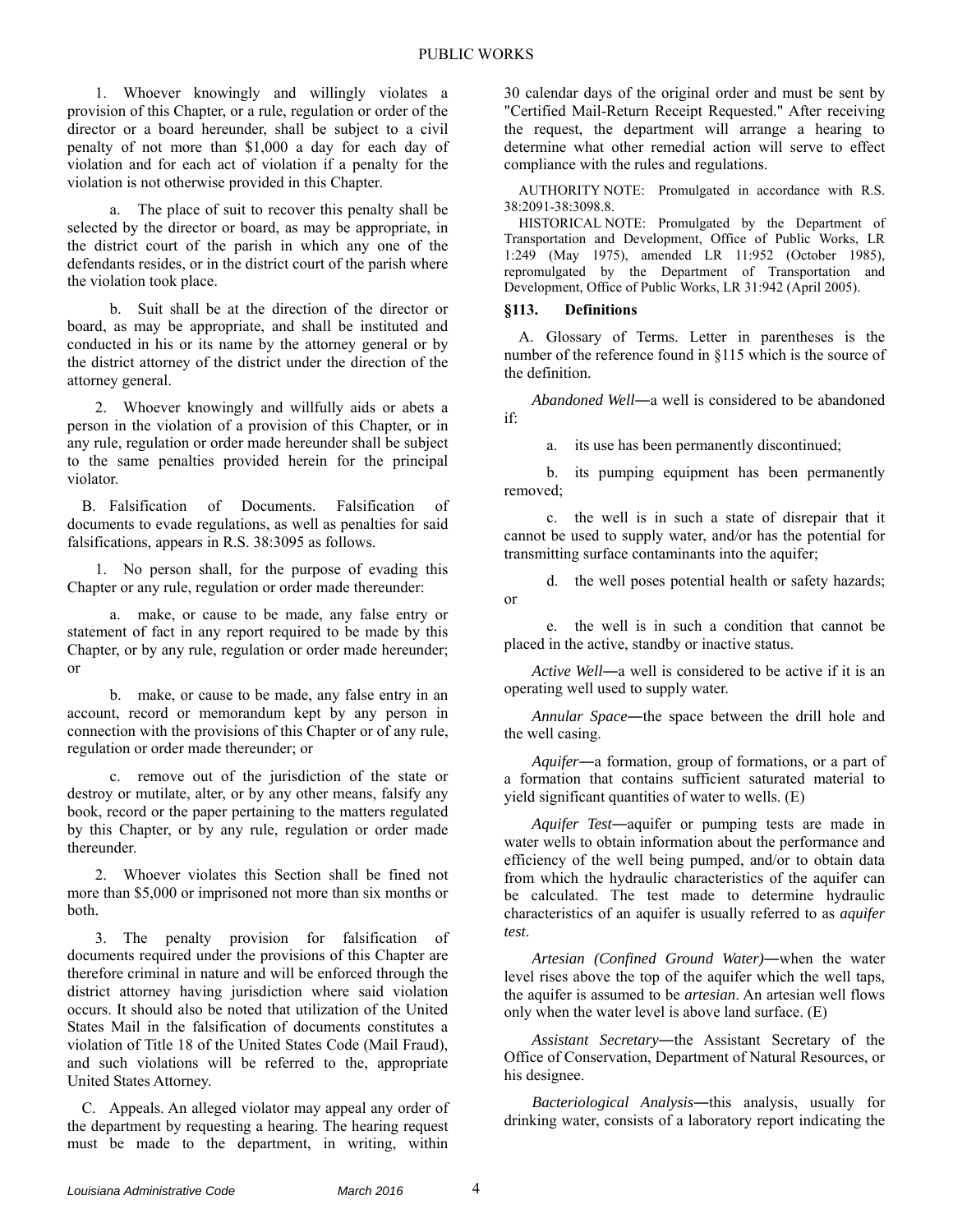presence or absence of coliform bacteria in a given water sample, as determined by laboratory procedure.

*Bentonite Slurry*―a mixture of bentonite and water, weighing not less than 9 pounds per gallon.

*Casing*―a tubular retaining structure, generally metal or PVC which is installed in a drilled, bored, driven, or augured hole to maintain the well opening.

*Cement-Bentonite Slurry*―a mixture of cement, bentonite and water, consisting of not more than 8 percent bentonite by dry weight of cement and a maximum of 10 gallons of water per sack (94 pounds) of cement. Additives, in the approved and proper ratio, may be added to the slurry if required.

*Chemical Analysis*―a chemical analysis is usually a report of dissolved minerals in the water and the water's physical properties, such as temperature and color. The minimum chemical properties that are usually determined are hardness, specific conductance, hydrogen-ion concentration (pH), dissolved solids, chloride, bicarbonate, iron, fluoride and nitrate.

*Coarse Ground Bentonite*―a processed bentonite used to seal well casings and to plug holes. Coarse ground bentonite is placed by pouring from surface or pumping from the bottom to surface. An approved inorganic polymer may be used to retard swelling of the bentonite.

*Community Public Supply Water Well*―a public supply well which serves at least 15 service connections used by year-round residents or regularly serves at least 25 yearround residents. A community public supply well may be owned by a municipality or community, a water district, a corporation, a private individual or by a local, state or federal governmental agency.

*Contaminant*―any undesirable physical, chemical, biological, or radiological substance or matter in water. (F)

*Contamination*―any introduction into water of microorganisms, chemicals, wastes, or waste-water in a concentration that makes the water unfit for its intended use. (D)

*Contractor*―the word *contractor* in these regulations is used to refer to any person, firm or corporation who is licensed to engage in the business of drilling, reworking or installing water wells, monitoring wells, heat pump wells or holes, geotechnical boreholes, and/or plugging and abandoning wells or holes, excluding oil and gas wells.

*Department*―the Louisiana Department of Natural Resources, Office of Conservation.

*Dewatering Well*―a water well installed to dewater an aquifer or lower a water table in order to allow construction or mining activities.

*Disinfection*―the killing of a large proportion of microorganisms in or on a substance with the probability that all pathogenic microorganisms will be killed.

*Ditch*―a man-made excavation dug to convey surface water for drainage purposes or irrigation.

*Director or a Board*―see *Assistant Secretary*.

*Domestic Well—a* water well used exclusively to supply the household needs of the owner/lessee and his family. Uses may include drinking, cooking, washing, sanitary purposes, lawn and garden watering and caring for pets.

*Drawdown*―the difference, usually in feet, between the static (nonpumping) water level and the pumping level in a well after the well has been pumped for a specified period of time.

*Drill Cuttings*―samples of the material obtained during drillings and are the source of lithologic information needed for proper selection of screen openings. A principal objective of drilling test holes is to obtain samples. (A)

*Driller*―see *Contractor*.

*Drilling*―the word *drilling* in these regulations is used to refer to the drilling, boring, coring, driving or augering of a well or hole.

*Drilling Contractor*―see *Contractor*.

*Driller's Log*―a driller's log is the driller's description of the geologic strata encountered, their thickness and depth. (A)

*Drilling Mud*―a fluid composed of water and clay (either native clay or a combination of native and commercial clays) used in drilling operations to remove cuttings from the hole, to clean and cool the bit, to reduce friction between the drill stem and the sides of the hole, to seal the sides of the hole, to prevent caving, bridging or loss of circulation, and to prevent the interchange of water between aquifers. When permitted, drilling mud may be used as filler or plugging material, provided it weighs not less than 9 pounds per gallon.

*Electrical Log*―a record of the resistivity of the subsurface formations and the contained fluid and spontaneous potentials generated in the borehole, both plotted in terms of depth below some datum, such as land surface. Similar logs commonly made in boreholes are the induction logs. Other borehole geophysical logs that also may be available are the gamma ray, caliper and neutron logs.

*Flood Prone Area*―an area subject to a 100-year flood level as established by the administering agency for the Federal Flood Insurance Program.

*Free Flowing Water Well*―an artesian well which flows, under natural conditions, at or above the ground surface.

*Geopressured Aquifer*―a term used for an aquifer, especially in the Gulf Coast Area, in which the fluid pressure exceeds the normal hydrostatic pressure of 0.465 pounds per square inch per foot of depth. (B)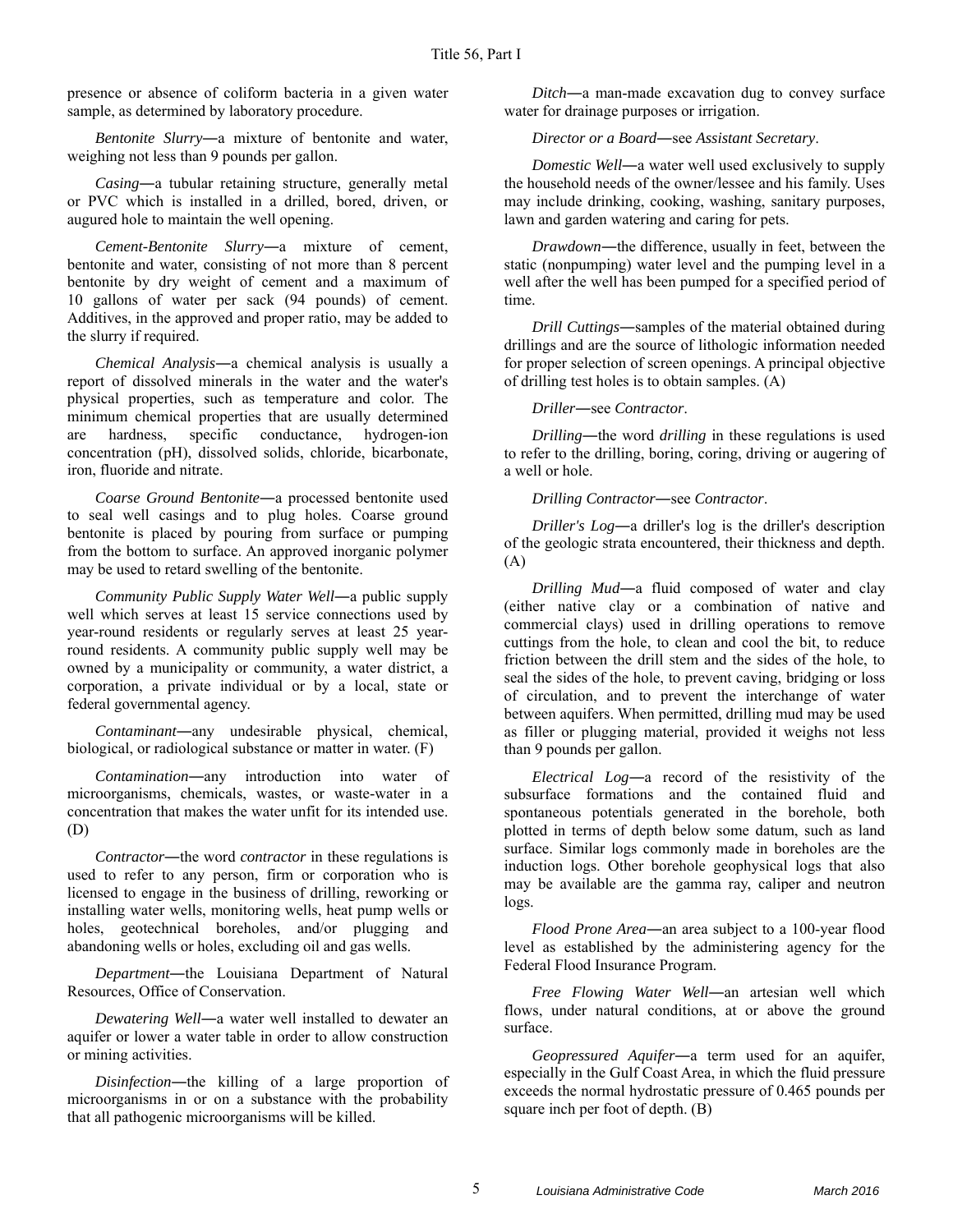*Geotechnical Borehole*―an exploratory borehole drilled, augured, bored or cored to obtain soil samples to be analyzed for chemical and/or physical properties.

*Geothermal*―pertaining to the internal heat of the earth.

*Gravel-Packed Well*―a well in which properly graded gravel or coarse sand is hydraulically placed in the area immediately surrounding the screen or slotted pipe used as a screen to increase the effective diameter of the well, to stabilize the aquifer and to prevent sand from entering the well.

*Ground Water*―water percolating below the earth's surface.

*Health Hazard*―any condition that may create a danger to public health and well being.

*Heat Pump Hole*―a hole drilled to install piping for an earth-coupled water source heat pump system, also known as a vertical closed-loop system.

*Heat Pump Supply Well*―a water well which supplies ground water to a heat pump heat exchanger.

*Industrial Well*―a well used to supply water for plants that manufacture, process or fabricate a product. The water may or may not be incorporated into the product being manufactured. The water is usually used to cool machinery, to provide sanitary facilities for employees, to air condition the plant, and water grounds at the plant. Water used for mining or processing ore, such as gravel, is included in the industrial category.

*Inactive Well*―a well is considered to be inactive if it is not presently operating but is maintained in such a way that it can be put back in operation with a minimum of effort to supply water.

*Irrigation/Agricultural Well*―a well used for irrigating cultivated plants, for watering stock, for crawfish and catfish farming, and for similar agricultural activities. Most irrigation wells supply water for farm crops, but this category also includes wells that are used for watering parks, golf courses, cemeteries and wells which are used exclusively for watering lawns in urban areas.

*Lessee*―see *Owner*.

*Monitoring Well*―a well used to obtain hydrologic and water quality data, usually installed at or near a known or potential source of ground water contamination.

*Neat Cement*―a mixture of cement and water, consisting of not more than 5 gallons of water per sack (94 pounds) of cement.

*Noncommunity Public Supply Well*―a public supply water well which serves either fewer than 15 service connections or fewer than 25 year-round residents or no year-round residents. Examples of the former case are small public water supplies for mobile home parks, subdivisions, etc. which fall below the 15 connections/25 persons criteria for community water supplies. The latter case includes public water supplies which serve no year-round residents, such as bars and lounges, motels, camps, office buildings, restaurants, rest stops, service stations, recreational facilities, schools, commercial establishments, etc.

*Observation Well*―a well used by the owner, by governmental agencies, or by an appropriate engineering or research organization to obtain information on the water resources of an area.

*Owner*―individual, corporation, association, partnership, institution or governmental agency who is either the legal owner of the property on which the well or hole is located or is holding a long-term lease on the property.

*Permeability*―a measure of the relative ease with which porous media can transmit a liquid under a potential gradient. Sands have a higher permeability than clays.

*Pilot Hole*―a hole drilled with the intent to install casing and to produce water. It is usually of a smaller diameter than the proposed well and has to be reamed to a larger diameter for the installation of casing and screen.

*Plumbness*―the variation with depth of the center line of the well from a vertical line drawn through the center of the well at the top of the casing. (C)

*Pollution*―a condition created by harmful or objectionable material in water. (D)

*Potable Water*―water whose bacteriological, physical and chemical properties make it suitable for human consumption.

*Power Generation Well*―a well used to supply water for generation of any type of power.

*Private Well*―see *Domestic Well*.

*Public Supply Water Well*―a well which provides water for drinking, cooking or washing use by the public, or transients, or by persons other than the immediate family of the owner of the supply. A public supply water well may be either a community water well or a noncommunity water well.

*Pump-Down Method*―a positive displacement method for placing grout or slurry material by pumping or forced injection by air pressure.

*Pumping Test*―see *Aquifer Test*.

*Pumping Water Level*―the water level in a well which is being pumped, usually expressed in feet above or below a specific datum, such as land surface.

*PVC Well Casing*―a polyvinyl chloride plastic pipe conforming to current AWWA Standard A-100 and/or ASTM F-480 Standard for water well casing.

*Registered Permit Plat*―a land surveyor's plat showing section, township, range, and the distances from the section lines to the location of the well (oil, gas, injection, etc). The permit plat is submitted to the Office of Conservation with the oil or gas well permit application.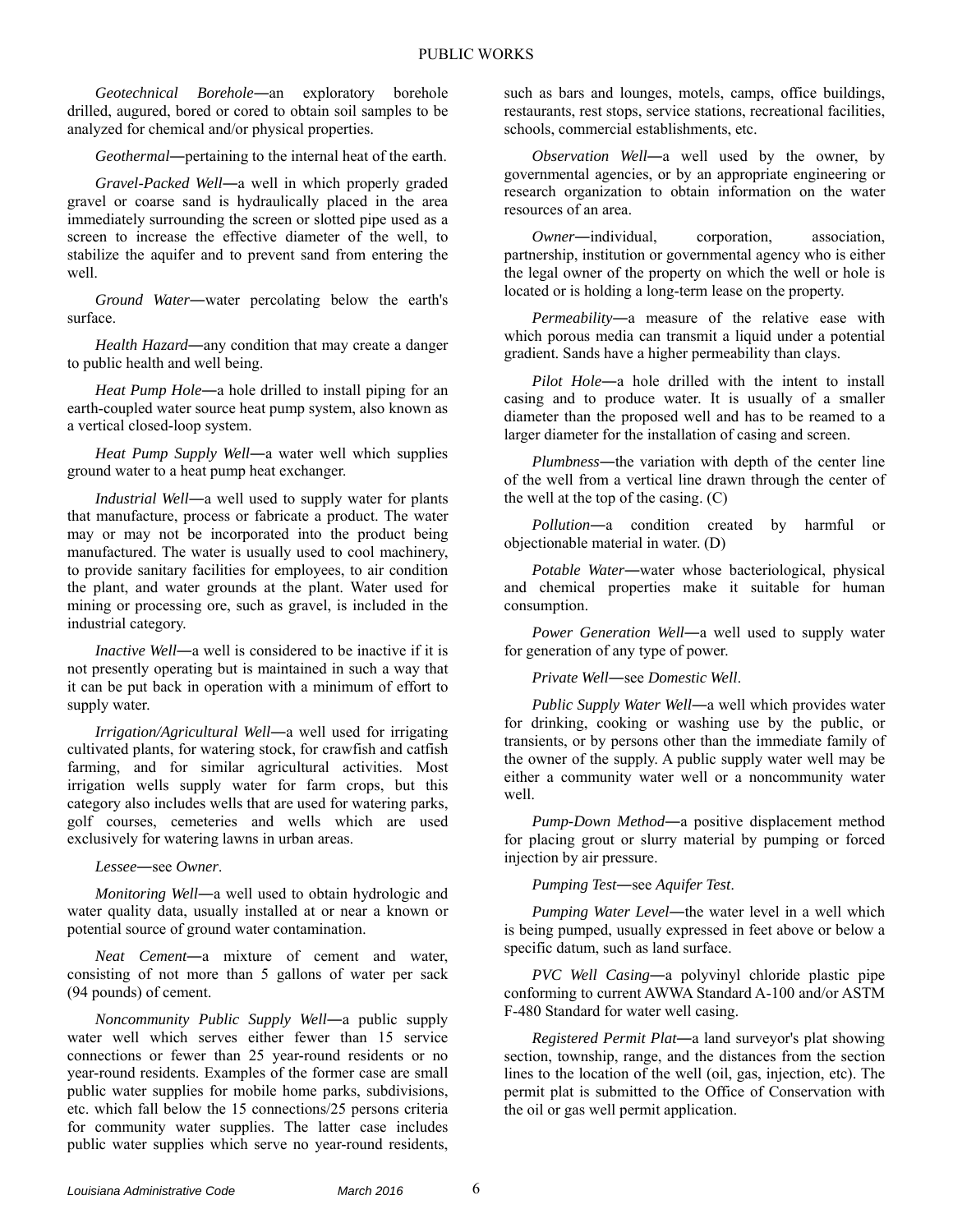*Registered Well*―an inventoried well that has been assigned an identification number by the department and whose records are available.

*Relief Well*―any well drilled for the sole purpose of relieving the hydrostatic pressure inside a levee system during times of high water.

*Reworking Water Well*―rehabilitation or modification of a water well to increase its efficiency, restore its capacity, and/or improve its water quality. Methods of reworking water wells include removing and replacing the screen, regravel packing the screen, placing a new screen within the old screen, placing a liner pipe within the old casing or redeveloping a well by surging, adicizing, jetting, etc.

*Rig-Supply Well*―a water well drilled at an oil or gas drilling site to supply water for drilling and/or other oil field related activities.

*Saline Water*―water with a dissolved solids content of 1,000 milligrams per liter (parts per million) or more.

*Sanitary Seal*―a suitable threaded, flanged, or welded water-tight cap or compression seal installed at the top of the wellcasing so as to prevent the entrance of contaminated water or other objectionable material into the well.

*Sanitary Sewer*―an underground conduit that conveys domestic, commercial or industrial sewage.

*Screen*―a structural tubular retainer, usually metal or PVC, used to support the hole in unconsolidated material with openings which are selected on the basis of adopted standards, and which allows sand free water to flow freely into the well in ample quantities and with a minimum loss of head. In agricultural wells, slotted pipe is sometimes used as a screen.

*Seepage*―the slow movement of water and/or other fluids through the soil into the subsurface.

*Septic Tank*―an underground water-tight tank which receives sewage.

*Specific Capacity*―the rate of discharge of water from a well divided by the drawdown of water level within the well for a specified period of continuous pumping of the well. It is usually expressed as "gallons per minute per foot of drawdown after (specified) hours of continuous pumping."

*Standby Well*―a well is considered to be a standby if it is used in emergencies or occasionally used to supply water.

*Static Water Level*―static water level is the nonpumping water level in a well that has not been in operation for a period of time and is usually expressed in feet above or below a specified datum, such as land surface.

*Stream*―a natural channel or water course which conveys surface and subsurface runoff.

*Storm Sewer*―an underground conduit used for covering surface water.

*Subsidence*―a local mass movement that involves principally the downward settling or sinking of the earth's surface with little or no horizontal motion. (B)

*Subsurface Absorption Fields*―an underground area containing a bedding of aggregate with distribution lines to permit disposal of septic tank effluent.

*Test Hole*―a temporary exploratory borehole drilled for the sole purpose of obtaining geologic, hydrologic and water quality data.

*Test Well*―see *Test Hole*.

*Underground Injection*―the subsurface implacement of fluids by well injection. (F)

*Underground Water*―see *Ground Water*.

*Uniformity Coefficient*―the uniformity coefficient is the number expressing the ratio of the 40 percent size of the material to its 90 percent size. Size refers to the percentage by weight retained on a given sieve.

*Vent (Breather Pipe)*―a screened outlet at the upper end of the well casing to allow equalization of air pressure in the well and the escape of gases.

*Water Well Contractor*―see *Contractor*.

*Well Cap*―a removable, usually water-tight device used to cover an opening into the well casing and is threaded, bolted or otherwise attached to the casing to prevent easy entry by other than the owner and to prevent the entrance of any contaminant or other objectionable material into the well.

AUTHORITY NOTE: Promulgated in accordance with R.S. 38:3098 -38:3098.8.

HISTORICAL NOTE: Promulgated by the Department of Transportation and Development, Office of Highways, LR 1:969 (May 1975), amended LR 11:969 (October 1985), repromulgated by the Department of Transportation and Development, Office of Public Works, LR 31:942 (April 2005), amended by the Department of Natural Resources, Office of Conservation, LR 37:907 (March 2011), LR 37:3527 (December 2011).

## **§115. References**

A. Campbell, M. D. and Lehr, H., Jr., 1973, *Water Well Technology*. McGraw-Hill, New, N. Y.

B. Gary, M.; McAfee, R., Jr. and Wolf, C. L., editors, 1972 *Glossary of Geology*, American Geological Institute, Washington, D.C.

C. Gibson, U. P. and Singer, R. D., 1971, *Water Well Manual*. Premier Press, Berkeley, CA.

D. Ingra, W. T., et al.; editors, 1969, Glossary of Water and Waste-Water Control Engineering.

E. Lohman, S. W., et. al.; 1972. Definitions of Selected Ground-water Terms―Revisions and Conceptual Refinements: U.S. Geological Survey Water-Supply Paper, 1988.

F. Public Law 93-523, 93rd Congress, December 16, 1974, 34p.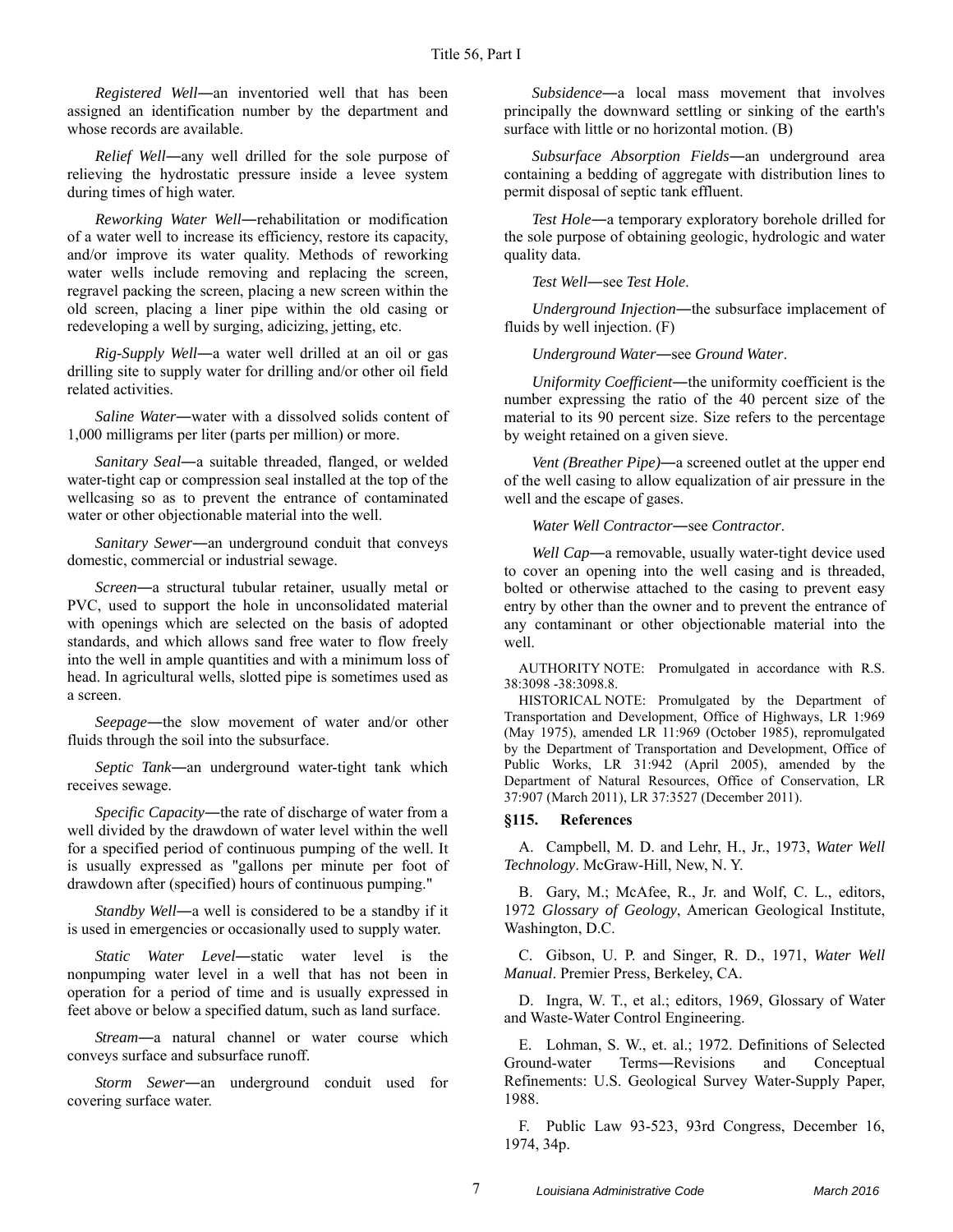AUTHORITY NOTE: Promulgated in accordance with R.S. 38:3098 -38:3098.8.

HISTORICAL NOTE: Promulgated by the Department of Transportation and Development, Office of Highways, LR 1:969 (May 1975), amended LR 11:971 (October 1985), repromulgated by the Department of Transportation and Development, Office of Public Works, LR 31:942 (April 2005).

## **§117. Water Well Registration (Long Form)**

A. The Water Well Registration Long Form (DNR-GW-1) and detailed instructions for properly completing the form are available by contacting department staff at (225) 342-8244 or by accessing the department's website at www.dnr.louisiana.gov/gwater. The long form consists of a set of three copies. The first copy (marked DNR copy) is to be mailed by the water well contractor within 30 calendar days after the well has been completed to:

> Department of Natural Resources Office of Conservation P.O. Box 94275 Baton Rouge, La 70804-9275

B. The second copy of the form is to be retained by the water-well contractor for his files, and the third copy is to be given to the well owner immediately upon completion of the work. The commissioner will consider and encourages the electronic submission of registration, data or reports required under this Section.

C. Although most of the information needed to complete the form is available to the water well contractor, the following explanation will provide clarification of intent for selected items and uniformity of reporting.

D. Owner Information. List the name of the legal owner of the property on which the well is located or the person or company holding a long-term lease on the property. If the owner or lessee is an individual, list first and last names and middle initial of individual. List area code and telephone number of owner in the spaces provided.

1. Address. The address should be that of the owner. If the well is owned by an industry, the local address of the firm is preferred in order that additional data on the well may be easily obtained by the state or a regional water district or commission.

2. Owner's Well Number. Many cities, institutions, industrial plants, and large farms have their own system of designating or identifying wells by number and/or name. This information is useful when locating the well and should be entered on the form.

E. Well Location. List the parish where the well is located, including the nearest town, city, etc., and give directions to the well site. The location of the well should be described in detail and as accurately as possible so that the well can be easily located by the department's staff or field inspector. Please include a detailed map or sketch on the back of the original form, showing location of well with reference to roads, railroads, buildings, etc. Use an (X) to indicate location of the well. Show location of nearest existing well(s), if any nearby, by marking (Os), and approximate distance between wells. Determine the well's

Global Positioning System (GPS) location and record the GPS longitude and latitude coordinates onto the form.

F. Well Information. Required data are available from water well contractor's and/or engineer's report.

G. Casing and Screen Information. Required data are available from water well contractor's and/or engineer's report. By type of screen indicate whether it is "bar lug" rib type, slotted pipe, etc. State whether casing is plastic or metal. Indicate the depth to which the annular space was cemented and state method of cementing.

H. Water Level and Yield Information. Most of the information entered on the form can usually be obtained from the water well contractor's or engineer's report. Except for "static water level," the terms need no explanation. Static water level is "the nonpumping water level in a well that has not been in operation for a period of time and is usually expressed in feet above or below a specified datum, such as land surface." The owner should be able to provide information on proposed use and pumping rate.

I. Use of Well. The principal purpose for which water from the well is used should be indicated where appropriate on the form. If water is used for more than one purpose, only the principal or primary use should be shown. If the planned use of water is unknown or does not fit one of the specified uses, this should be noted in the space marked "other." Following are explanations of the terms used on the well registration form to indicate the principal use of water from a well.

1. Irrigation/Agricultural. Refers to the use of water to irrigate cultivated plants, to water stock, for crawfish and catfish farming, and for similar agricultural activities. Most irrigation wells supply water for farm crops, but this category also includes wells that are used for watering parks, golf courses, and cemeteries. Occasionally a home owner in an urban area has a well used solely for watering a lawn. This well also should be in the agricultural and irrigation category.

2. Industrial. Includes plants that manufacture, process or fabricate a product. The water may or may not be incorporated into the product being manufactured. Industrial water may be used to cool machinery, to provide sanitary facilities for employees, to air-condition the plant, and water grounds at the plant. Water used for mining or to process ore such as gravel pits is included in the industrial category. Planning and water-use needs can be implemented by dividing this category into the following standard industrial categories that predominate in Louisiana. Indicate the principal category of industrial use on the form where appropriate. The categories are defined as follows:

a. Food and Kindred Products. This group includes establishments manufacturing foods and beverages for human consumption and certain related products, such as manufactured ice, vegetable oils, animal fats and oils, and prepared feeds for animals and fowl.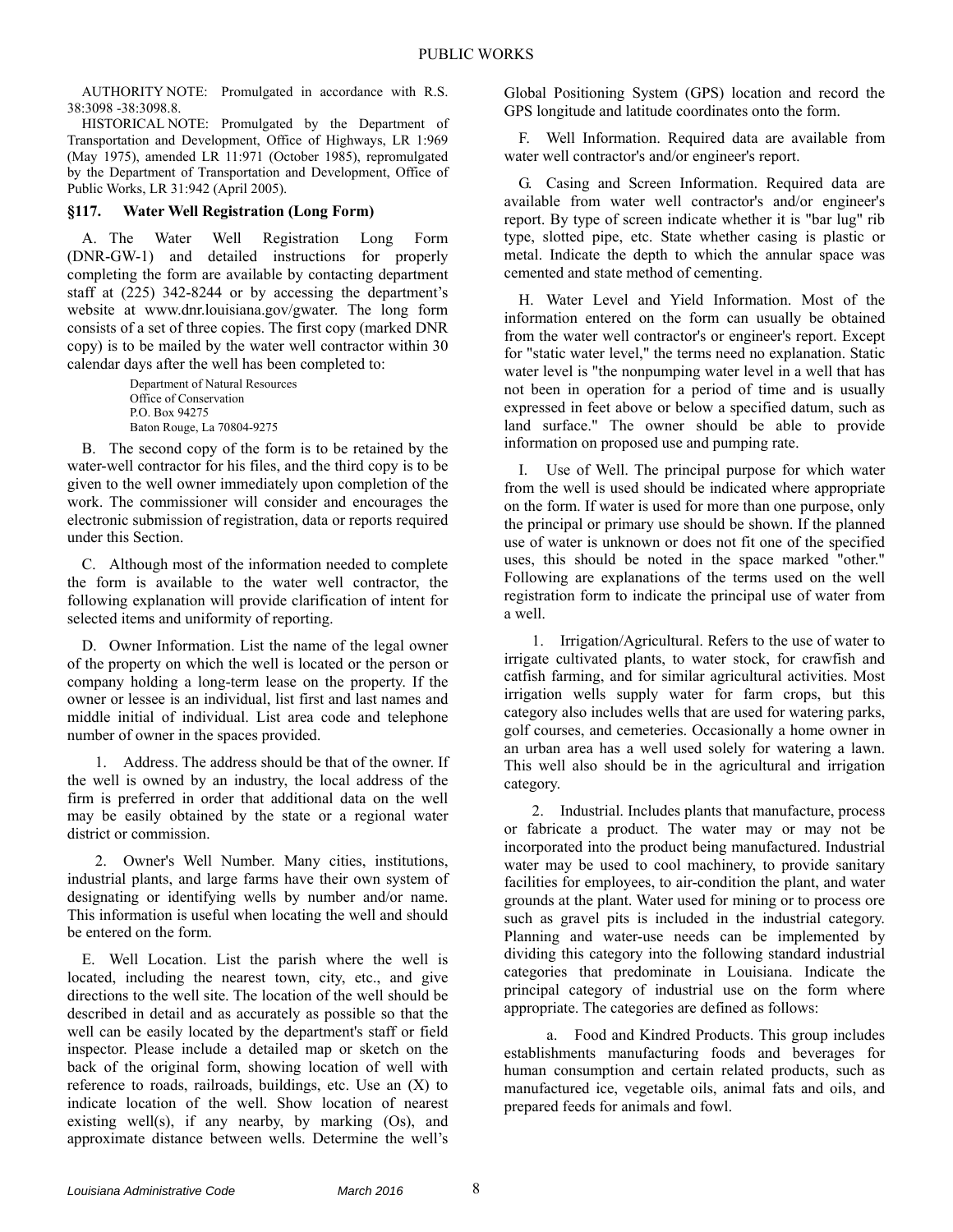b. Textile Mill Products. This major group includes establishments engaged in performing any of the following operations:

 i. preparation of fiber and subsequent manufacturing of yarn, thread, braids, twine and cordage;

 ii. manufacturing broad woven fabric, narrow woven fabric, knit fabric, and carpets and rugs from yarn;

 iii. dyeing and finishing fiber, yarn, fabric, and knit apparel;

 iv. coating, waterproofing, or otherwise treating fabric;

 v. the integrated manufacture of knit apparel or other finished articles from yarn; and

 vi. the manufacture of felt goods, lace goods, bonded-fiber fabrics, and miscellaneous textiles.

c. Lumber and Wood Products (except furniture). This major group includes sawmills, lath mills, shingle mills, cooperage stock mills, planning mills, and plywood and veneer mills engaged in producing lumber and wood basic materials; and establishments engaged in manufacturing finished articles made entirely or mainly of wood or wood substitutes.

d. Paper and Allied Products. This major group includes the manufacture of pulp from wood and other cellulose fibers and rags; the manufacture of paper and paperboard; and the manufacture of paper and paperboard into converted products such as paper coated paper bags, paper boxes and envelopes.

e. Chemicals and Allied Products. This major group includes establishments manufacturing products by predominantly chemical processes. Establishments classified in this major group manufacture three general clashes of products:

 i. basic chemicals such as acids, alkalies, salt, and organic chemicals;

 ii. chemical products to be used in further manufacture such as synthetic fibers, plastic materials, dry colors, and pigments;

 iii. finished chemical products to be used for ultimate consumption such as drugs, cosmetics and soaps; or to be used as materials or supplies in other industries such as paints, fertilizers, explosives. The mining of natural rock salt is classified in mining industries. Establishments primarily engaged in manufacturing nonferrous metals and high percentage ferroalloys are classified in the primary metals category and baking powder; other leavening compounds and starches in the food and kindred products category.<br>Establishments primarily engaged in packaging, Establishments primarily engaged in packaging, repackaging, and bottling of purchased chemical products are classified in traded industries of the standard industrial categories. Plastic materials and synthetic rubber are included in this category.

f. Petroleum Refining and Related Industries. This major group includes establishments engaged in petroleum refining, manufacturing paving and roofing materials, and compounding lubricating oils and greases from purchased materials. Establishments manufacturing and distributing gas to consumers are classified in public utilities industries, and those primarily engaged in producing coke and by-products in primary metals category.

g. Primary Metal Industries. This major group includes establishments engaged in the smelting and refining of ferrous and non ferrous metals; in the manufacture of castings, forgings, and other basic products of ferrous and nonferrous metals, and in the manufacture of nails, spikes, and insulated wire and cable. This major group also includes the production of coke.

h. Other. Please name the principal industrial output from the industry if not listed in the industrial categories on the form.

3. Public Supply. Refers to a well which provides water for drinking, cooking, or washing use by the public or transients, or by persons other than immediate family of the owner of the supply. A public supply water well may either be a community water well or a noncommunity water well, as follows.

a. Community Public Supply Water Well. A public supply well which serves at least 15 service connections used by year-round residents or regularly serves at least 25 year-round residents. A community public supply well may be owned by a municipality or community, a water district, a corporation, a private individual or by a local, state or federal governmental agency.

b. Noncommunity Public Supply Well. A public supply water well which serves either fewer than 15 service connections or fewer than 25 year-round residents or no year-round residents. Examples of the former case are small public water supplies for mobile home parks, subdivisions, etc., which fall below the 15 connections/25 persons criteria for community water supplies. The latter case includes public water supplies which serve no year-round residents, such as bars and lounges, motels, camps, office buildings, restaurants, rest stops, service stations, recreational facilities, schools, commercial establishments, etc.

c. Because public supply use includes many categories of use, requirements for planning and water-use surveys require a further break-down of this use; thus, public supply use is divided into the following categories: (A list is provided on the registration form (refer to §117) so that the user may select the appropriate category of public supply use.)

d. Municipal. This category includes all wells used to supply the drinking, sanitation, and other needs of an urban area, e.g., Lake Charles, Ruston, etc. The well is generally owned by a utility company, a municipality or private individual.

e. Rural. The wells are used for the drinking, sanitation, and other needs of a rural area. Such systems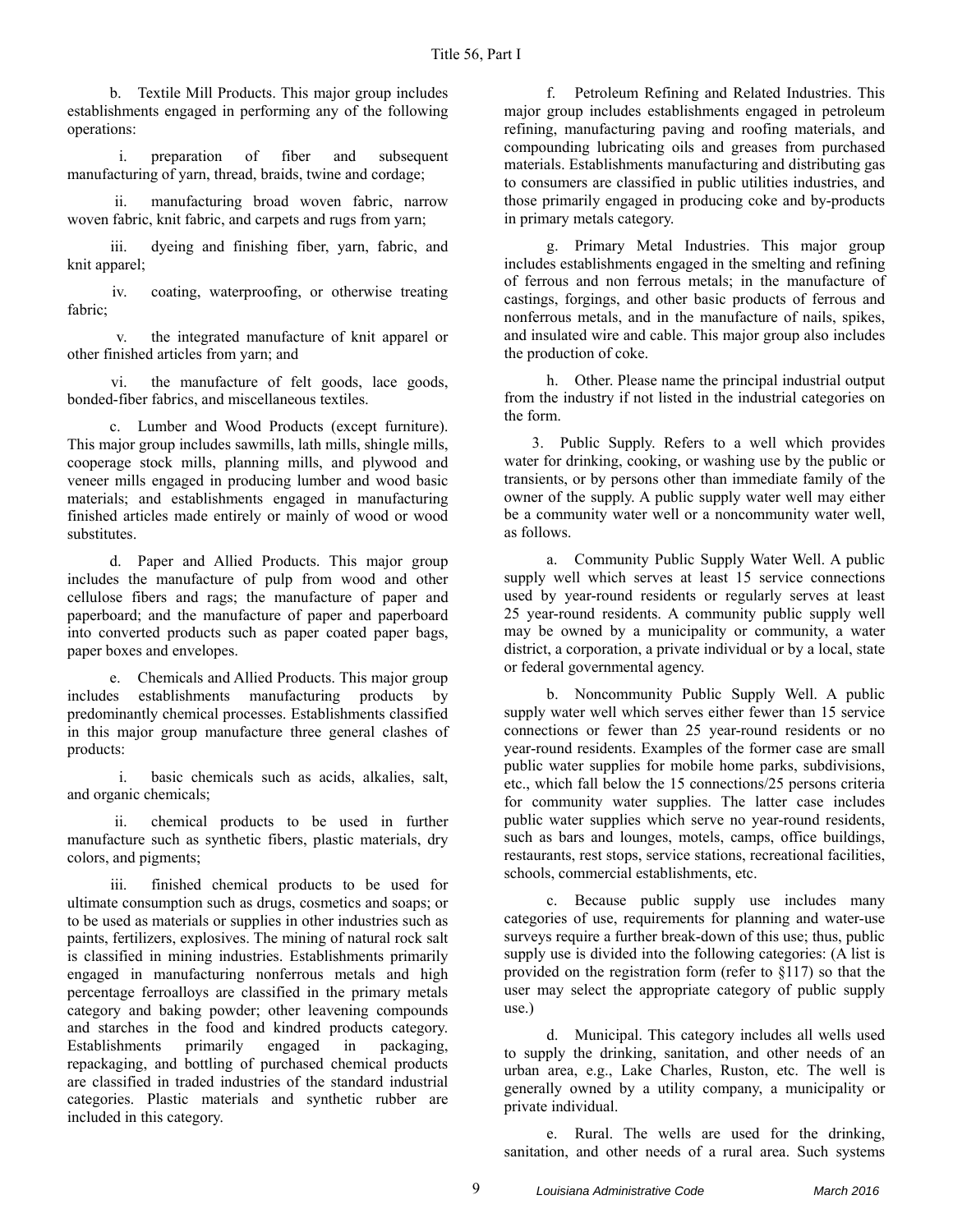generally are operated by a local water district or by private individuals.

f. Commercial

 i. Wells that are used principally to supply a motel, hotel, restaurant, office complex, swimming pool, ice rink or other recreational facility; drive-in, trailer park or public summer camp.

 ii. Where water is used commercially in the making of bottled drinks, the wells are in this category.

g. Therapeutic. Water that is used primarily for bathing and/or drinking and is purported to have therapeutic value is in this category. Water that is bottled and sold falls into this category, mainly because of its claimed therapeutic value.

h. Institutional/Government. Refers to wells used specifically in the maintenance and operation of an institution such as large schools, churches, universities, hospitals, rest homes, penal institutions, and other governmental installations.

i. Other. A well that is used for a purpose that does not fit into the above categories. Give details.

4. Power Generation. Refers to a well used to supply water for generation of any type or power.

5. Dewatering Well. This is a water well installed to de-water an aquifer or lower a water table in order to allow construction or mining activities.

6. Observation. Refers to a well used by the owner, by governmental agencies, or by an appropriate engineering or research organization to obtain information on the water resources of an area.

7. Test Hole. An exploratory borehole drilled to obtain geologic, hydrologic and water quality data.

8. Other. A well that is used for the purpose that does not fit into either the above categories or those listed on the short form (DNR-GW-1S).

J. Available Information. Please indicate where appropriate on the form whether the specified logs or data were collected; if so, attach copies to the registration form for transmittal to the department.

K. Abandonment Information. If the well is new, specify whether or not it replaces an existing well. The water well contractor is responsible for informing the owner of the well of state regulations requiring plugging of abandoned wells. This item is intended to serve as a reminder.

L. Remarks. This space can be used for presenting any other pertinent information, such as name of consulting engineer, screen openings, pump information, name of subcontractor, etc.

M. Driller's Log. Give a description of the materials encountered and depth. If space on front of the form is insufficient, continue driller's log on reverse side of original form or attach a copy of the driller's log to the original form to be transmitted to the department.

1. After completing the form, list the name of the water well contracting company and the license number on the space provided. Sign and date the form and mail the original to the department at the address listed on the form within 30 calendar days after the well has been completed. The owner's copy shall be given to the owner immediately upon completion of the work. The contractor's copy shall be retained by the contractor for his files.

2. If there are any questions, please call or write: Louisiana Department of Natural Resources Office of Conservation P.O. Box 94275 Baton Rouge, LA 70804-9275 Phone: (225) 342-8244

AUTHORITY NOTE: Promulgated in accordance with R.S. 38:3098-38:3098.8.

HISTORICAL NOTE: Promulgated by the Department of Transportation and Development, Office of Highways, LR 1:249 (May 1975), amended LR 11:971 (October 1985), repromulgated by the Department of Transportation and Development, Office of Public Works, LR 31:942 (April 2005), amended by the Department of Natural Resources, Office of Conservation, LR 37:907 (March 2011).

## **§119. Water Well Registration (Short Form)**

A. The Water Well Registration Short Form (DNR-GW-1S) and detailed instructions for properly completing the form are available by contacting department staff at 225-342-8244 or by accessing the department's website at www.dnr.louisiana.gov/gwater. The short form consists of a set of three copies. The first copy (marked DNR copy) is to be mailed by the water well contractor within 30 calendar days after the well has been completed to: Louisiana Department of Natural Resources, Office of Conservation, P.O. Box 94275, Baton Rouge, LA 70804-9275.

B. The second copy of the form shall be retained by the water well contractor for his files and the third copy shall be given to the well owner immediately upon completion of the work. The commissioner will consider and encourages the electronic submission of registration, data or reports required under this section.

C. Although most of the information needed to complete the form is available to the water well contractor, the following explanation will provide clarification of intent for selected items and uniformity of reporting:

1. Use of Well. The principal purpose for which the well is used should be indicated by checking the appropriate box on the form. If the well is used for more than one purpose, only the principal or primary use should be shown.

a. Domestic Well. A water well used exclusively to supply the household needs of the owner/lessee and his family. Uses may include drinking, cooking, washing, sanitary purposes, lawn and garden, watering and caring for pets.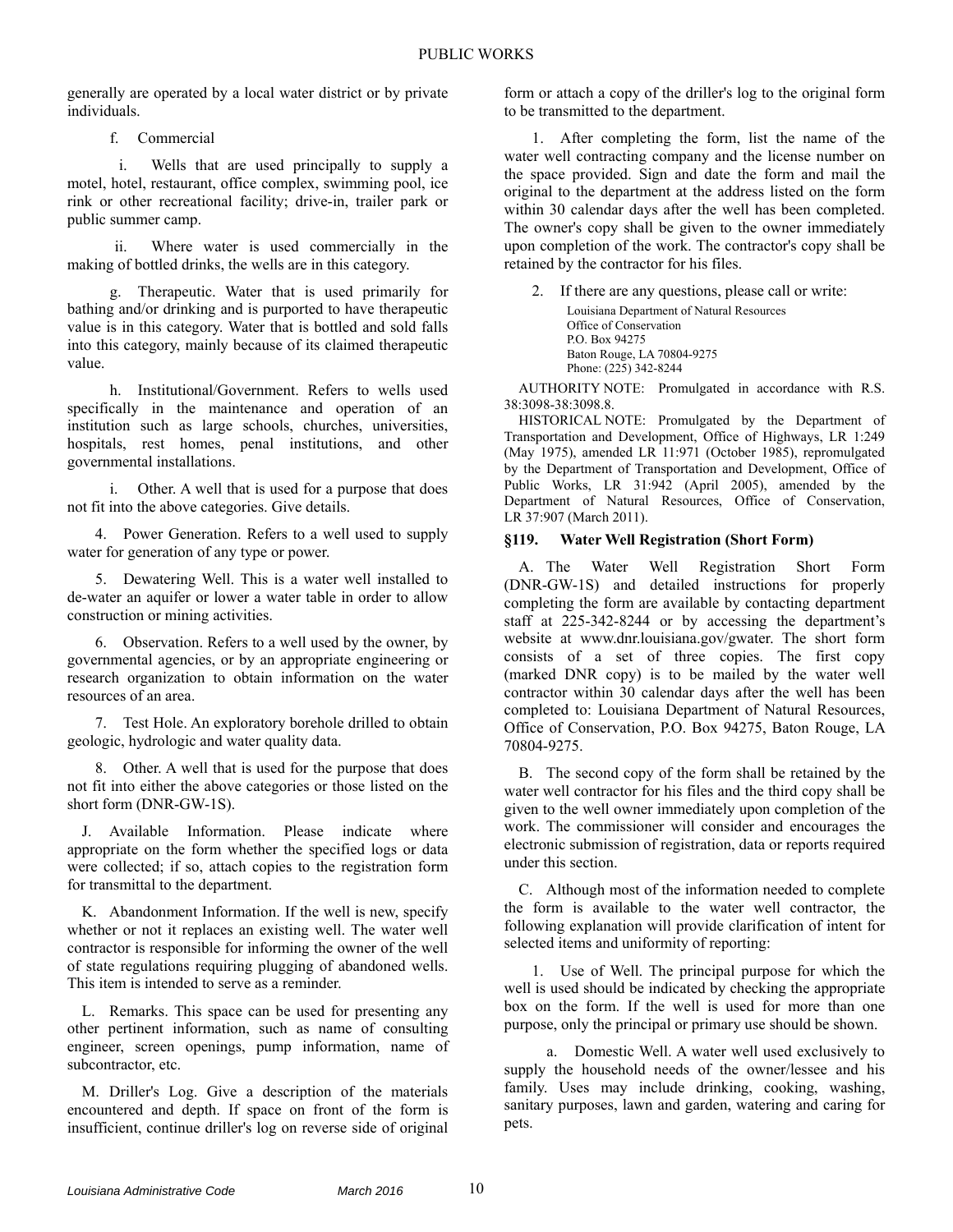b. Rig Supply Well. A water well drilled at an oil or gas drilling site to supply water for drilling and/or other field related activities.

c. Monitoring Well. A well used to obtain hydrologic and water quality data, usually installed at or near a known or potential source of ground water contamination.

d. Heat Pump Supply. A water well which supplies ground water to a heat pump heat exchanger.

e. Heat Pump Hole. A hole drilled to install piping (tubing) material for an earth-coupled water source heat pump system, also known as a vertical closed-loop system.

f. Abandoned Pilot Hole. A hole drilled with the intent to install casing and to produce water but had to be abandoned because of problems related to drilling operations or encountering unsatisfactory formations.

g. Other. A well used for a purpose that does not fit into either the above categories or those requiring a long form (DNR-GW-1).

2. Owner Information. List the name of the legal owner of the property on which the well is located or the person or company holding a long-term lease on the property. If the owner or lessee is an individual, list first and last names and middle initial of individual. List area code and telephone number of owner in the spaces provided.

3. Owner's Address. List full and correct address of the owner.

4. Owner's Well Number. List name or number the well owner has assigned to the well.

5. Well Information. List in appropriate spaces, completion date of well, depth of hole, depth of well, static water level, casing type, size and length, screen size, type and length, the depth to which the casing was cemented, and cementing method used.

6. Well Location. List the parish where the well is located, including the nearest town, city, etc., and give directions to the well site. The location of the well should be described in detail and as accurately as possible so that the well can be easily located by the department's staff or field inspector. Please include a detailed map or sketch on the back of the original form showing the location of the well with reference to roads, railroads, buildings, etc. Use an  $(X)$ to indicate location of the well. Show location of nearest existing well(s), if any nearby, by making (Os) and approximate distance between wells. Determine the well's Global Positioning System (GPS) location and record the GPS longitude and latitude coordinates onto the form. For rig-supply wells, attach a "registered" permit plat (see §105.I) and for monitoring wells, complete spaces provided for the section, township and range (see §105.J).

7. Remarks. This space can be used for presenting any other information, such as screen openings, pump information, problems encountered during drilling, name and license number of water-well subcontractors, method and materials used to seal heat pump hole, etc.

8. Driller's Log. List in the space provided a description of the materials encountered and depth. If space on front of the form is insufficient, continue driller's log on reverse side of original form or attach a copy of the driller's log to the original form to be transmitted to the department.

9. Heat Pump Holes. List average depth of holes and number of holes drilled at the site. Indicate type of tubing material used by checking appropriate box. Method and materials used to seal holes shall be stated under item marked "remarks."

10. Abandonment Information. If the well is new, specify whether or not it replaces an existing well. The water well contractor is responsible for informing the owner of the well of state regulations requiring plugging of abandoned wells.

D. After completing the form, list the name of the water well contracting company and the license number on the spaces provided. Sign and date the form and mail the original to the department at the address listed on the form within 30 calendar days after the well has been completed. The owner's copy shall be given to the owner immediately upon completion of the work. The contractor's copy shall be retained by the contractor for his files.

E. If there are any questions or you need assistance, please call or write to:

> Louisiana Department of Natural Resources Office of Conservation P.O. Box 94275 Baton Rouge, LA 70804-9275 Phone: (225) 342-8244

AUTHORITY NOTE: Promulgated in accordance with R.S. 38:3098-38:3098.8.

HISTORICAL NOTE: Promulgated by the Department of Transportation and Development, Office of Public Works, LR 1:249 (May 1975), amended LR 11:974 (October 1985), repromulgated by the Department of Transportation and Development, Office of Public Works, LR 31:942 (April 2005), amended by the Department of Natural Resources, Office of Conservation, LR 37:908 (March 2011).

## **Chapter 3. Water Well Construction**

## **§301. Preamble**

A. As announced in the October 1985 issue of the *Louisiana Register*, the rules, regulations and standards for constructing water wells and holes were prepared by the Louisiana Department of Transportation and Development (DOTD), Office of Public Works, in accordance with R.S. 38:3091 through 38:3098.8. Effective January 1, 2010, in accordance with Act 437 of 2009, The Department of Natural Resources, Office of Conservation, hereafter referred to as *department*, is responsible for water well construction in Louisiana.

AUTHORITY NOTE: Promulgated in accordance with R.S. 38:3091-R.S. 38:3098.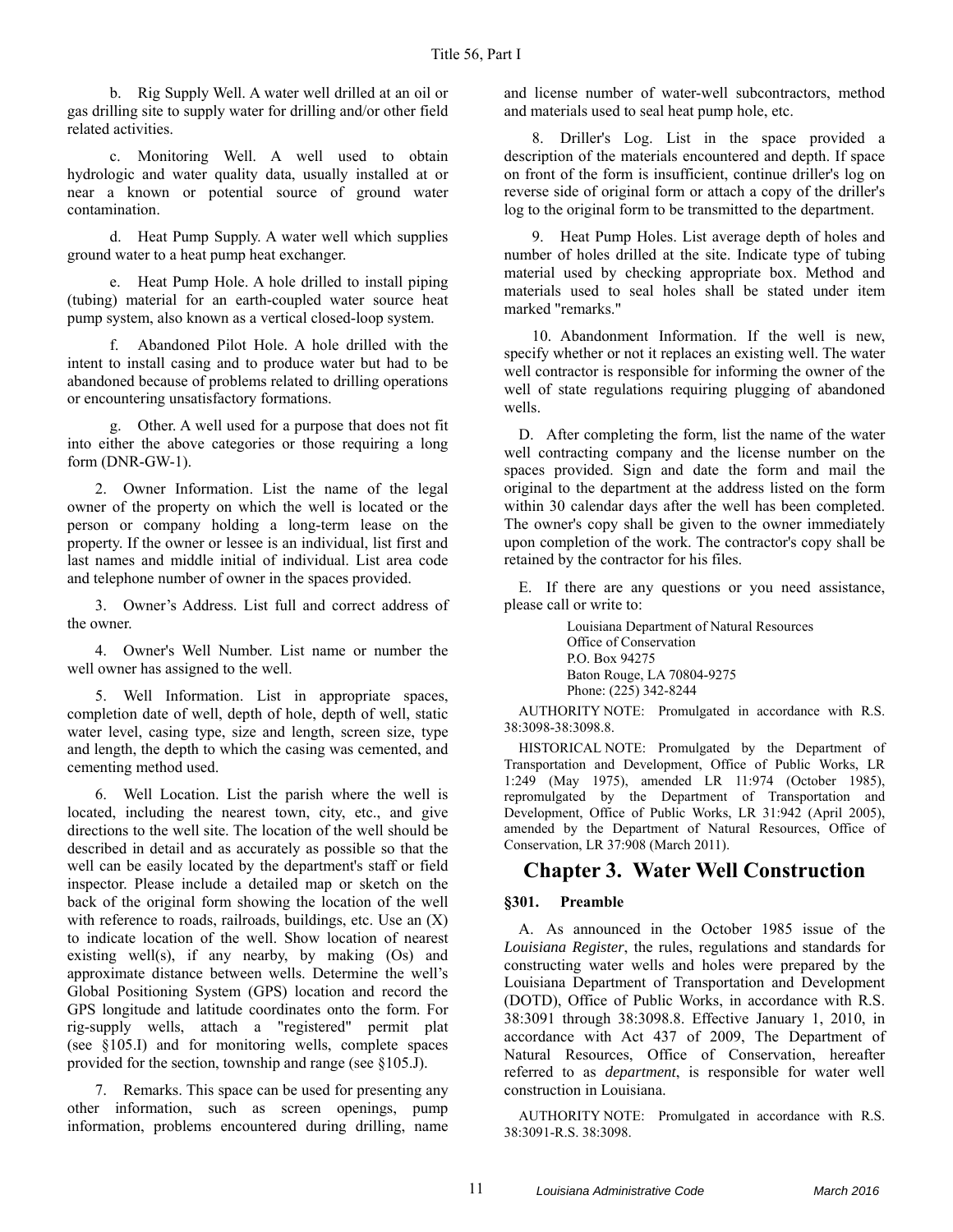HISTORICAL NOTE: Promulgated by the Department of Transportation and Development, Office of Public Works, LR 1:249 (May 1975), amended LR 11:952 (October 1985), repromulgated by the Department of Transportation and Development, Office of Public Works, LR 31:942 (April 2005), amended by the Department of Natural Resources, Office of Conservation, LR 37:909 (March 2011), LR 37:3527 (December 2011).

## **§303. Purpose**

A. The purpose of the rules, regulations, and standards stated herein is to minimize the chances of contaminating the state's ground water resources via improperly constructed water wells and holes and to minimize health and safety hazards associated with construction of wells and holes. The rules, regulations and standards shall apply to all water wells and holes, including but not limited to, public supply, domestic, irrigation/agriculture, industrial, power generation, rig-supply, observation, dewatering, monitor, and heat pump supply, as well as pilot holes, test holes, geotechnical boreholes and heat pump holes (closed loop system). For glossary of terms refer to §113.A of this Part.

AUTHORITY NOTE: Promulgated in accordance with R.S. 38:3091-R.S. 38:309.8.

HISTORICAL NOTE: Promulgated by the Department of Transportation and Development, Office of Public Works, LR 1:249 (May 1975), amended LR 11:952 (October 1985), repromulgated by the Department of Transportation and Development, Office of Public Works, LR 31:942 (April 2005).

#### **§305. Approval of Plans and Specifications for Public Water Supply Systems**

#### A. R.S. 38:3094(A)(3), authorizes the department to:

"Establish regulations governing standards for the construction of all water wells drilled after the effective date of this Act..."

B. R.S. 40:4(A)(8), of Section 4 (Sanitary Code) states:

"In order to protect the public against disease from water supplied for drinking, culinary, and ablutionary purposes, the state health officer shall prepare and promulgate all rules and regulations necessary to insure that water supplied to the public by public water supplies is obtained from safe and sanitary sources and that such sources are properly protected; is treated, stored and conveyed in a safe and sanitary manner; and is safe and potable for human use..."

C. In accordance with these legislative directives, the rules, regulations and standards governing construction of public supply water wells were prepared by the DOTD in close cooperation with the Louisiana Department of Health and Hospitals, Office of Public Health (LDHH-OPH), and they are intended to eliminate duplication of efforts and requirements by the two agencies, thereby minimizing cost and optimizing operating efficiencies.

D. Part XII of the State Sanitary Code (LAC 51:XII) requires that no public water supply shall be constructed, operated or modified without review and approval of the state health officer. Detailed plans and specifications shall be submitted to the appropriate Department of Health and Hospitals regional office by the person having responsible charge for a municipally owned water supply or by the owner of a privately owned public water supply for review

and approval before construction, modification, or operation of such system has commenced.

E. The water well contractor shall construct the well in accordance with the applicable provisions of this Chapter and shall submit a Water Well Registration Long Form (DNR-GW-1) to the department within 30 calendar days after completing the well, as required by Subsection B of the rules, regulations and procedures for registering water wells and holes.

F. All questions relating to the quality of water, as it pertains to its effect on human health, shall be referred by the owner, engineer or water well contractor to the following:

> Department of Health and Hospitals Office of Public Health P. O. Box 4489 Baton Rouge, LA 70821-4489 Phone: (225) 342-7499

AUTHORITY NOTE: Promulgated in accordance with R.S. 38:3091-R.S. 38:3098.

HISTORICAL NOTE: Promulgated by the Department of Transportation and Development, Office of Public Works, LR 1:249 (May 1975), amended LR 11:952 (October 1985), repromulgated by the Department of Transportation and Development, Office of Public Works, LR 31:942 (April 2005), amended Department of Natural Resources, Office of Conservation, LR 37:909 (March 2011), LR 37:3527 (December 2011).

#### **§307. Licensing Requirements**

A. The following wells and holes shall be drilled or constructed by a licensed contractor (driller) who is duly licensed by the department in accordance with the rules and regulations stated in LAC 46:LXXXIX:

- 1. all water wells, regardless of use or type;
- 2. monitoring wells;
- 3. heat pump wells and holes;
- 4. geotechnical boreholes;
- 5. test holes and pilot holes.

B. Additionally, reworking of water wells, as well as plugging and abandoning wells and holes, excluding oil and gas wells, shall also be undertaken by a licensed contractor.

C. Drillers operating in the state of Louisiana should, as a best management practice, carry minimum coverage for liability insurance for drilling operations engaged by their company.

AUTHORITY NOTE: Promulgated in accordance with R.S. 38:3091-R.S. 38:309.8.

HISTORICAL NOTE: Promulgated by the Department of Transportation and Development, Office of Public Works, LR 1:249 (May 1975), amended LR 11:953 (October 1985), repromulgated by the Department of Transportation and Development, Office of Public Works, LR 31:942 (April 2005), amended by the Department of Natural Resources, Office of Conservation, LR 37:3528 (December 2011).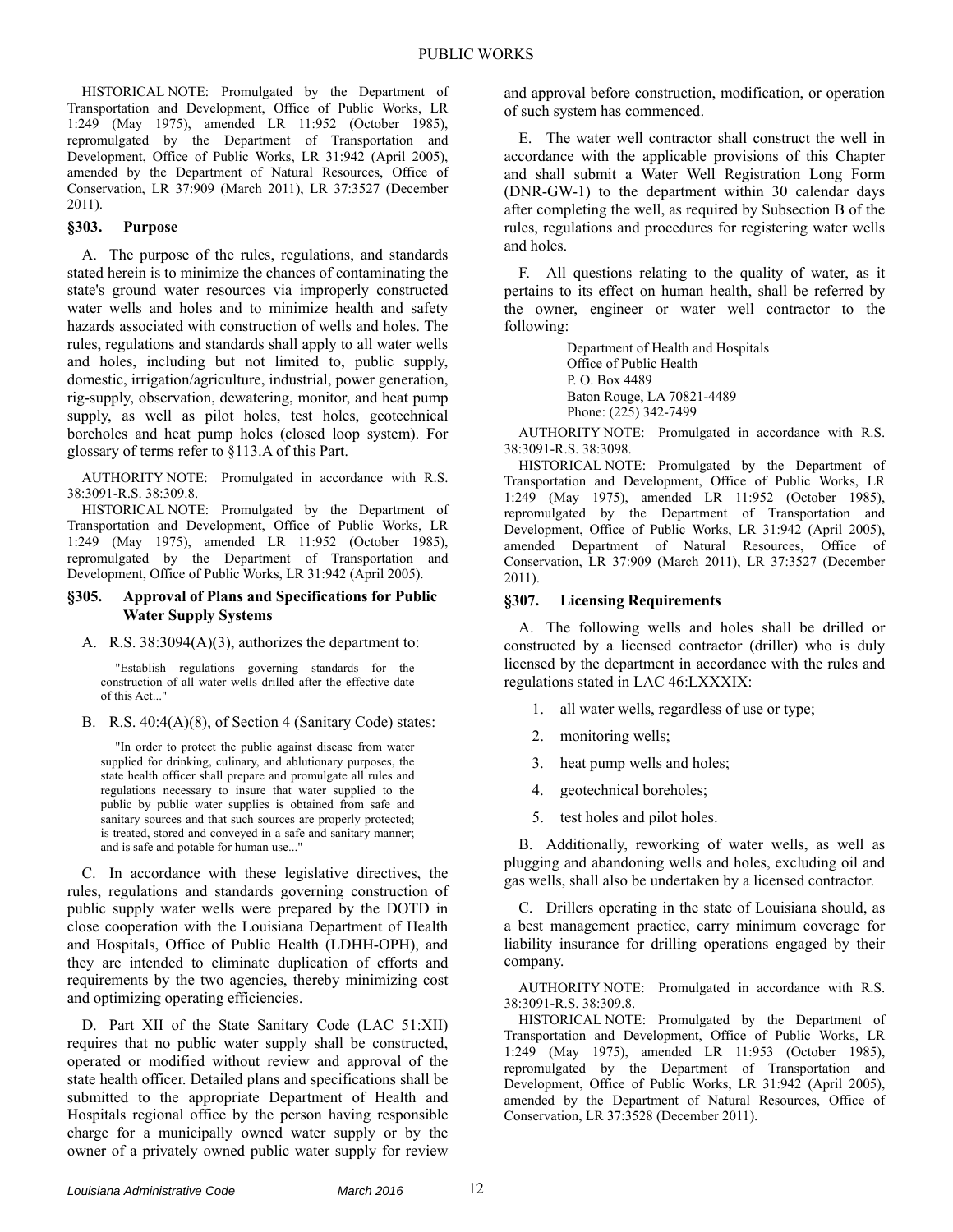#### **§309. Registration Requirements**

A. Every water well or hole drilled in the state of Louisiana shall be registered with the department in accordance with the requirements of LAC 56:I.Chapter 1.

AUTHORITY NOTE: Promulgated in accordance with R.S. 38:3091-R.S. 38:309.8.

HISTORICAL NOTE: Promulgated by the Department of Transportation and Development, Office of Public Works, LR 1:249 (May 1975), amended LR 11:953 (October 1985), repromulgated by the Department of Transportation and Development, Office of Public Works, LR 31:942 (April 2005).

#### **§311. Variance Requests**

A. Requests to vary from the rules, regulations and standards for constructing water wells and holes shall be addressed to the department as follows:

Louisiana Department of Natural Resources Office of Conservation P.O. Box 94275 Baton Rouge, LA 70804-9275 Phone: (225) 342-8244

B. The request must demonstrate that compliance is impractical and must outline a satisfactory alternative. The department may prescribe, in writing, alternate requirements that are equivalent to the regulations and standards stated herein relating to the protection of aquifer and prevention of ground water contamination.

C. Requests to vary from the provisions of the State Sanitary Code (LAC 51) relating to the sanitary features of the public supply water systems, and for questions related to the quality of water as it pertains to human health, shall be addressed to the following:

Department of Health and Hospitals Office of Public Health P. O. Box 4489 Baton Rouge, LA 70821-4489 Phone: (225) 342-7499

AUTHORITY NOTE: Promulgated in accordance with R.S. 38:3091-R.S. 38:3098.

HISTORICAL NOTE: Promulgated by the Department of Transportation and Development, Office of Public Works, LR 1:249 (May 1975), amended LR 11:953 (October 1985), repromulgated by the Department of Transportation and Development, Office of Public Works, LR 31:942 (April 2005), amended by the Department of Natural Resources, Office of Conservation, LR 37:910 (March 2011).

#### **§313. Minimum Distance Requirements for Locating a Water Well**

A. Provided that all other applicable rules and regulations are complied with, the minimum distance requirements for locating a water well shall be in accordance with the following Sections.

AUTHORITY NOTE: Promulgated in accordance with R.S. 38:3091-R.S. 38:309.8.

HISTORICAL NOTE: Promulgated by the Department of Transportation and Development, Office of Public Works, LR 1:249 (May 1975), amended LR 11:953 (October 1985), repromulgated by the Department of Transportation and Development, Office of Public Works, LR 31:942 (April 2005), amended by the Department of Natural Resources, Office of Conservation, LR 37:3528 (December 2011).

## **§315. Location in Relation to Possible Sources of Contamination**

A. The horizontal distance between any water well and any possible sources of contamination shall be as great as possible but in no case less than the following minimum distances.

| <b>Possible Sources of Contamination</b>                                                                                                                                                                                                                                                                                                                                                               | <b>Minimum Distance</b><br>(in feet) |
|--------------------------------------------------------------------------------------------------------------------------------------------------------------------------------------------------------------------------------------------------------------------------------------------------------------------------------------------------------------------------------------------------------|--------------------------------------|
| <b>Septic Tanks</b>                                                                                                                                                                                                                                                                                                                                                                                    | 50                                   |
| <b>Storm or Sanitary Sewer</b>                                                                                                                                                                                                                                                                                                                                                                         | 50 <sup>1</sup>                      |
| Cesspools, outdoor privies, oxidation ponds,<br>subsurface absorption fields, pits, etc.                                                                                                                                                                                                                                                                                                               | $100^2$                              |
| Sanitary landfills, feed lots, manure piles,<br>solid-waste dumps and similar installations                                                                                                                                                                                                                                                                                                            | <b>100</b>                           |
| <b>Another water well</b>                                                                                                                                                                                                                                                                                                                                                                              | $25^3$                               |
| Drainage canal, ditch, stream, pond or lake                                                                                                                                                                                                                                                                                                                                                            | $50^{4}$                             |
| <sup>1</sup> This distance may be reduced to 30 feet if the sewer is of cast iron<br>with leaded joints or schedule 40 plastic pipe with water-tight joints.<br>$\rm{^{2}F}$ or domestic water wells, this distance may be reduced to 50 feet.<br><sup>3</sup> This minimum distance requirement does not take into consideration<br>the effects of interference from pumping nearby wells in the same |                                      |
| aquifer.<br><sup>4</sup> Horizontally measured from the water edge to the well at the highest                                                                                                                                                                                                                                                                                                          |                                      |
| water level which may have occurred in a 10 year period.                                                                                                                                                                                                                                                                                                                                               |                                      |

AUTHORITY NOTE: Promulgated in accordance with R.S. 38:3091-R.S. 38:309.8.

HISTORICAL NOTE: Promulgated by the Department of Transportation and Development, Office of Public Works, LR 1:249 (May 1975), amended LR 11:953 (October 1985), repromulgated by the Department of Transportation and Development, Office of Public Works, LR 31:942 (April 2005), amended by the Department of Natural Resources, Office of Conservation, LR 37:3528 (December 2011).

#### **§317. Location in Relation to Levees**

A. Wells or holes as defined in Part I, except relief wells, shall not be drilled within 250 feet of the levees [R.S. 38:225(6)]. The department interprets this statute to mean that the well or wells shall be at least 250 feet from the land side toe of the levee. For this agency to consider any exception to the above, written approval from the appropriate local authorities such as levee boards or the Corps of Engineers is necessary and should be submitted with the variance request.

B. When wells are to be drilled within 1,500 feet of any state or federal flood control levee or structure, the owner or driller must first obtain permission from the appropriate levee board. The Corps of Engineers requires that drilling commence and casing be set and cemented in place to a specified depth while the stage of the Mississippi River is below 11.0 feet National Geodetic Vertical Datum (NGVD) on the Carrollton Gage, New Orleans, Louisiana, unless a waiver to this restriction is granted. Requests to vary from their requirements must be sent to the appropriate levee board and the Corps of Engineers. For specific information concerning river stages and drilling wells near levees, the owner, engineer or water well contractor should contact the following:

U.S. Army, Corps of Engineers **New Orleans District** Box 60267 New Orleans, LA 70160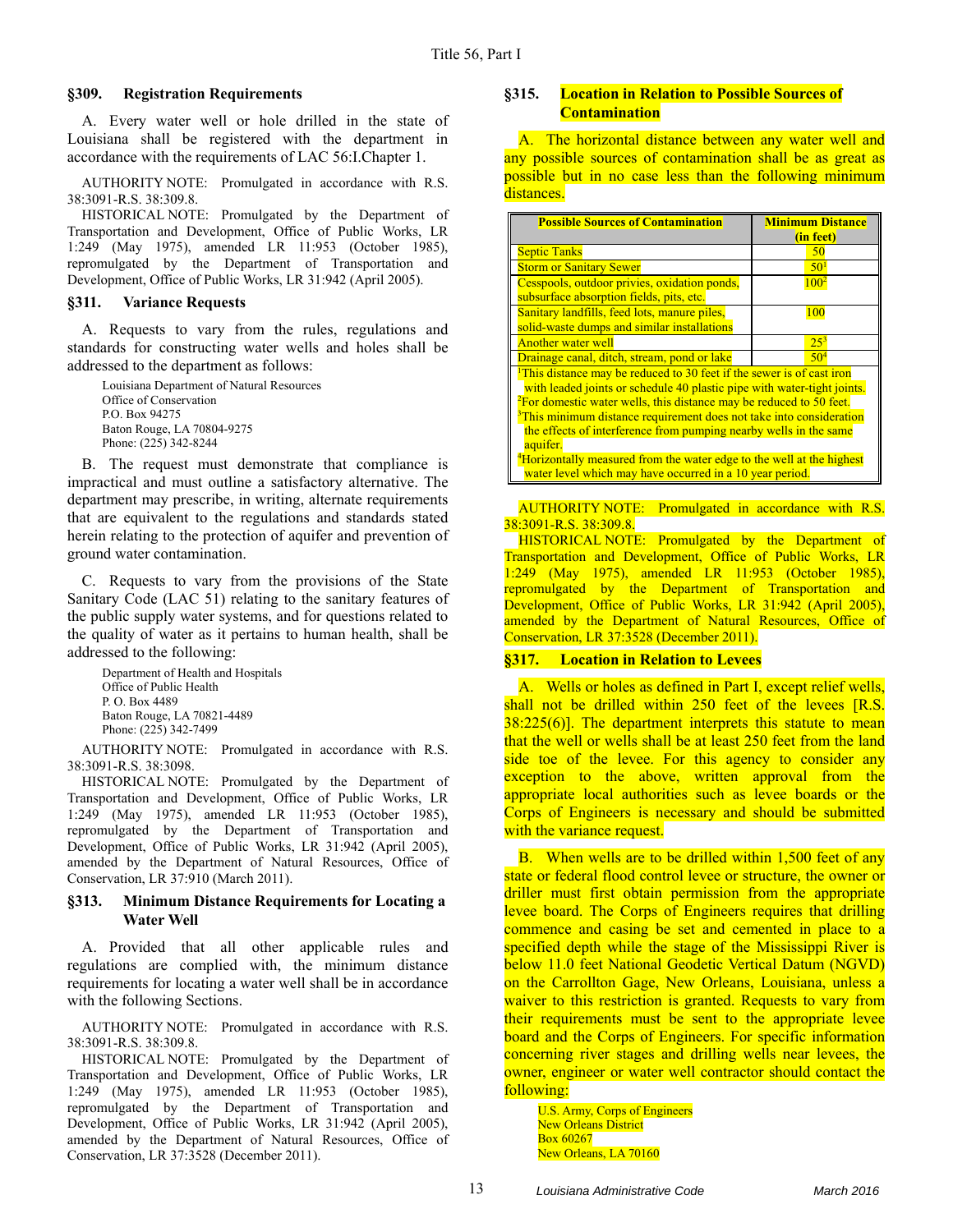Phone: (504) 862-2204

U.S. Army, Corps of Engineers Vicksburg District  $Box 60$ Vicksburg, MS 39180-0060 Phone: (601) 634-5000

C. Requirements for relief wells located within 250 feet from the land side toe of the levee include:

1. Written approval from the Corps of Engineers and the local levee authority, if applicable, and;

2. Minimum construction standards for grouting down to at least 10 feet from the ground surface and a one-way check valve.

AUTHORITY NOTE: Promulgated in accordance with R.S. 38:3091-R.S. 38:309.8.

HISTORICAL NOTE: Promulgated by the Department of Transportation and Development, Office of Public Works, LR 1:249 (May 1975), amended LR 11:953 (October 1985), repromulgated by the Department of Transportation and Development, Office of Public Works, LR 31:942 (April 2005), amended by the Department of Natural Resources, Office of Conservation, LR 37:3528 (December 2011).

**§319. Location in Relation to Flood Water** 

A. Locations subject to flooding should be avoided, if possible. If a reasonable alternate site does not exist, the well may be constructed in flood-prone areas provided the top of the casing is at least 2 feet above the highest flood level which may have occurred in a 10-year period but in no case less than 2 feet above the ground surface, except when located in coastal areas along the Gulf of Mexico prone to direct impact of storm surge events. Wells with a casing size of 4 inches or less located in coastal areas prone to direct impact of storm surge events shall be constructed with:

1. well casing material strength of S/40 PVC or greater and a maximum casing height of 24 inches above ground surface;

2. protective casing material strength of S/80 PVC or greater with a diameter size providing a minimum 3 inch space between the well casing outer diameter and the outer diameter of the protective casing;

3. protective casing height of 20 to 22 inches above ground surface and a minimum depth below ground surface to 38 inches or greater;

4. spacing between the protective casing and the well casing filled with Portland cement; and

5. grouting down to a depth of at least 50 feet below ground surface.

B. Well piping shall be constructed with a check valve or other appropriate apparatus to prevent introduction of surface water into the casing in the event of damage to the external piping or pressure tanks.

C. All rig-supply water wells must be properly capped between the time the well is completed and the time the well is put into water production at the site. The cap shall be watertight and securely attached to prevent easy entry by

other than the owner and to prevent the introduction of flood waters or contaminants into the well.

D. Flood information may be obtained from the U.S. Geological Survey or the administering agency of the Federal Insurance Program (i.e., municipality, police jury, regional planning authorities or the Department of Urban and Community Affairs).

AUTHORITY NOTE: Promulgated in accordance with R.S. 38:3091-R.S. 38:3098.

HISTORICAL NOTE: Promulgated by the Department of Transportation and Development, Office of Public Works, LR 1:249 (May 1975), amended LR 11:953 (October 1985), repromulgated by the Department of Transportation and Development, Office of Public Works, LR 31:942 (April 2005), amended by the Department of Natural Resources, Office of Conservation, LR 37:910 (March 2011), LR 37:3528 (December 2011).

#### **§321. Location in Relation to Buildings and Other Structures**

A. A well shall be located far enough from a building to allow reworking or rehabilitation with a drilling rig. A well shall not be located below ground surface, such as in pits and basements, and shall not be located within the foundation of a building, except a building constructed solely to house pumping and water system equipment.

B. For drilling rig supply wells, if the well is located on the constructed work pad for drilling operations or within the ring levee system, it must be surrounded with four protective corner posts. If the well is located outside the ring levee system and will be transferred for some other future use or will not be plugged and abandoned within six months of completion of associated oil and gas well drilling activity, it must be surrounded by four protective corner posts. The corner posts shall be constructed of four inch diameter metal pipe not less than schedule 40 and shall be concreted below the ground surface not less than four feet and shall extend above the ground surface not less than three feet.

AUTHORITY NOTE: Promulgated in accordance with R.S. 38:3091-R.S. 38:3098.

HISTORICAL NOTE: Promulgated by the Department of Transportation and Development, Office of Public Works, LR 1:249 (May 1975), amended LR 11:954 (October 1985), repromulgated by the Department of Transportation and Development, Office of Public Works, LR 31:942 (April 2005), amended LR 37:3526 (December 2011).

#### **§323. Drilling and Construction**

A. Geologic conditions in Louisiana permit the use of two methods of drilling: the rotary method and reverse circulation method. Regardless of the method used, every precaution should be taken to prevent ground water contamination during drilling operations.

B. Water used in drilling operations shall be potable or chlorinated to prevent contamination of water-bearing formations.

C. When drilling a hole the contractor shall: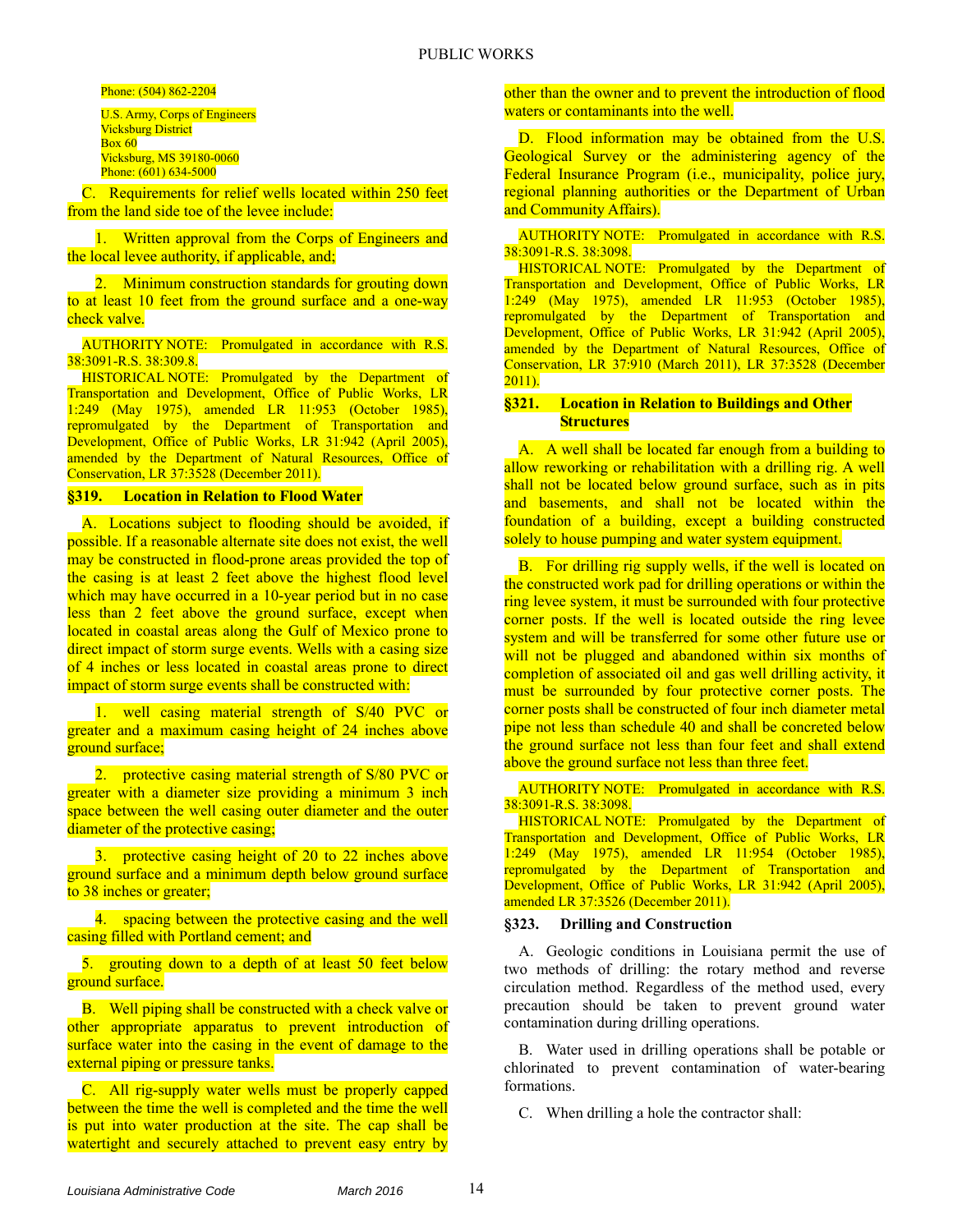1. prior to the commencement of any construction on a new water well, the drilling contractor shall confirm that the office of conservation has received and responded to water well installation notification as required in LAC 43:VI.701.B;

2. record the hole diameter and any changes in size of hole;

3. record (driller's log) the depth and thickness of the formations penetrated;

4. record any unusual occurrences, such as loss of circulation, cave-ins, etc. (In the event the unusual occurrence is observable evidence of naturally occurring methane gas, natural gas or similar sub-surface gas, such as bubbling drilling mud or gas venting at the well bore or other nearby surface location or feature, the contractor shall report such event verbally to the Environmental Division of the Office of Conservation within 24 hours.); and

5. collect representative samples (drill cuttings) from each potential aquifer.

D. The contractor shall properly maintain all materials, tools, and drilling equipment and shall take all measures necessary to minimize health and safety hazards and to prevent movement of surface water and contaminants into the drilled hole or well.

E. An approved portable toilet shall be located at the drilling site if other restroom facilities are not available.

F. The mud pit shall be so constructed and maintained as to minimize the contamination of the drilling mud.

G. During a temporary shutdown for more than 24 hours, safeguards shall be taken to prevent possible contamination and damage. The well or hole shall be covered or capped to prevent entry by other than the contractor; it shall be clearly marked, and shall not be a safety hazard.

H. Alignment and Plumbness. The hole shall be drilled reasonably straight and plumb in order to:

- a. avoid encroachment on neighboring property;
- b. prevent intersection with other wells and holes;
- c. prevent damage to screen while being set;
- d. prevent damage to pumping equipment; and
- e. allow for lowering the pump to the desired depth.

I. The contractor shall exercise reasonably straight and plumb. Testing for plumbness and alignment are described in Section 8 and Appendix C of the current *American Water Works Association Standards for Water Wells* (AWWA A-100), as well as in Article 51 of the United States Environmental Protection Agency's *Manual of Water Well Construction Practices*.

J. Drilling of Test Holes and Pilot Holes

1. A test hole is usually drilled to the base of the fresh water or to the bottom of the sand to be tested. Test holes are drilled primarily to:

a. determine the exact depth and thickness of the fresh-water bearing sands (aquifers);

b. collect drill cuttings for determining screen slot openings and the best location for the screen; and

c. collect quality and quantity of water data that can be used to design the well and select a pump and motor.

2. During the drilling operation, the contractor shall take the necessary precautions to prevent the contamination of any aquifer and the exchange of waters between aquifers.

3. When the drilling of a pilot hole or a test hole is temporarily suspended and the rig moves away from the drilling site, the hole shall be considered an abandoned hole unless drilling operations are resumed within 30 calendar days of the initial date of suspension of drilling or an extension, in writing, is granted by the department. During the "shut down" period, a mud column of sufficient weight and height shall be maintained in the hole at all times to prevent seepage of surface water and foreign materials into any aquifer and to prevent interaquifer movement of water. Additionally, the hole shall be capped and the immediate area shall be conspicuously marked to protect and warn the public. The cap shall be sufficiently strong and anchored to prevent easy and unintentional entry.

4. If the drilled test hole is deeper than the interval to be tested, the contractor shall use cement-bentonite slurry to set a plug extending from the bottom of the hole upward to a depth within 20 feet of the bottom of the proposed screen setting or to the top of clay or shale layer underlying the sand to be tested. A sufficient period of time shall be allotted for the cement to set before development begins. If sands were not penetrated below the bottom of the sand to be screened, heavy drilling mud or bentonite slurry may be used in lieu of cement-bentonite slurry to plug the bottom of the hole.

5. If another aquifer at a shallower depth is to be tested, the contractor shall use cement-bentonite slurry to set a plug extending upward from the top of the plug, previously placed in the bottom of the hole, to within 20 feet of the depth where the bottom of the test screen is to be set in the shallower aquifer, or to the top of the clay or shale layer underlying the shallower sand to be tested.

6. Abandoned pilot holes and test holes shall be plugged in accordance with requirements of §531, respectively.

K. Drilling of Heat Pump Holes (Closed Loop-System)

1. Heat pump holes shall be constructed in accordance with the pertinent provisions of this Chapter in order to protect freshwater aquifers from surface contamination and to prevent movement of water of objectionable quality from one aquifer to another.

2. Piping, casing or tubing materials shall conform to the applicable ASTM standards for polyvinyl chloride (PVC), polyethylene (PE), or polybutylene (PB) plastics and shall be installed and joined according to manufacturer's recommendations.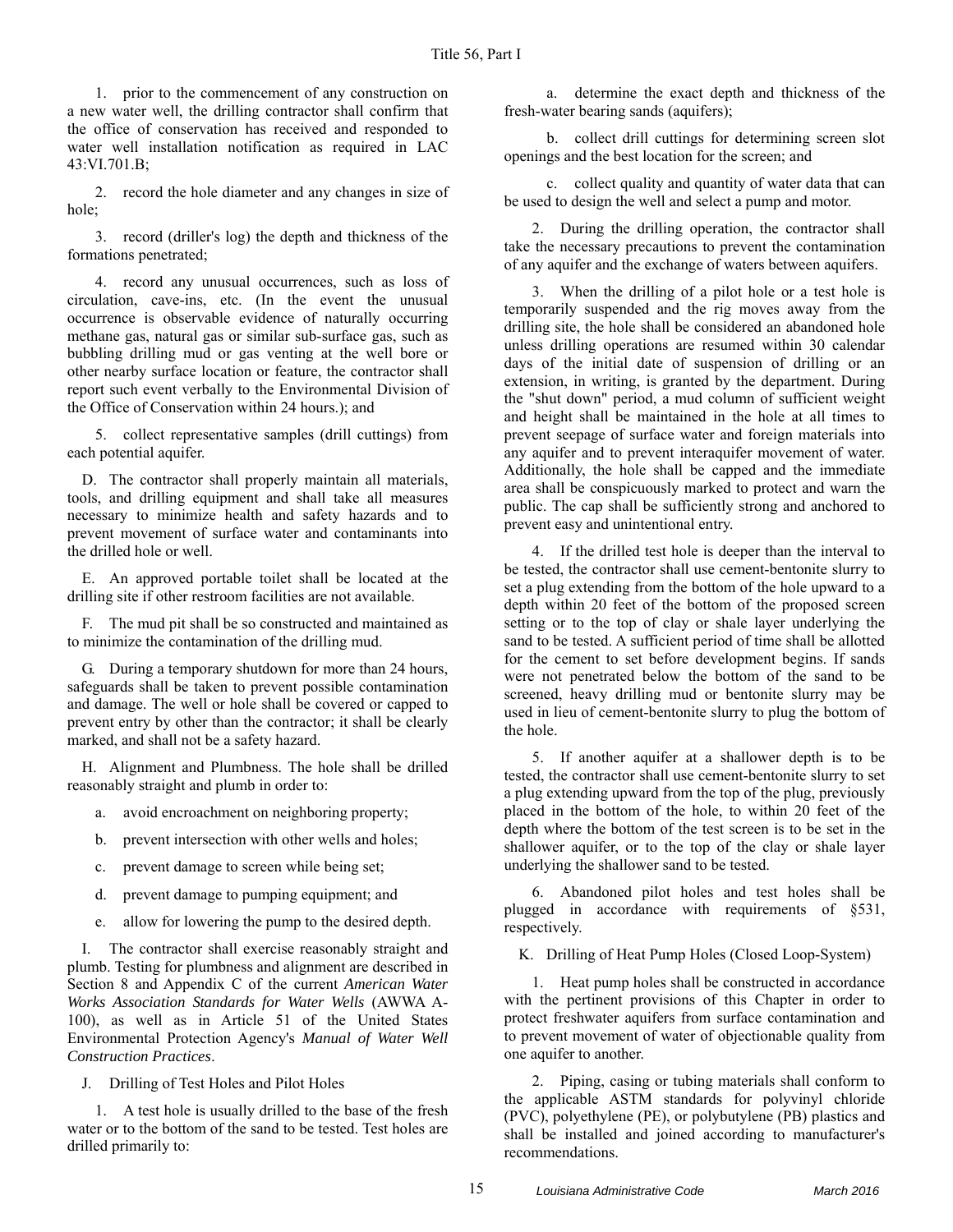3. If used, antifreeze compounds shall be nontoxic and approved for use by the U.S. Environmental Protection Agency.

4. The entire depth of the closed loop heat pump holes shall be sealed in accordance with requirements of §531 within 30 calendar days after completion of drilling operations.

5. Service manifold should be protected from external forces as recommended by the manufacturer, designer and/or local building codes.

L. Drilling of Monitoring Wells

1. Monitoring wells shall be constructed in accordance with the pertinent provisions of this Chapter in order to protect freshwater aquifers from surface contamination and to prevent movement of water of objectionable quality from one aquifer to another.

2. To prevent the introduction of extraneous compounds into the formation water, the use of drilling mud in the monitoring wells is discouraged.

3. Monitoring wells shall be cased and the casing shall be strong enough to resist the forces imposed during and after installation, including reaction upon the casing by natural or foreign constituents or contamination.

4. The entire annular space of the monitoring wells shall be sealed with cement-bentonite slurry, unless specified otherwise by the Department of Environmental Quality (DEQ). Prior to cementing, flushing of the annular space with water will be necessary when obstructions are present or suspected. Coarse ground bentonite or bentonite pellets shall be placed between and the sand pack and the cementbentonite slurry. The ground surface around the well shall be covered with a concrete slab at least 4 inches thick, extending at least 2 1/2 feet from the well in all directions. The surface of the slab shall be sloped to drain away from the well.

5. Monitoring wells shall be covered with a protective cover or cap.

6. Abandoned monitoring wells shall be plugged in accordance with requirements of §531.

Note: Construction of Monitoring Wells for facilities regulated by the department of Environmental Quality (DEQ) require approval from DEQ prior to construction.

M. Drilling of Geotechnical Boreholes

1. Boreholes shall be drilled in accordance with pertinent provisions of this Chapter in order to protect the fresh-water aquifers from surface contamination and to prevent movement of water of objectionable quality from one aquifer to another.

2. Geotechnical boreholes shall be plugged in accordance with requirements of §531 within 30 calendar days after the termination of drilling and sampling operations.

NOTE: Drilling of geotechnical boreholes for facilities regulated by the Department of Environmental Quality (DEQ) require special consideration by that department.

N. Reworking of Water Wells

1. Rehabilitation or modification of water wells shall be accomplished in accordance with the provisions of this Chapter of the rules, regulations and standards for water well drilling in order to protect the fresh-water aquifers from contamination.

O. The following operations shall be considered as reworking water wells and shall require a water well contractor's license.

1. removing and replacing screen;

2. replacing gravel pack around screen;

3. placing a new screen within the old screen;

4. placing a liner pipe within the old casing;

5. redeveloping a well by surging, adicizing, jetting, etc.

P. When a well is reworked or the sanitary seal is removed, the drop pipe, jet line or column pipe, pump/motor, etc., shall be cleaned and the well shall be disinfected in accordance with Chapter XII of the State Sanitary Code.

AUTHORITY NOTE: Promulgated in accordance with R.S. 38:3091-38:309.8.

HISTORICAL NOTE: Promulgated by the Department of Transportation and Development, Office of Public Works, LR 1:249 (May 1975), amended LR 11:954 (October 1985), repromulgated by the Department of Transportation and Development, Office of Public Works, LR 31:942 (April 2005), amended by the Department of Natural Resources, Office of Conservation, LR 37:910 (March 2011), amended by the Department of Natural Resources, Office of Conservation, LR 37:910 (March 2011), LR 37:3528 (December 2011), LR 38:2932 (November 2012).

## **§325. Casing**

A. An appropriate casing shall be installed in every water well to prevent the wall of the hole from collapsing, to house the pump, and to convey the water to the surface.

B. General Criteria. The selection of casing is dependent upon a number of factors that shall be considered when designing and installing a well. Following are some of the factors.

1. The casing shall be strong enough to resist the forces imposed during installation and other forces that can be expected after installation.

2. The casing shall be of adequate diameter to accommodate the pump and convey the required quantity of water.

3. Joints of metal casing shall have threaded couplings or be welded to ensure water tightness for the entire length of the casing.

4. The casing shall be reasonably plumb and straight. The plumbness and alignment of the casing shall be checked in accordance with accepted practices.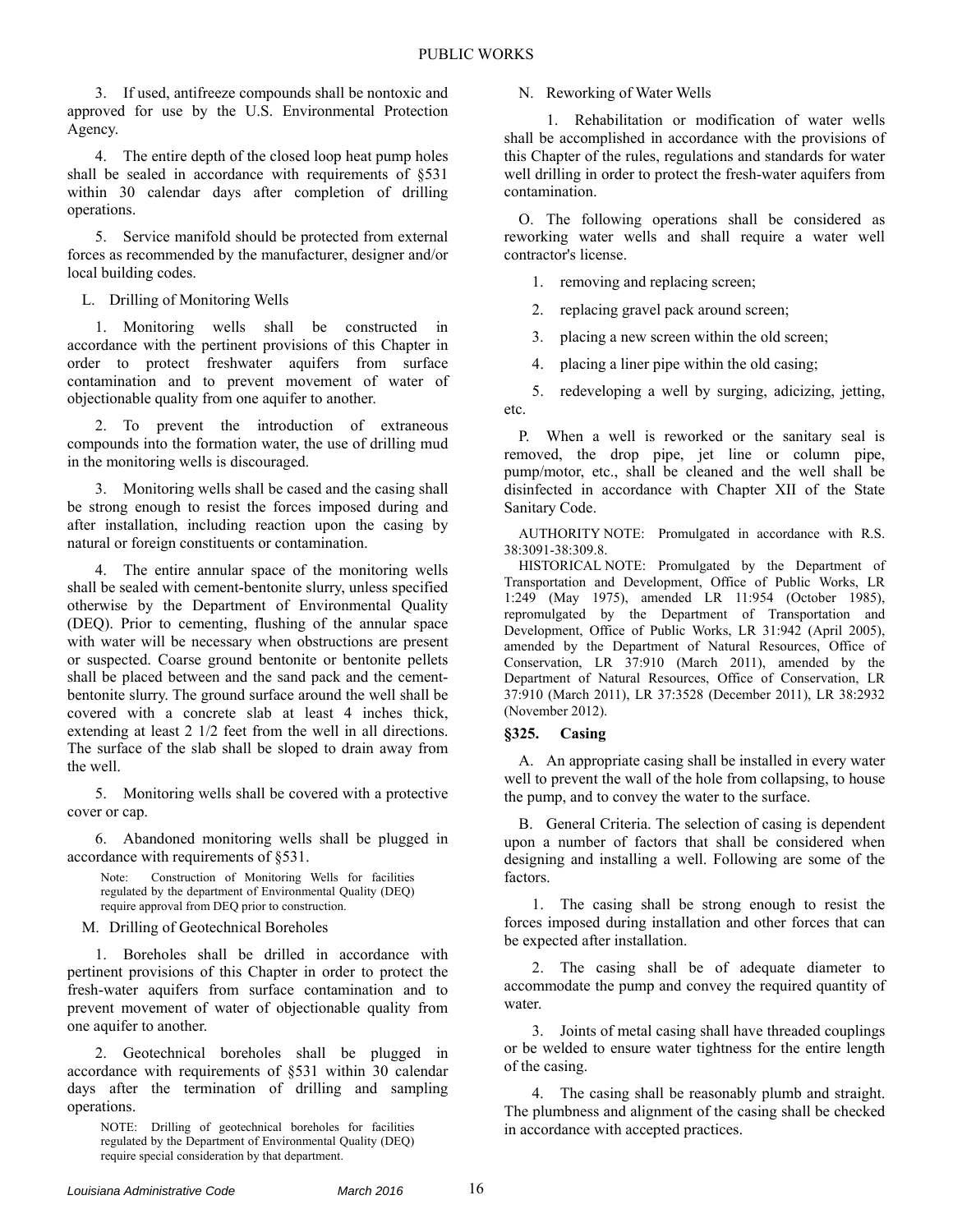5. The casing shall be installed so as to seal off waterbearing formations that contain undesirable water and to prevent water from the surface and other aquifers from entering the well.

C. Materials. The casing materials commonly used in Louisiana are metal and plastic. Concrete, clay tile, wood, fiberglass, and other synthetic casings have been used in the past in some areas for specific applications.

D. Metal Casing. Steel is the material most frequently used for well casing in drilled wells. The three principal classifications of steel used for water well casing are as follows.

1. Standard and Line Pipe. This material shall meet one of the following standard specifications, including the latest revision thereof:

a. API Spec. 5A, "Specifications for Casing, Tubing and Drill Pipe;"

b. API Spec. 5L, "Specifications for Line Pipe;"

c. API Spec. 5LX, "Specifications for High-Test Line Pipe;"

d. ASTM A53, "Specifications for Pipe, Steel, Black and Hot Dipped, Zinc-Coated, Welded and Seamless Steel Pipe;"

e. ASTM A120 "Standard Specifications for Pipe, Steel, Black and Hot Dipped Zinc-Coated (Galvanized) Welded and Seamless Steel Pipe for Ordinary Uses;"

f. ASTM A134, "Standard Specifications for Pipe Steel, Fusion (Arc)―Welded Steel Pipe (Sizes NPS 16 and over );"

g. ASTM A135, "Standard Specifications for Electric-Resistant Steel Pipe;"

h. ASTM A139, "Standard Specifications for Electric-Fusion (Arc)―Welded Steel Pipe (Sizes 4 inches and over);

i. ASTM A211, "Standard Specifications for Spiral-Welded Steel or Iron Pipe;"

j. AWWA C201, "AWWA Standard for Fabricated Electrically Welded Steel Pipe;"

k. AWWA C202, "Tentative Standard for Mill Type Steel Water Pipe;"

l. Underwriters Laboratories Standard 888.

2. Structural Steel. This material shall meet one of the following specifications of the American Society for Testing and Material, including latest revision thereof:

a. ASTM A36, "Standard Specification for Structural Steel;"

b. ASTM A242, "Standard Specification for High-Strength Low-Alloy Structural Steel;"

c. ASTM 570-79, "Standard Specifications for Hot-Rolled Carbon Steel Sheet and Strip, Structural Quality;"

d. ASTM A283, "Standard Specifications for Low and Intermediate Tensile Strength Carbon Steel Plates, Shapes and Bars;"

e. ASTM A441, "Standard Specification for High-Strength Low-Alloy Structural Manganese Vanadium Steel."

(Abbreviations used are: API―American Petroleum Institute; ASTM―American Society for Testing and Materials; AWWA―American Water Works Association.)

3. High Strength Carbon Steel. At present, there is no standard specification concerning this material; however, products are marked whose chemical and physical properties are similar. The material shall contain mill markings which will identify the manufacturer and specify that the material is well casing steel that complies with the chemical and physical properties as published by the manufacturer.

E. Plastic Casing. Thermoplastic well casing pipe may be used for well construction if it complies with the requirements and restrictions of this Section.

F. Pipe and Material Specifications

1. The thermoplastic well casing pipe and couplings shall be new polyvinyl chloride (PVC) material produced in accordance with the current AWWA Standard A-100 and ASTM F-480 standard, except that the impact standards of the current ASTM D-2241 may be substituted.

2. PVC material shall be designated as PVC 1120 or PVC 1220 and shall include an ultra-violet degradation inhibitor in its formulation.

3. Solvent cement shall conform to the current ASTM D-2564 standard.

4. Pipe may be joined by threaded joints, integral bell pipe or one piece couplings. Solvent-weld tapered bell and spigot joints shall meet current ASTM specification D-2672.

G. Casing Wall Thickness and Diameters

1. The pipe shall have a standard dimension ratio (SDR) of 26, 21, or 17, and shall be equivalent to at least Schedule 40 or 80, depending upon use, construction techniques, depths and strength requirements.

2. Casing collapse pressures recommended by the manufacturer shall not be exceeded in any phase of well construction. Due consideration shall be given to extreme conditions that may result from the use of high density cement grouts, high pressure cement grouting and high temperature from the heat of hydration in cement grouts.

3. Where threaded joints are used, wall thickness shall not be less than the equivalent of Schedule 80.

H. Marking and Approval

1. The well casing pipe and couplings shall be marked in accordance with the current ASTM F-480 standard.

2. Where applicable, the well casing pipe, couplings, cement, primer and other compounds shall be evaluated and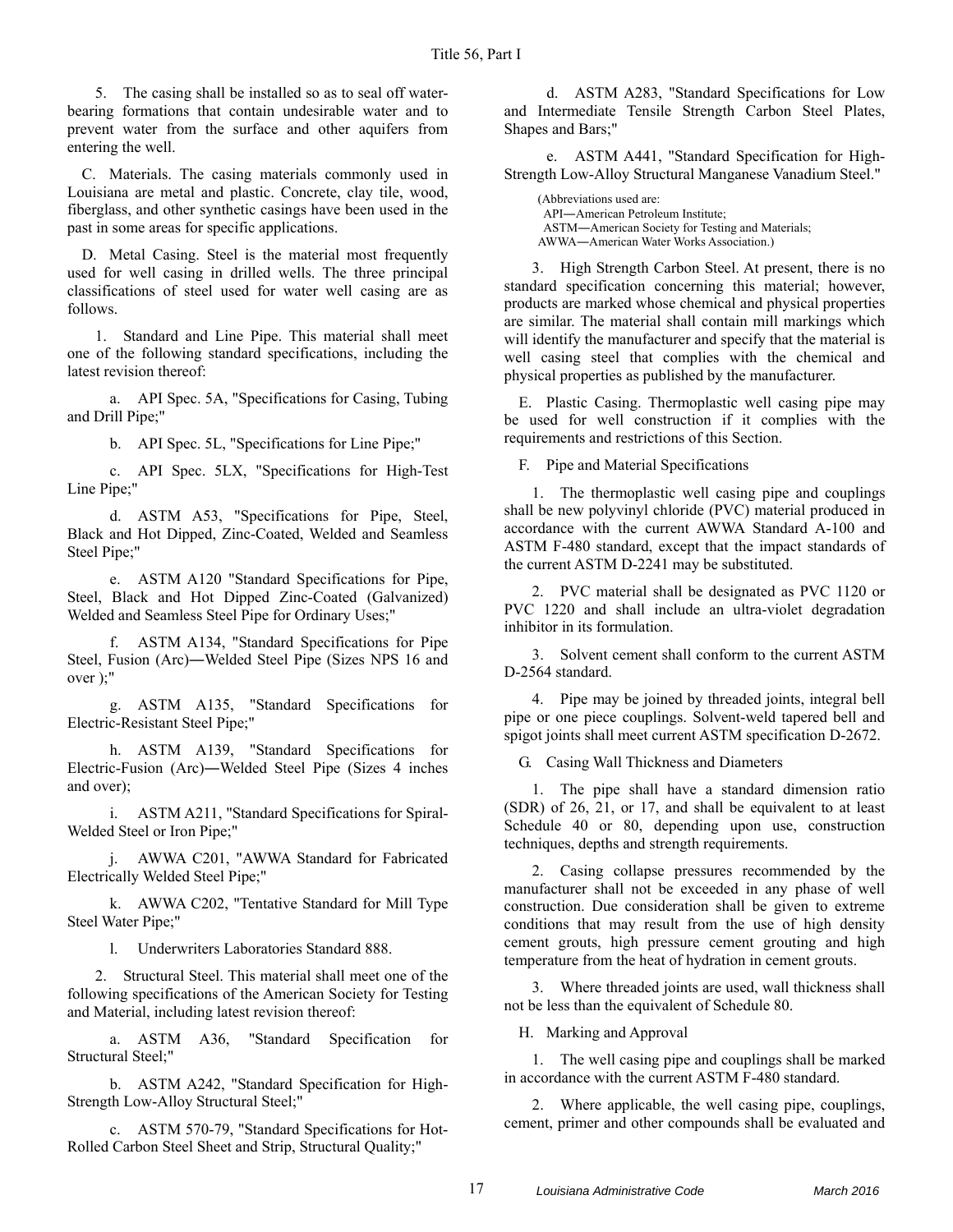listed as conforming with both ANSI/NSF Standard 14 and ANSI/NSF Standard 61.

3. The pipe shall be marked with the nominal size standard dimension ratio or schedule, type of material, either the designation "PVC 1120" or "PVC 1220", the wording "well casing", designation "ASTM F-480", manufacturers name or trademark, and the NSF-WC designation.

I. Storage

1. The pipe and couplings shall be stored in a manner to minimize exposure to ultraviolet radiation.

2. The pipe shall be stored in a manner to prevent deformation, sagging or bending.

J. Assembly and Installation

1. Joining techniques, including procedures for cutting, joint cleaning and priming, application of solvent cement, assembly and hardening time for solvent cement joints, shall be in accordance with the manufacturer's recommendations, and/or ASTM Standard D2855.

2. The well casing shall not be subjected to excessive forces and it may not be driven, pushed or forced into the formation.

3. PVC casing may be used to any depth, provided that allowable head differential (AHD) and hydraulic collapse pressure resistance (HCPR) are not exceeded. The well casing diameter and SDR or schedule shall be selected based on Appendix "L" of AWWA Standard A-100 and/or the manufacturer's recommendations for collapse pressure under extreme conditions.

4. PVC casing shall not be allowed to support the weight of the pump/motor (excluding submersible and single-pipe jet pump) and its related piping. The pump/motor, etc. shall be supported on a concrete base provided therefor.

5. Exposed PVC casings shall be protected from ultraviolet degradation by appropriate coatings as recommended by the manufacturer.

K. Height of Casing. Well casing shall project at least one foot above ground level, pump-house floor, or the top of concrete slab. For wells in areas subject to flooding, refer to §319.A. The ground surface or concrete slab around the well shall be sloped to drain away from the well in all directions.

AUTHORITY NOTE: Promulgated in accordance with R.S. 38:3091-R.S. 38:309.8.

HISTORICAL NOTE: Promulgated by the Department of Transportation and Development, Office of Public Works, LR 1:249 (May 1975), amended LR 11:955 (October 1985), repromulgated by the Department of Transportation and Development, Office of Public Works, LR 31:942 (April 2005), amended by the Department of Natural Resources, Office of Conservation, LR 37:3529 (December 2011).

#### **§327. Screen**

A. Every water well shall be provided with an appropriate screen. It shall be the responsibility of the driller to determine the type of screen required, screen material, slot openings, entrance velocity, screen length and setting, and whether or not the well is to be gravel packed.

B. Type of Screen. The type of screen used is governed by cost, the contractor's experience with handling a specific type of screen, water quality, length of screen required, proposed well yield, and the required structural strength of the screen. The screen selected shall be strong enough to withstand external pressures and vertical load due to the weight of drill stem used to set the screen and the casing above the screen, if set in one continuous string.

C. Screen Material. The type of screen material is generally dependent upon cost and the quality of water to be pumped. If the water contains a relatively high concentration of carbon dioxide, dissolved solids or hydrogen sulfide, corrosion-resistant materials should be used in the construction of the screen. If a corrosive environment is present, the screen should be made entirely of the same material, and the lap or extension pipe (for not less than 5 feet) above the screen and blank pipe, if used, should be made of the same material as the screen. The likelihood of corrosion and encrustation can also be decreased by maintaining the entrance velocity within acceptable limits, 0.1 foot per second or less.

D. Among metal alloys available with varying degrees of corrosion resistance are the stainless steels which combine nickel and chromium with steel and the various copperbased alloys. Manufacturers can be expected to provide advice on the type of metal or metal alloys that should be used if supplied with the results of a water analysis. Nonmetal screens made of polyvinyl chloride (PVC) have been used as an alternative when corrosive conditions exist.

E. In contrast to "corrosive waters", encrusting waters are usually alkaline, have excessive carbonate hardness and contain iron and/or manganese. Encrustation, which reduces the open area of the screen and the specific capacity of the well, is the deposition of undesirable material about the screen openings. Efficient well development, which will decrease excessive head losses or pressure differentials across the face of the screen, will minimize the precipitation of encrusting minerals.

F. Screen Slot Openings. The selection of the screen openings, which shall be based on the results of mechanical analysis of the formation samples collected during drilling, is dependent upon the percentage of material that will be allowed to pass through the openings in the development process. Generally, the percentage of material that will be permitted to pass through the screen openings is related to the intended use of the water. Although proper screen selection and well development should eliminate the pumping of sand during normal operations, cyclic pumping and increased pumping rates sometimes cause a well to yield some sand. Sand pumping by wells used to supply public and domestic water systems cannot be tolerated, whereas some sand in water used for irrigation is generally acceptable. Other factors involved in the selection of the slot openings are the uniformity of the material, the uniformity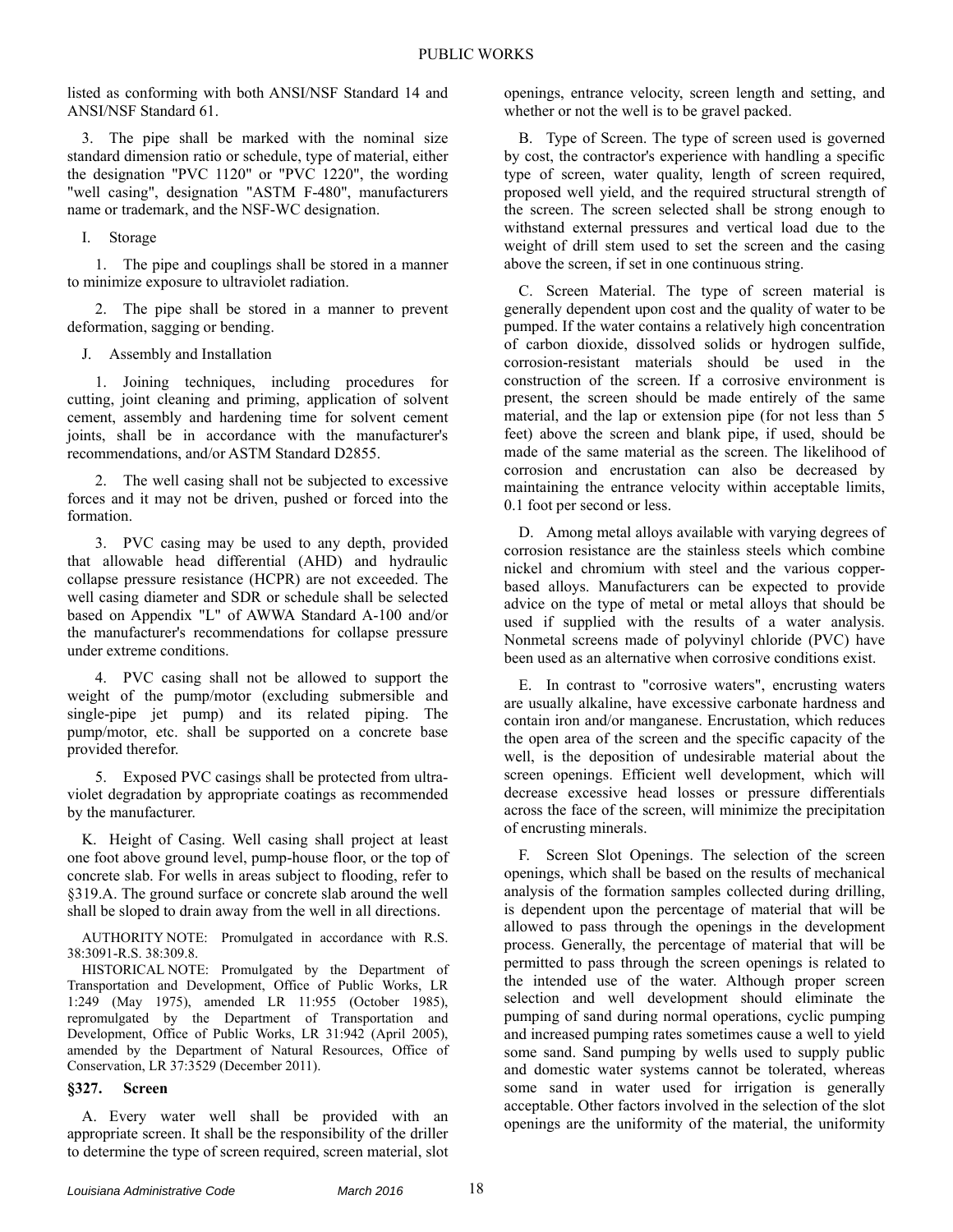coefficient, the type of overlying sediments and the desired entrance velocity.

G. Properly designed slot openings should allow the water to flow freely from the formation into the pump area while preventing clogging and sanding.

H. Entrance Velocity. To minimize the potential for encrustation, corrosion and "sanding", the entrance velocity should not exceed 0.1 foot per second. The entrance velocity is calculated by dividing the yield expressed in cubic feet per second (gallons per minute divided by 448.8 equals cubic feet per second) by the total area of the screen openings in square feet. The total area of the screen openings is the area of the openings provided per foot of screen multiplied by the length of screen in feet. Most manufacturers provide tables listing the open area for screen diameter and slot openings.

I. Screen Length. The length of the screen is influenced by cost, aquifer thickness, desired well yield and the estimated pumping level. The screen length should represent a compromise between cost and well efficiency. Well yield is more effectively increased by increasing the length of the screen than by proportionally increasing the diameter.

J. Screen Setting. Installation of the screen should be based upon an evaluation of all data collected during drilling and a detailed interpretation of the driller's and geophysical logs, if available. Care should be exercised to avoid damaging any part of the screen and to ensure that the setting is correct.

## K. Gravel Pack

1. If the interval to be screened consists of a fine uniform sand or consists of thin alternating layers of fine, medium and coarse sand, it may be desirable to gravel pack the screen. The objectives of gravel packing are to increase the permeability of the material in the zone immediately surrounding the screen, to minimize the chances of sand pumping, to reduce the entrance velocity at the face of the screen, to reduce the chances of error where a screen is set opposite alternating beds of sand of different grain size and clay, and to allow the installation of a small diameter screen in relatively thick aquifers.

2. If required, a properly graded gravel pack shall be selected based upon an evaluation of the sieve analysis for the sands in the formation. The uniformity coefficient (see §113 of this Chapter for glossary of terms) of the selected gravel pack material should be 2.5 or less. The gravel envelope, usually 3 to 8 inches thick, should consist of clean, well-rounded siliceous material that will permit the selection of screen openings that will retain 90 percent or more of the gravel pack material by size. Limestone and shale shall not be used as a gravel pack.

L. Formation Stabilization. If the hole drilled to accommodate the screen is much larger (4 inches or more) than the diameter of the well screen, it is sometimes necessary to stabilize the extension pipe with a material such as sand or gravel to prevent caving or slumping of silt, sand, and clay from above the aquifer. Formation stabilization should not be confused with gravel packing. In contrast to gravel packing, the material used as the formation stabilizer is not specially graded. In addition, commercially available equipment, such as shale packers or metal-petal baskets, are commonly used to prevent sloughing or caving into the producing formation.

AUTHORITY NOTE: Promulgated in accordance with R.S. 38:3091-R.S. 38:3098.

HISTORICAL NOTE: Promulgated by the Department of Transportation and Development, Office of Public Works, LR 1:249 (May 1975), amended LR 11:956 (October 1985), repromulgated by the Department of Transportation and Development, Office of Public Works, LR 31:942 (April 2005), amended by the Department of Natural Resources, Office of Conservation, LR 37:910 (March 2011), amended by the Department of Natural Resources, Office of Conservation, LR 37:910 (March 2011), LR 37:3529 (December 2011).

## **§329. Methods and Standards for Cementing the Annular Space**

A.1. The methods and materials employed to cement the annular space between the well casing and the borehole generally depend upon:

a. local geohydrologic conditions; and

b. type of well construction.

2. The primary reasons for sealing, cementing or grouting the annular space are as follows:

a. to protect the aquifer from surface contamination;

b. to increase the life of the well by protecting the casing against exterior corrosion; and

c. to prevent movement of water of objectionable quality from one aquifer to another.

B. Methods for Cementing the Annular Space. The following regulations shall apply to all water wells, regardless of use or type.

1. Annular space shall be sealed with cementbentonite slurry, which is a mixture of cement, bentonite and water, consisting of not more than 8 percent bentonite by dry weight of the cement, and a maximum of 10 gallons of water per sack (94 pounds) of cement. Additives, in the approved and proper ratio, may be added to the slurry if required. If the slurry is to be prepared in the field, it is recommended that the bentonite be added after cement and water are thoroughly mixed. Sodium bentonite with a minimum porosity of 10-8 may also be used.

2. Neat cement, which is a mixture of cement and water consisting of not more than 5 gallons of water per sack (94 pounds) of cement, may be used in lieu of cementbentonite slurry.

3. Cement-bentonite slurry shall be placed in the annular space in a continuous operation from bottom of the space to be cemented, up to the ground surface. Slurry shall be placed by the circulation or pump-down method unless specified otherwise. The pump-down method may include the "Halliburton" method, inner string cementing, or positive placement-exterior method. The selected method should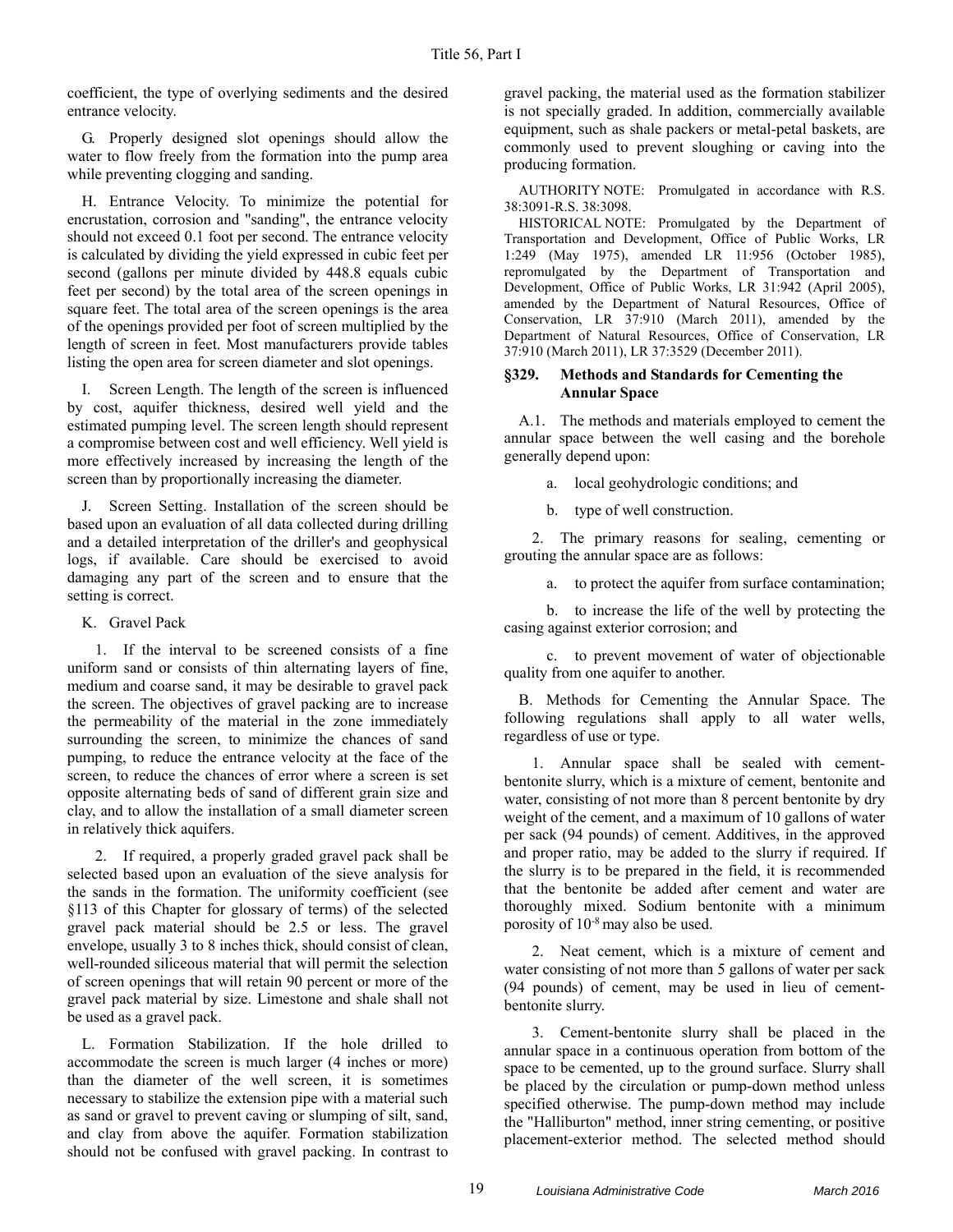ensure uniform coverage of slurry throughout the annular space.

4. A suitable cement retainer, packer, shale trap, boot or plug shall be secured to the casing at the appropriate depth to prevent leakage or migration of the slurry into the bottom of the well.

5. The cement-bentonite slurry shall fill a minimum annular space of 1 1/2 inches for 4-inch and smaller wells, and a minimum of 2 inches for 6-inch and larger wells. For cementing methods using a "tremie" or "grouting pipe" placed in the annular space, sufficient space should be provided to accommodate the tremie pipe.

6. If a conductor pipe is used, it shall be cemented in place and the annular space between the well casing and the conductor pipe shall be made watertight by grouting with cement-bentonite slurry from bottom of the conductor pipe to the ground surface.

7. If one or more sands between the ground surface and the production sand contain saline water and/or water of objectionable quality, the annular space between the well casing and the hole shall be sealed with cement-bentonite slurry, at a minimum, to a depth of not less than 20 feet below the deepest sand containing the water of objectionable quality unless full depth cementing is required by §329.C.

C. Standards for Cementing the Annular Space

1. Community public supply wells shall be cemented to their full depth from the top of the producing aquifer to the ground surface.

2. Noncommunity public supply wells shall be cemented from a minimum depth of 50 feet to the ground surface.

3. Industrial and power generation wells shall be cemented to their full depth from the top of the producing aquifer to the ground surface.

4. Observation wells shall be cemented from a minimum depth of 50 feet to the ground surface.

5. Irrigation/agricultural wells shall be cemented from a minimum depth of 10 feet to the ground surface, using the pump-down or the gravity method with or without the tremie pipe.

6. Rig-supply wells shall be cemented from a minimum depth of 50 feet to the ground surface.

7. Monitoring wells shall be cemented along the entire length of the casing unless specified otherwise by the Department of Environmental Quality.

8. Dewatering wells, other than drive-point type, shall be cemented from a minimum depth of 50 feet to the ground surface.

9. Domestic wells shall be cemented from a minimum depth of 10 feet to the ground surface using the pump-down or the gravity method with or without the tremie pipe. A suitable cement retainer, such as a shale trap or boot, as required by §329.B.4, shall be attached to the casing at the 10-foot minimum depth. The use of empty cement sacks in lieu of shale trap or boot shall not be allowed. A long metal rod shall be used to rod the cement slurry to ensure uniform coverage around the casing.

10. Heat pump supply wells for private homes shall be cemented in accordance with requirements for domestic wells; for apartment buildings and other commercial establishments, in accordance with requirements for noncommunity public supply wells, and for industrial plants, in accordance with requirements for industrial wells.

AUTHORITY NOTE: Promulgated in accordance with R.S. 38:3091-R.S. 38:309.8.

HISTORICAL NOTE: Promulgated by the Department of Transportation and Development, Office of Public Works, LR 1:249 (May 1975), amended LR 11:957 (October 1985), repromulgated by the Department of Transportation and Development, Office of Public Works, LR 31:942 (April 2005), amended by the Department of Natural Resources, Office of Conservation, LR 37:3529 (December 2011).

## **§331. Well Development and Disinfection**

A. Purpose and Methods of Development. The principal purposes of well development are as follows:

1. to remove silt, sand, drilling mud, and other materials that may retard the flow of water toward and into the well;

2. to correct any damages to, or clogging of, the water bearing formation that may have occurred during drilling; and

3. to stabilize the material around the screen so that the well will yield clear "sand free" water.

B. The following methods used in developing, redeveloping or conditioning a well are acceptable:

1. surging with a plunger or piston while jetting using air lift;

2. jetting with water, also known as crosswashing;

3. backwashing or surging by alternately starting and stopping the pump;

4. using chemicals designed for developing or redeveloping a well;

5. over-pumping.

C. The use of explosives is prohibited. Water used for well development shall be potable or chlorinated to prevent contamination of water-bearing formations.

D. Criteria for Development

1. A well should be developed at a yield of 1.5 times the proposed pumping rate and, if possible, it should continue until the observed specific capacity is the same, or nearly the same, as the theoretical specific capacity. Adequately developed wells should be "sand free" and should have fewer encrustation problems if the operating pumping rate is about two-thirds the developed rate, the entrance velocity is 0.1 foot per second or less, and the head differential across the face of the screen is at a minimum.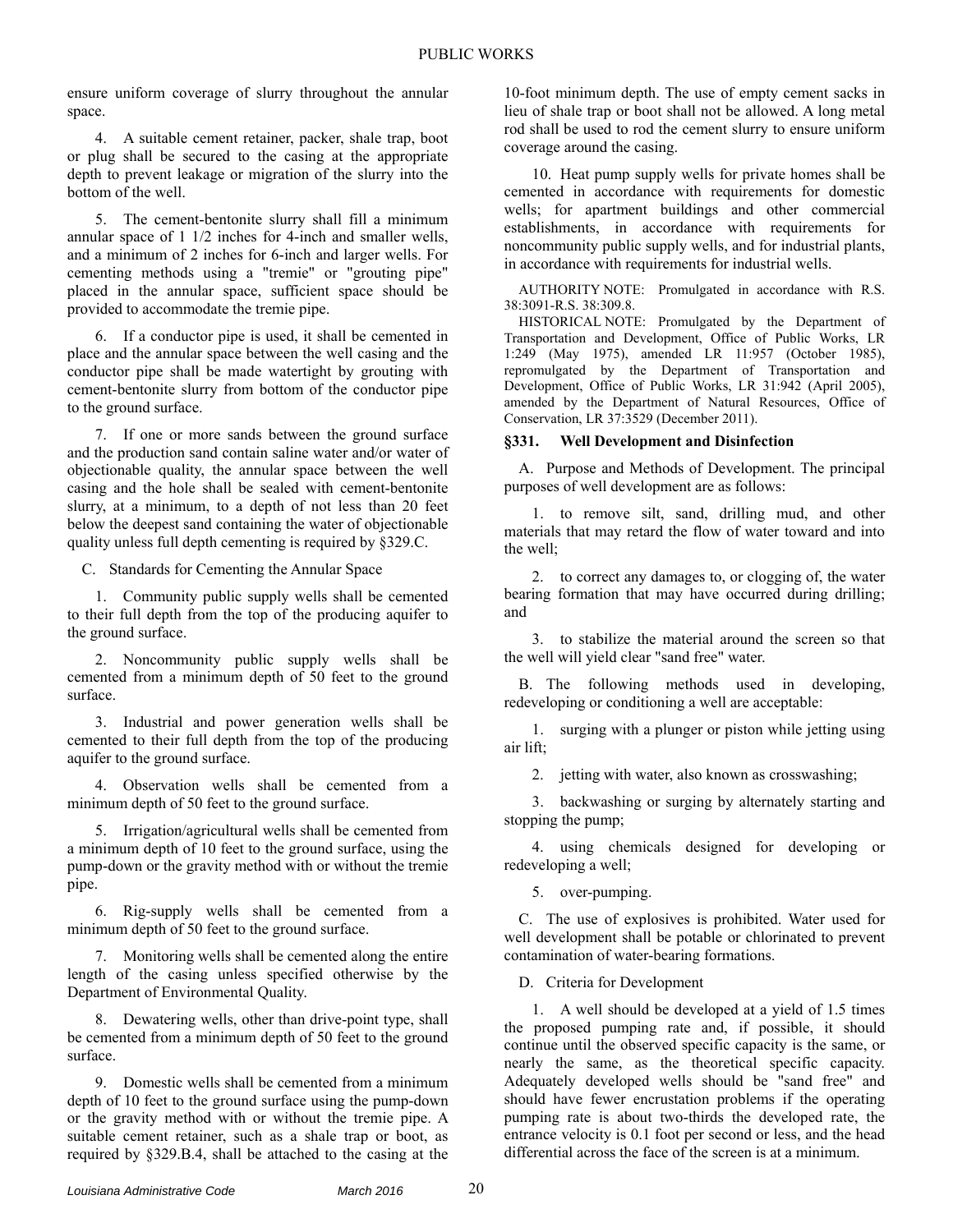2. The acceptable amount of sand per unit volume should be between recommended ratios of 1 ounce of sand per 8,000 gallons of water (about 1 milligram per liter) and one ounce per 100 gallons of water (80 milligrams per liter), depending on the use of water. Because of the possibility of damage by sand to plumbing fixtures and industrial equipment and products, the tolerance for sand in water used for public supply, domestic and most industrial purposes is low and should not exceed 5 milligrams per liter. Many wells that are used for public water supply systems have an acceptable ratio of "no sand." The well owner should specify the acceptable limits of the "sand free" water with equal consideration given to the use of the water, the desired production rate, costs, and well development.

E. Development of Gravel-Packed Wells. The successful development of a gravel-packed well is dependent upon the grading of the gravel, the method of development, and thickness of the skin of the relatively impervious drilling mud filter cake which is "plastered" on the wall of the hole and is between the water-bearing formation, and the emplaced gravel. Because it concentrates energy in small areas, the jetting or cross washing method is usually the most effective in developing gravel-packed wells.

F. Chemicals Used in the Development Process

1. Glassy polyphosphate chemicals, if used strictly in accordance with the manufacturer's recommendation, will aid in the development or redevelopment process by reducing the gel-like properties of the drilling mud and by dispersing the clay particles that are on the sand grains.

2. The appropriate ratio of chemicals to water in the well is usually specified by the manufacturer. The mixture should be allowed to stand in the well for at least one hour, or the period of time recommended by the manufacturer of the chemical, before development starts. It should be noted that the polyphosphate should not be allowed to remain in the well for too long (several days). If the chemicals converted to the glassy orthophosphate state, any clay in suspension could be deposited, perhaps out of reach of any further removal, resulting in permanent reduction in yield.

3. Chemicals used in the development process shall either meet the standards of the American Water Works Association or be approved for use by the U.S. Environmental Protection Agency (EPA).

4. Disinfection of Wells. All new wells and existing wells in which repair work has been done shall be disinfected before being put into use, in accordance with Part XII of the State Sanitary Code (LAC 51:XII), if water is to be used for human drinking, cooking, washing or other potable purposes. Negative bacteriological analysis of water, performed by the Louisiana Department of Health and Hospitals, Office of Public Health (LDHH-OPH) or by a laboratory certified by the state health officer, shall be required for all public supply and domestic water wells.

AUTHORITY NOTE: Promulgated in accordance with R.S. 38:3091-R.S. 38:309.8.

HISTORICAL NOTE: Promulgated by the Department of Transportation and Development, Office of Public Works, LR 1:249 (May 1975), amended LR 11:958 (October 1985), repromulgated by the Department of Transportation and Development, Office of Public Works, LR 31:942 (April 2005), amended by the Department of Natural Resources, Office of Conservation, LR 37:910 (March 2011), LR 37:3529 (December 2011).

## **§333. Standards for Miscellaneous Appurtenances**

A. Vent (Breather Pipe). Vents are required for all public supply water wells and are recommended for use on wells used for other purposes. Vents shall be so constructed and installed as to prevent the entrance of contaminants into the well. Vent openings shall be piped water-tight to a point at least 2 feet above the highest flood level which may have occurred in a 10-year period, but in no case less than 1 foot above the top of the well casing. Such vent openings and extensions thereof should not be less than 1/2 inch in diameter, with extension pipe firmly attached thereto. In all cases wherein a well's casing terminates less than 2 feet above the highest flood level which may have occurred in a 10-year period (such as along coastal areas as allowed under §319.A), the vent pipe opening shall continue to be required to terminate at least 2 feet above the highest flood level which may have occurred in a 10-year period. The openings of the vent pipes shall be turned downward and screened to prevent the entrance of insects, foreign matter and other contaminants. Vents will not be required when single-pipe jet pumps are used.

B. Sampling Tap. All public supply and domestic water wells shall be provided with a readily accessible faucet or tap on the well discharge line at the well head for the collection of water samples. The faucet or tap shall be of the smooth nozzle type and turned downward.

C. Concrete Slab

1. When concrete slabs are placed around water wells at ground surface, they should be at least 4 inches thick and extending at least 2 1/2 feet from the well in all directions. The surface of the slab shall be sloped to drain away from the well. The top of the casing shall be at least 1 foot above the top of the slab (see §319.A for flood prone areas). Prior to the slab installation, the contractor shall seal the annular space in accordance with §329. The placement of a slab shall not be considered a substitute for the placement of cementbentonite slurry in the annular space between the hole and the casing.

2. For wells where a slab is not provided, the ground surface surrounding the well shall be compacted and graded to drain water away from the well.

D. Sanitary Seals. A water-tight sanitary seal shall be installed at the top of the casing for all water wells to prevent the entrance of contaminated water or other objectionable material into the well. Sanitary seals shall be constructed of a durable material such as cast iron, steel, aluminum, high impact plastic, neoprene, or a combination thereof. If a vent and/or an electrical conduit enter the well casing through the sanitary seal the openings shall be made water-tight.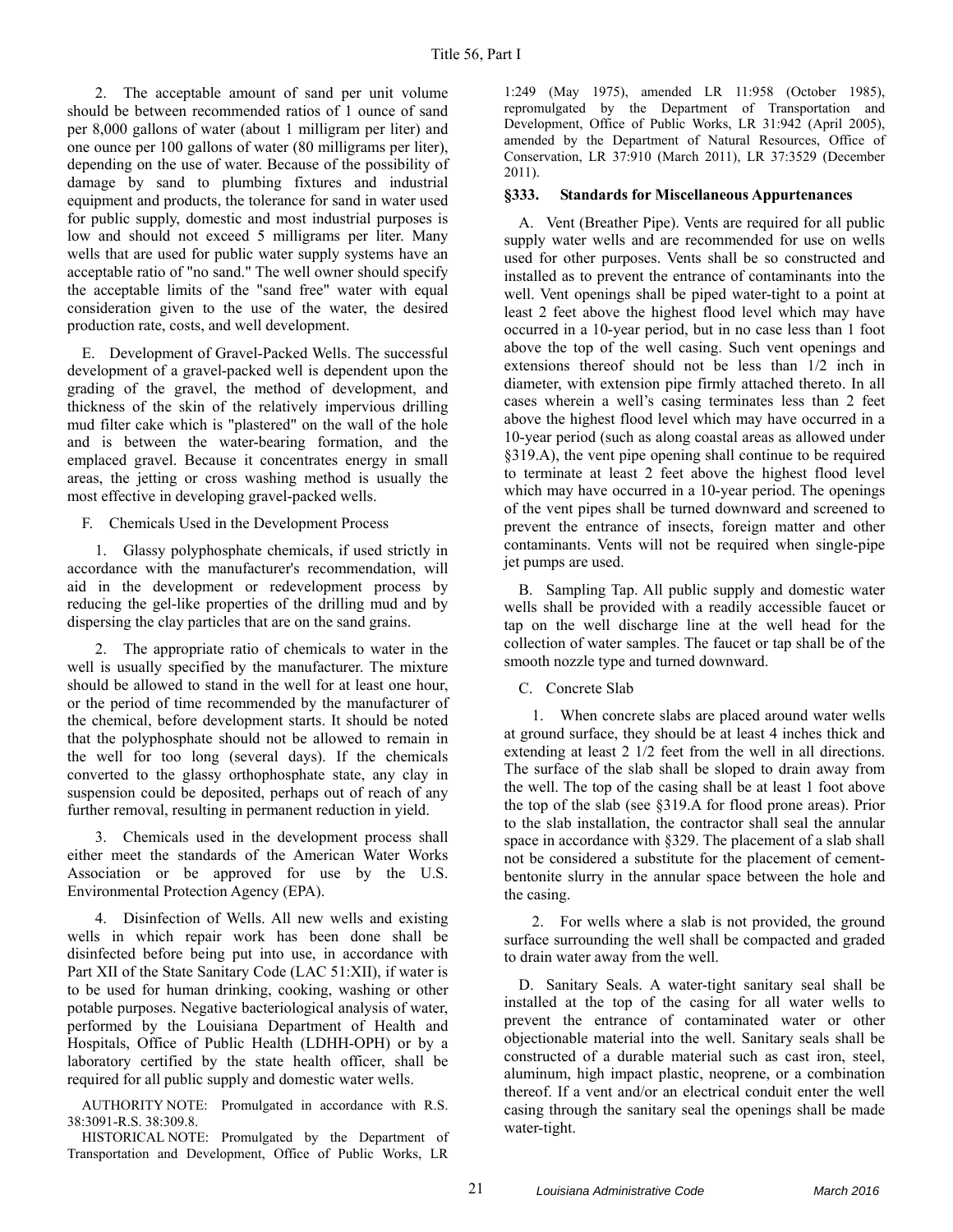E. Pump/Motor Base. To prevent transmission of vibration to the well casing, all surface-mounted pumps/motors (excluding submersible and single-pipe jet pumps/motors) shall be supported by a concrete base, pier or foundation. The well casing shall not be used to support the weight of the surface-mounted pump/motor, except as noted above. Foundations may either be split pier type or solid pedestal type. For solid pedestal foundations, the well casing shall project at least 1 inch above the level of the foundation.

AUTHORITY NOTE: Promulgated in accordance with R.S. 38:3091-R.S. 38:3098.

HISTORICAL NOTE: Promulgated by the Department of Transportation and Development, Office of Public Works, LR 1:249 (May 1975), amended LR 11:959 (October 1985), repromulgated by the Department of Transportation and Development, Office of Public Works, LR 31:942 (April 2005), amended by the Department of Natural Resources, Office of Conservation, LR 37:910 (March 2011), LR 37:3530 (December 2011).

## **§335. Enforcement Actions**

A. Provisions addressing enforcement of this Chapter appear in R.S. 38:3097.3, as follows.

1. Whoever knowingly and willfully violates a provision of this Chapter, or a rule, regulation, or order of the director or a board made hereunder, shall be subject to a civil penalty of not more than \$1,000 a day for each day of violation and for each act of violation if a penalty for the violation is not otherwise provided in this Chapter.

a. The place of suit to recover this penalty shall be selected by the director or board, as may be appropriate, in the district court of the parish of the residence of any one of the defendants, or in the district court of the parish where the violation took place.

b. Suit shall be at the direction of the director or board, as may be appropriate, and shall be instituted and conducted in his or its name by the attorney general or by the district attorney of the district under the direction of the attorney general.

2. Whoever knowingly and willfully aids or abets a person in the violation of a provision of this Chapter, or in any rule, regulation, or order made hereunder, shall be subject to the same penalties provided herein for the principal violator.

B. Falsification of Documents. Falsification of documents to evade regulations, as well as penalties for said falsifications, appears in R.S. 38:3095, as follows.

1. No person shall, for the purpose of evading this Chapter, or any rule, regulation, or order made thereunder:

a. make or cause to be made any false entry or statement of fact in any report required to be made by this Chapter or by any rule, regulation, or order made hereunder; or

b. make or cause to be made any false entry in an account, record, or memorandum kept by any person in connection with the provisions of this Chapter or of any rule, regulation or order made thereunder; or

c. remove out of the jurisdiction of the state, or destroy or mutilate, alter, or by any other means falsify any book, record, or other paper pertaining to the matters regulated by this Chapter or by any rule, regulation, or order made thereunder.

2. Whoever violates this Section shall be fined not more than \$5,000 or imprisoned not more than six months or both.

C. The penalty provision for falsification of documents required under the provisions of this Part are therefore criminal in nature and will be enforced through the district attorney having jurisdiction where said violation occurs. It should also be noted that utilization of the United States Mail in the falsification of documents constitutes a violation of Title 18 of the United States Code (Mail Fraud), and such information will be referred to the appropriate United States attorney.

D. Appeals. An alleged violator may appeal any order of the department by requesting a hearing. The hearing request must be made to the department, in writing, within 30 calendar days of the original order and must be sent by "Certified Mail-Return Receipt Requested." After receiving the request, the department will arrange a hearing to determine what other remedial action will serve to effect compliance with the rules and regulations.

AUTHORITY NOTE: Promulgated in accordance with R.S. 38:3091-R.S. 38:309.8.

HISTORICAL NOTE: Promulgated by the Department of Transportation and Development, Office of Public Works, LR 1:249 (May 1975), amended LR 11:959 (October 1985), repromulgated by the Department of Transportation and Development, Office of Public Works, LR 31:942 (April 2005), amended by the Department of Natural Resources, Office of Conservation, LR 37:3530 (December 2011).

## **Chapter 5. Plugging and Sealing of Abandoned Water Wells and Holes**

#### **§501. Organization**

A. As announced in the October 1985 issue of the *Louisiana Register*, the rules, regulations and standards, stated herein, were prepared by the Louisiana Department of Transportation and Development, Office of Public Works, in accordance with R.S. 38:3091-38:3097. Effective January 1, 2010, in accordance with Act 437 of 2009, The Department of Natural Resources, Office of Conservation, hereafter referred to as "department," is responsible for registering water wells and holes in Louisiana.

AUTHORITY NOTE: Promulgated in accordance with R.S. 38:3091-R.S. 38:3097.

HISTORICAL NOTE: Promulgated by the Department of Transportation and Development, Office of Public Works, LR 1:249 (May 1975), amended LR 11:959 (October 1985), repromulgated by the Department of Transportation and Development, Office of Public Works, LR 31:942 (April 2005), amended by the Department of Natural Resources, Office of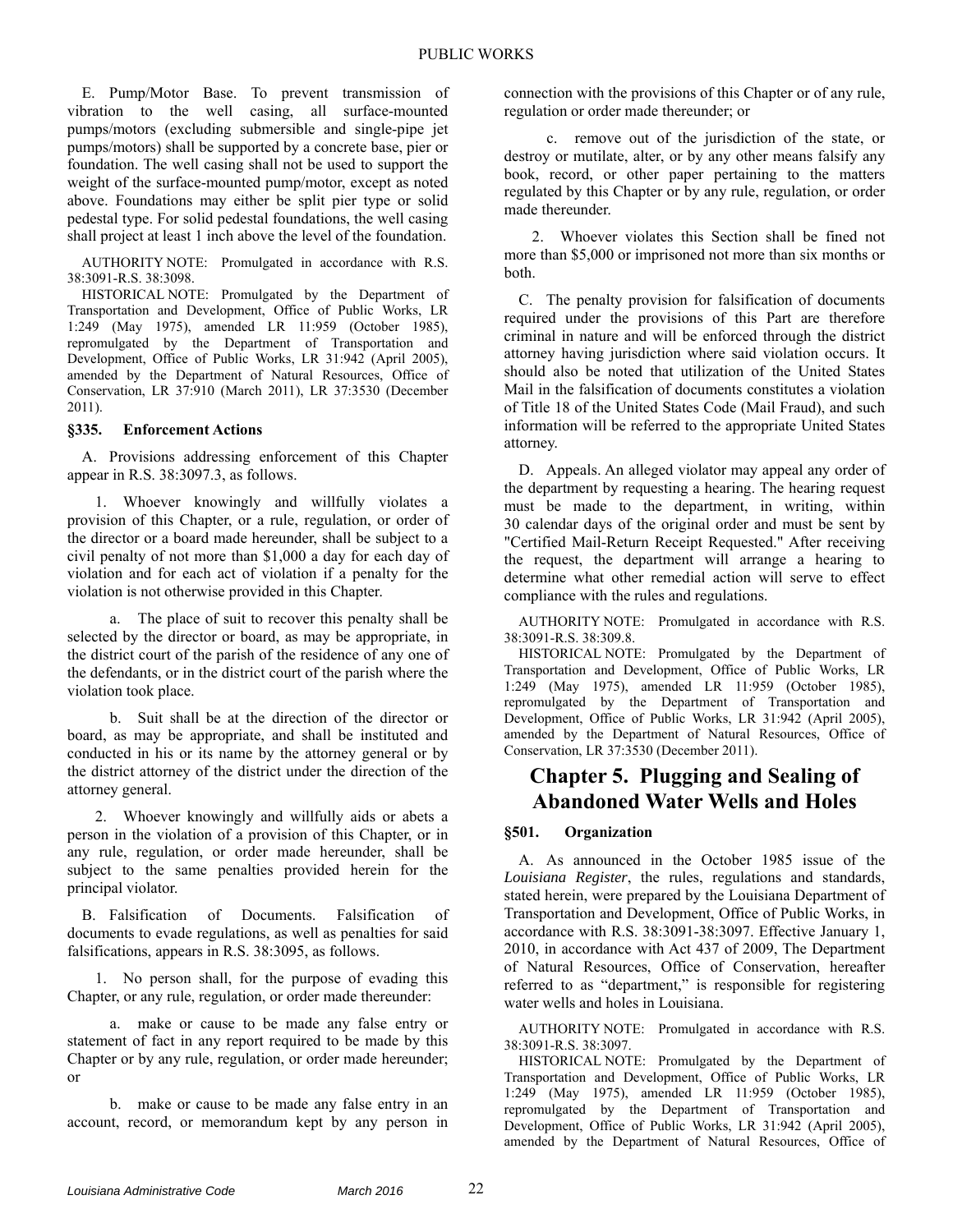Conservation, LR 37:911 (March 2011), LR 37:3530 (December 2011).

## **§503. Purpose**

A. The purpose of the rules, regulations and standards for plugging abandoned water wells and holes, stated herein, is to protect the ground water resources of the state from surface contamination, to prevent movement of water from one aquifer to another, to prevent the entrance of objectionable materials and wastes into aquifers via open or improperly sealed water wells and holes, and to minimize health and safety hazards associated with abandoned wells and holes.

AUTHORITY NOTE: Promulgated in accordance with R.S. 38:2091-R.S. 38:3097.

HISTORICAL NOTE: Promulgated by the Department of Transportation and Development, Office of Public Works, LR 1:249 (May 1975), amended LR 11:960 (October 1985), repromulgated by the Department of Transportation and Development, Office of Public Works, LR 31:942 (April 2005).

## **§505. General Rules and Regulations**

A. In 1972, the Louisiana Legislature enacted State Act 535, which authorized the authorizing agency to promulgate reasonable rules and regulations relating to the plugging of abandoned water wells. Section A-6 of this Act (R.S. 38:3094) states that the authorizing agency shall:

"Require that all abandoned wells be reported and sealed with approved standards and to establish such standards."

B. Accordingly, the rules, regulations and standards for plugging abandoned water wells and holes stated herein were prepared in response to this legislative directive and were developed in coordination with other state agencies that are also concerned with the protection of the water resources of the state. The regulations and standards are intended to provide for restoration, as nearly as possible, of those subsurface and surface conditions that existed prior to drilling, boring, digging or augering activities; taking into account any changes that may have occurred as a result of "natural stresses."

C. These regulations and standards do not preempt but instead complement the rules and regulations of the Louisiana Department of Natural Resources, Office of Conservation, related to plugging and abandonment of oil, gas, saltwater, saltwater disposal, waste disposal and injection wells, and the rules and regulations of the Department of Environmental Quality related to plugging of monitoring wells and geotechnical boreholes associated with waste activities. These regulations and standards are also important as guidelines for other state agencies when promulgating and enforcing their plugging regulations and standards.

AUTHORITY NOTE: Promulgated in accordance with R.S. 38:3091-R.S. 38:3097.

HISTORICAL NOTE: Promulgated by the Department of Transportation and Development, Office of Public Works, LR 1:249 (May 1975), amended LR 11:960 (October 1985), repromulgated by the Department of Transportation and Development, Office of Public Works, LR 31:942 (April 2005), amended by the Department of Natural Resources, Office of

Conservation, LR 37:911 (March 2011), LR 37:3530 (December 2011).

## **§507. Abandoned Water Wells and Holes That Shall Be Plugged**

A. The rules, regulations and standards for plugging abandoned water wells and holes shall apply to all abandoned water wells and holes including, but not limited to, public supply, domestic, irrigation/agriculture, industrial, power generation, rig-supply, observation, dewatering, monitoring, and heat pump supply, as well as abandoned pilot holes, test holes, geotechnical boreholes, and heat pump holes (closed loop system). Abandoned or improperly plugged wells or holes could act as conduits for transmitting contaminants from the surface down to the water-bearing sands and thereby contaminate the state's ground water resources. For glossary of terms, refer to §113.A of this Part.

AUTHORITY NOTE: Promulgated in accordance with R.S. 38:2091-R.S. 38:3097.

HISTORICAL NOTE: Promulgated by the Department of Transportation and Development, Office of Public Works, LR 1:249 (May 1975), amended LR 11:960 (October 1985), repromulgated by the Department of Transportation and Development, Office of Public Works, LR 31:942 (April 2005).

## **§509. Exemptions**

A. The following wells and holes are exempted from the provisions of the rules, regulations and standards stated herein:

1. saline-water wells associated with secondary recovery operations;

- 2. brine wells;
- 3. oil and gas wells and holes;
- 4. injection wells;

5. geothermal and geopressured holes associated with production of oil and gas; and

6. waste disposal wells.

B. Although the cited activities are not covered by R.S. 38:3094, they are not exempted or excepted by state law; therefore, persons, firms, corporations or others dealing with the cited activities should contact the appropriate regulating agencies for further information and should take any and all action necessary to protect the water resources of the state from contamination. The exclusion of these activities from these regulations does not in any way remove or establish legal liability for health and safety hazards, contamination, or pollution problems alleged to be caused by persons engaged in the activities cited in Subsection A of this Section.

AUTHORITY NOTE: Promulgated in accordance with R.S. 38:2091-R.S. 38:3097.

HISTORICAL NOTE: Promulgated by the Department of Transportation and Development, Office of Public Works, LR 1:249 (May 1975), amended LR 11:960 (October 1985), repromulgated by the Department of Transportation and Development, Office of Public Works, LR 31:942 (April 2005), LR 37:3530 (December 2011).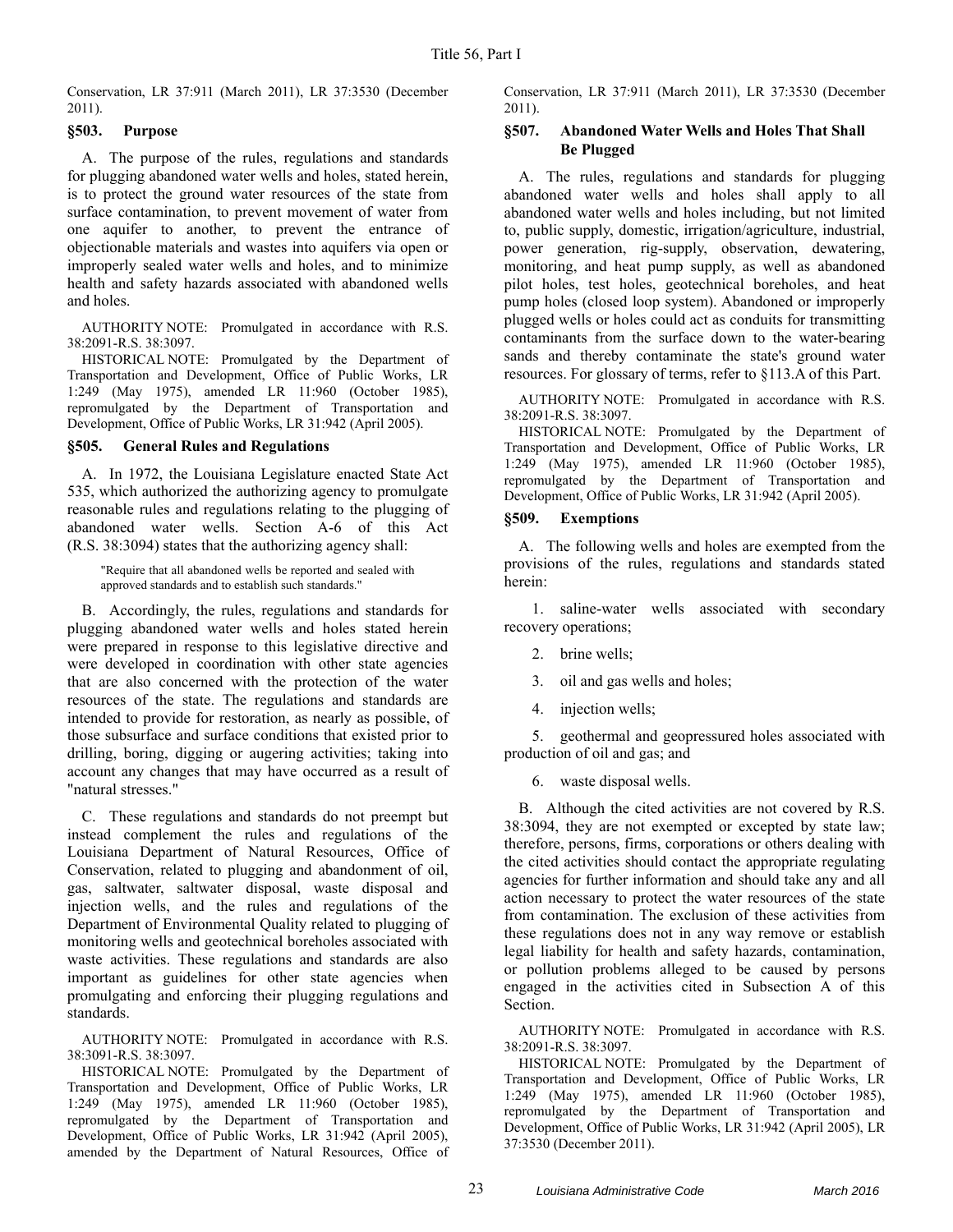## **§511. Licensing Requirements**

A. State Act 715 of 1980 (R.S. 38:3098), as amended by State Act 313 of 1984, requires that every person, firm or corporation desiring to engage in the business of plugging and abandoning wells or holes, excluding oil and gas wells, in the state of Louisiana shall obtain a license from the department in accordance with the rules and regulations stated in LAC 46:LXXXIX.

B. Accordingly, plugging of abandoned water wells and holes must be conducted by a qualified contractor who is duly licensed by the department, with the following exceptions.

1. Nothing in this Chapter shall prevent a person who has not obtained a license, pursuant thereto, from plugging a domestic water well on his own or leased property which is his permanent residence, or was intended for use only for watering livestock on his farm; however, that person shall comply with all rules, regulations and standards for plugging such wells or holes, including the submission of plugging and abandonment forms.

2. In addition to the domestic wells referred to in §511.B.1, a person may plug an abandoned well or hole on his own or leased property provided that the person has the required equipment and knowledge for properly plugging the well or hole, in accordance with the rules, regulations, and standards stated herein, to the satisfaction of the department, and provided that the person has obtained departmental approval for plugging the well or hole himself, and provided that such approval is obtained prior to the beginning of the plugging operation. The owner shall complete and submit a Water Well Plugging and Abandonment Form (DNR-GW-2) to the department within 30 calendar days after completion of the plugging operation.

AUTHORITY NOTE: Promulgated in accordance with R.S. 38:3091-R.S. 38:3097.

HISTORICAL NOTE: Promulgated by the Department of Transportation and Development, Office of Public Works, LR 1:249 (May 1975), amended LR 11:960 (October 1985), repromulgated by the Department of Transportation and Development, Office of Public Works, LR 31:942 (April 2005), amended by the Department of Natural Resources, Office of Conservation, LR 37:911 (March 2011).

## **§513. Variance Requests**

A. Because of variable hydrologic conditions, differences in well construction, depth, and size, and the irregular occurrence of saltwater sands, the rules, regulations and standards stated herein cannot cover every possible situation. For cases where compliance with the rules, regulations, and standards stated in this Chapter is impractical, the owner, engineer, or the water well contractor may request a variance and/or clarification on methods specified. Such requests shall be addressed to the department as follows:

> Louisiana Department of Natural Resources Office of Conservation P.O. Box 94275 Baton Rouge, LA 70804-9275 Phone: (225) 342-5562

B. The request must be in writing, must demonstrate that compliance is impractical and must outline a satisfactory alternative. The department may prescribe, in writing, alternate requirements that are equivalent to the regulations and standards stated herein relating to the protection of aquifer and prevention of ground water contamination.

AUTHORITY NOTE: Promulgated in accordance with R.S. 38:3091-R.S. 38:3097.

HISTORICAL NOTE: Promulgated by the Department of Transportation and Development, Office of Public Works, LR 1:249 (May 1975), amended LR 11:960 (October 1985), repromulgated by the Department of Transportation and Development, Office of Public Works, LR 31:942 (April 2005), amended Department of Natural Resources, Office of Conservation, LR 37:911 (March 2011), LR 37:3531 (December 2011).

## **§515. Submission of Water Well Plugging and Abandonment Forms (DNR-GW-2)**

A. The contractor who plugs an abandoned well or hole shall complete and submit to the department the original copy of the Water Well Plugging and Abandonment Form (DNR-GW-2) within 30 calendar days after the completion of the work. The owner's copy shall be sent to the owner immediately after completion of the work, and the contractor shall retain the contractor's copy for his files. For reporting purposes only, the department considers the work completed when the work is accepted by the owner or when the contractor has moved his equipment from the site; whichever comes first. Acceptance by the owner or removal of equipment from the site by the contractor does not imply, in any way, acceptance or approval by the state of Louisiana. The department, after inspection of the site and records (refer to §523), can require the owner and/or the contractor to do whatever additional work is necessary to properly plug and seal a hole or well in accordance with the standards stated herein. The expense for the additional work shall be borne by the owner and/or the contractor, as the case may be.

B. For the purpose of reporting the plugging of abandoned geotechnical boreholes, the drilling contractor shall certify annually at license renewal time, that all boreholes drilled by his firm have been plugged in accordance with requirements of §531.

AUTHORITY NOTE: Promulgated in accordance with R.S. 38:2091-R.S. 38:3097.

HISTORICAL NOTE: Promulgated by the Department of Transportation and Development, Office of Public Works, LR 1:249 (May 1975), amended LR 11:960 (October 1985), repromulgated by the Department of Transportation and Development, Office of Public Works, LR 31:942 (April 2005), amended by the Department of Natural Resources, Office of Conservation, LR 37:911 (March 2011).

#### **§516. Water Well Plugging and Abandonment Form (DNR-GW-2)**

A. The Water Well Plugging and Abandonment form (DNR-GW-2) and detailed instructions for properly completing the form are available by contacting department staff at 225-342-8244 or by accessing the department's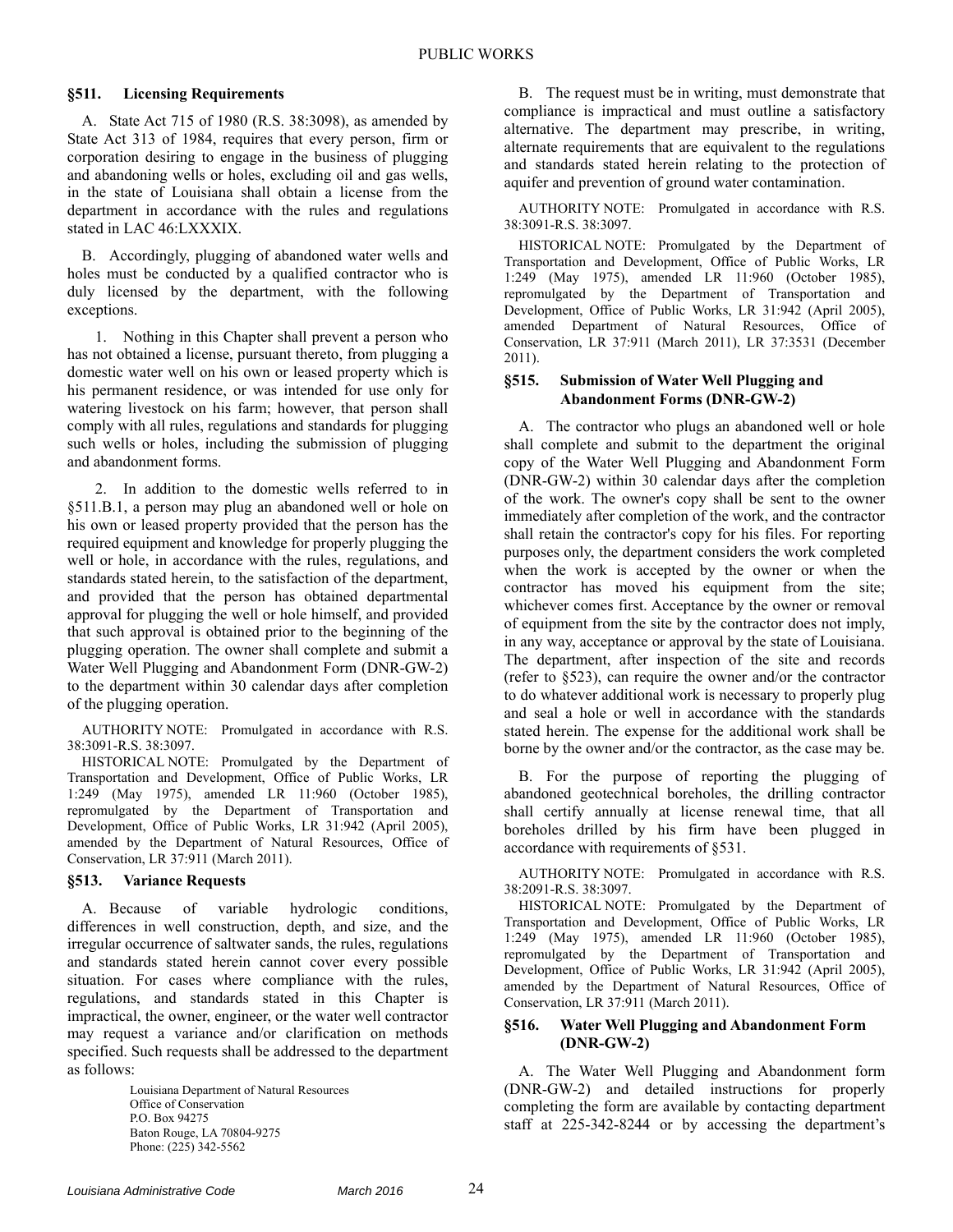website at www.dnr.louisiana.gov/gwater. Form DNR-GW-2 consists of a set of three copies.

1. The first copy (marked DNR copy) is to be mailed by whoever plugs the well or hole within 30 calendar days after plugging operations have been completed to:

Louisiana Department of Natural Resources Office of Conservation P.O. Box 94275 Baton Rouge, LA 70804-9275

B. In regard to the other copies of the form, the following procedure shall be followed.

1. If the well is plugged by a water well contractor, he shall retain the second copy of the completed form for his files and shall give the third copy to the owner/lessee immediately upon completion of the plugging operation.

2. If the well is plugged by the owner/lessee (see §511), the second and third copies of the completed form shall be retained by the owner/lessee for his files.

C. The commissioner will consider and encourages the electronic submission of registration, data or reports required under this Section.

D. The following explanation will provide clarification of intent for selected items and uniformity of reporting.

1. Owner Information. List the name of the legal owner of the property on which the well is located or the person or company holding a long-term lease on the property. If the owner or lessee is an individual, list first and last names and middle initial of individual.

a. Address. The address should be that of the owner. If the well is owned by an industry, the local address of the firm is preferred in order that additional data on the well may be easily obtained by the state or a regional water district or commission.

b. Owner's Well Number. Many cities, institutions, industrial plants, and large farms have their own systems of designating or identifying wells by numbers and/or name. This information is useful when locating the well and should be entered on the form.

2. Well Location. List the parish where the well is located, including the nearest town, city, etc., and give directions to the well site. The location of the well should be described in detail and as accurately as possible so that the well can be easily located by the department's field inspector. Please include a detailed map or sketch on the back of the original form showing the location of the well with reference to roads, railroads, building, etc. Use an  $(X)$ to indicate location of the well. Show location of nearest existing well(s), if any nearby, by making  $(O's)$  and approximate distance between wells. Determine the well's Global Positioning System (GPS) location and record the GPS longitude and latitude coordinates onto the form. For rig-supply wells, attach a "registered" permit plat (see §105.I) and for monitoring wells, complete spaces provided for the section, township and range (see §105.J).

3. Well Information. Required data are available from water well contractor's or engineer's report.

4. Plugging Procedure. Describe, in detail, the method and materials used to plug the well or hole. Give amount of cement, bentonite, and water used. Give any other useful information, such as name of cementing company used, if any, sounded depth, any obstructions or problems encountered during plugging, size and length of casing removed or left in hole, etc. If necessary, attach another sheet or use reverse side of form to give details.

5. Remarks. Use this space to present any other pertinent information. For example, if the present owner is different than the person who had the well drilled, give the name of the initial owner.

E. Certification that the work was performed in accordance with applicable rules and regulations must be signed and dated or the form will be returned for proper completion.

F. If there are any questions, please call or write to:

Louisiana Department of Natural Resources Office of Conservation P.O. Box 94275 Baton Rouge, LA 70804-9275 Phone: (225) 342-5562

AUTHORITY NOTE: Promulgated in accordance with R.S. 38:3091-3097.

HISTORICAL NOTE: Promulgated by the Department of Transportation and Development, Office of Public Works, LR 11:976 (October 1985), repromulgated by the Department of Transportation and Development, Office of Public Works, LR 31:942 (April 2005), amended by the Department of Natural Resources, Office of Conservation, LR 37:911 (March 2011).

#### **§517. Responsibility of the Owner**

A. Unless specified otherwise in the rules and regulations stated herein, it shall be the responsibility of the owner to have an abandoned water well properly plugged and sealed in accordance with methods and standards stated in §531 within 90 calendar days after abandonment. If the owner fails to plug an abandoned well within the 90-day time period, enforcement procedures, as outlined in §519, will be initiated by the department.

AUTHORITY NOTE: Promulgated in accordance with R.S. 38:2091-R.S. 38:3097.

HISTORICAL NOTE: Promulgated by the Department of Transportation and Development, Office of Public Works, LR 1:249 (May 1975), amended LR 11:961 (October 1985), repromulgated by the Department of Transportation and Development, Office of Public Works, LR 31:942 (April 2005).

## **§519. Failure of the Owner to Plug an Abandoned Water Well**

A. When the owner fails to plug an abandoned water well within the time period specified in §517, the department, upon receiving information on the existence of such well, will order the owner to plug the well within 30 calendar days after receipt of the order.

B. If the owner fails to comply within the 30-day time period or does not offer, in writing, an acceptable alternative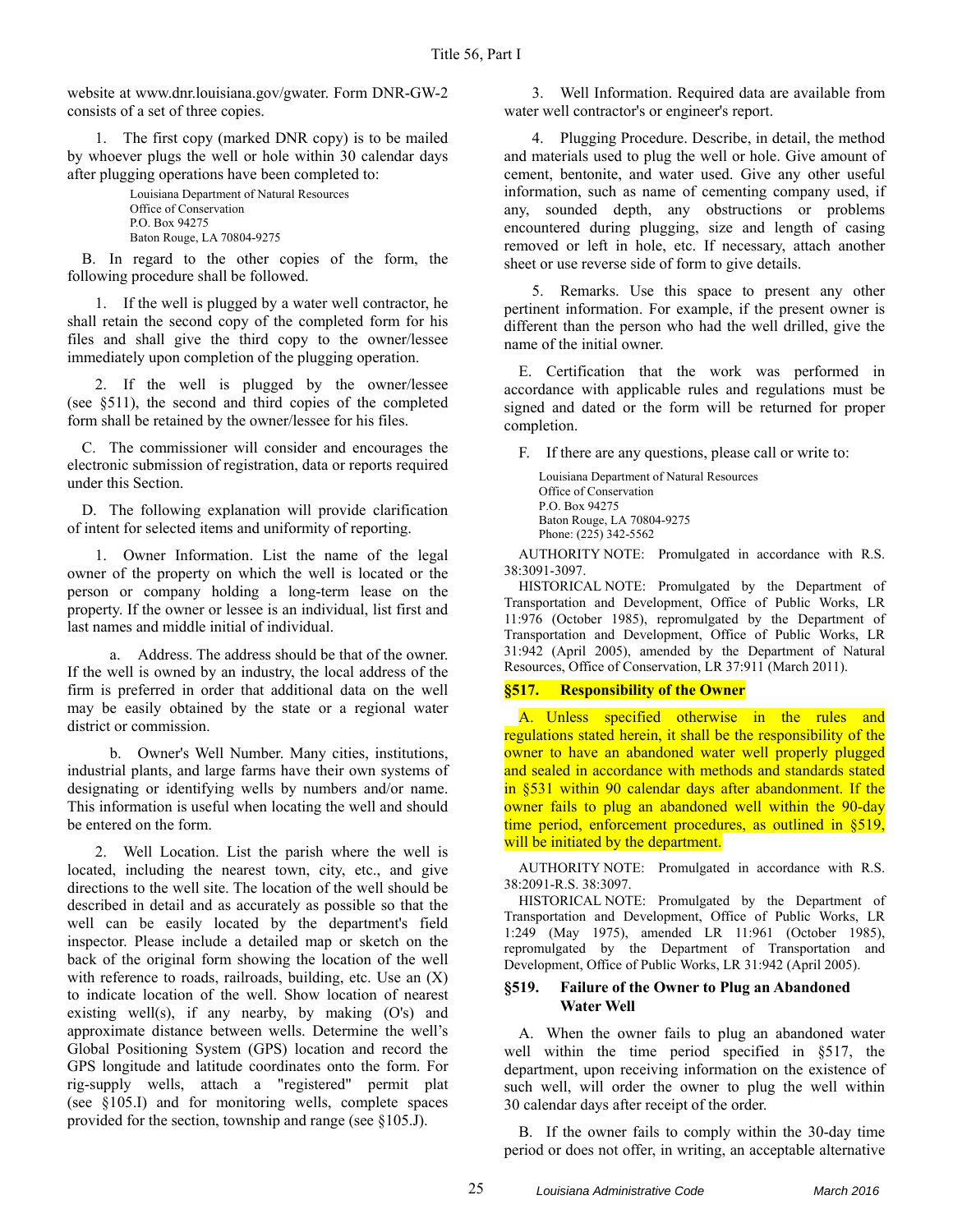time interval for plugging the well, the owner will be considered in violation of R.S. 38:3094, which permits a civil penalty of not more than \$1,000 a day for each day of violation and for each act of violation.

AUTHORITY NOTE: Promulgated in accordance with R.S. 38:2091-R.S. 38:3097.

HISTORICAL NOTE: Promulgated by the Department of Transportation and Development, Office of Public Works, LR 1:249 (May 1975), amended LR 11:961 (October 1985), repromulgated by the Department of Transportation and Development, Office of Public Works, LR 31:942 (April 2005).

#### **§521. Responsibilities of the Contractor**

A. The contractor who agrees to plug an abandoned well or hole for the owner shall be fully responsible for plugging the well or hole in accordance with the rules, regulations and standards stated herein. He is also responsible for completing and submitting a plugging and abandonment form (DNR-GW-2) to the department within 30 calendar days after completion of the plugging operation. The contractor shall also be responsible for informing the owner of the necessity of plugging and sealing any other water well or hole on the property that may have been previously abandoned or which may be abandoned in the future.

AUTHORITY NOTE: Promulgated in accordance with R.S. 38:3091-R.S. 38:3097.

HISTORICAL NOTE: Promulgated by the Department of Transportation and Development, Office of Public Works, LR 1:249 (May 1975), amended LR 11:961 (October 1985), repromulgated by the Department of Transportation and Development, Office of Public Works, LR 31:942 (April 2005), amended by the Department of Natural Resources, Office of Conservation, LR 37:912 (March 2011).

## **§523. Site Inspection by the Department Representatives**

A. The department may order, at any time, that the site of an abandoned water well or hole be inspected by department representatives to determine whether the work has been satisfactorily completed in accordance with the standards stated herein and as stated on the Water Well Plugging and Abandonment Form (DNR-GW-2). The owner and/or the contractor shall make all records available to the representatives of the department and the owner shall allow representatives to enter the property and visit the site(s).

AUTHORITY NOTE: Promulgated in accordance with R.S. 38:3091-R.S. 38:3097.

HISTORICAL NOTE: Promulgated by the Department of Transportation and Development, Office of Public Works, LR 1:249 (May 1975), amended LR 11:961 (October 1985), repromulgated by the Department of Transportation and Development, Office of Public Works, LR 31:942 (April 2005), amended by the Department of Natural Resources, Office of Conservation, LR 37:912 (March 2011)..

#### **§525. Availability of Water Well Data**

A. The drilling and construction records for a water well or test hole may be obtained from the owner, from the water well contractor, and/or from the following:

> Louisiana Department of Natural Resources Office of Conservation P.O. Box 94275

#### Baton Rouge, LA 70804-9275 Phone: (225) 342-8244

B. Reports and/or information on hydrology, geology, the occurrence of saline water-bearing and fresh waterbearing sands and quality of water may be obtained from the above-named governmental agencies and/or the following:

> Louisiana Geological Survey 3097 Energy, Coastal and Environmental Bldg. Louisiana State University Baton Rouge, LA 70803

C. Information on monitoring wells may be obtained from the owner, the water well contractor, the engineer, the Department of Natural Resources, as listed above, and/or from the following agency:

> Department of Environmental Quality Galvez Bldg. 602 North Fifth Street Baton Rouge, LA 70802

AUTHORITY NOTE: Promulgated in accordance with R.S. 38:3091-R.S. 38:3097.

HISTORICAL NOTE: Promulgated by the Department of Transportation and Development, Office of Public Works, LR 1:249 (May 1975), amended LR 11:961 (October 1985), repromulgated by the Department of Transportation and Development, Office of Public Works, LR 31:942 (April 2005), amended by the Department of Natural Resources, Office of Conservation, LR 37:912 (March 2011), LR 37:3531 (December 2011).

#### **§527. Regulations for Determining Status of Wells or Holes and for Determining Plugging Responsibility**

A. Following are the regulations for determining the status of a drilled, bored, cored, augered or driven water well or hole and for determining the party responsible for plugging abandoned wells and holes.

1. Active Status. A well is considered to be active if it is an operating well used to supply water.

2. Standby Status. A well is considered to be standby if it is used in emergencies or occasionally used to supply water.

3. Inactive Status. A well is considered to be inactive if it is not presently operating but is maintained in such a way that it can be put back in operation, with a minimum of effort, to supply water. Before a well can be put in inactive status, the owner shall present evidence to the department as to the condition of the well and as to his intentions to use the well in the future, as well as obtaining the department's written approval. As evidence of intentions, the owner shall be responsible for properly maintaining the well in such a way that:

a. the well and the annular space between the hole and casing shall have no defects that will permit the seepage of surface water into the well;

b. the well is clearly marked and is not a safety hazard;

c. the well is adequately capped in such a manner as to prevent easy entry by other than the owner;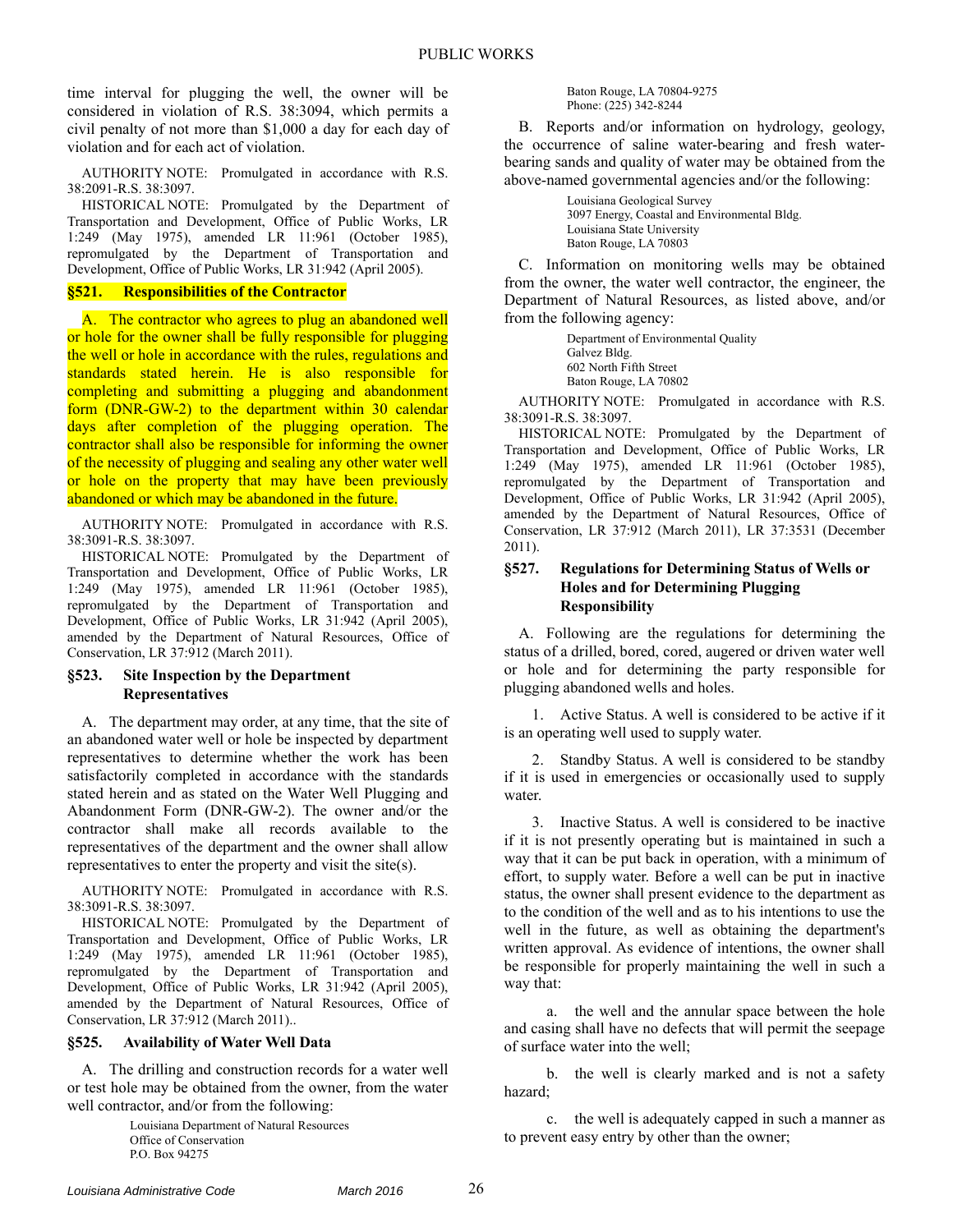d. the area surrounding the well is kept clear of waste and debris;

e. if the pump and/or motor have been removed for repair, replacement, etc., the well is adequately capped to prevent injury to people and to prevent the entrance of any contaminant or other objectionable material;

f. the well is not used for disposal or injection of trash, garbage, sewage, waste water and/or storm runoff; and

g. the well is easily accessible for routine maintenance and periodic inspection.

4. Abandoned Wells. A well is considered to be abandoned if its use has been permanently discontinued; its pumping equipment has been permanently removed; the well is in such a state of disrepair that it cannot be used to supply water and/or has the potential for transmitting surface contaminants into an aquifer; the well poses potential health or safety hazards, or the well is in such a condition that cannot be placed in the active, standby or inactive status. The owner of an abandoned well shall be responsible for plugging such a well in accordance with methods and standards stated in §531, within 90 calendar days from the initial date of abandonment. If the owner fails to plug an abandoned well within the 90-day time period, enforcement procedures, as outlined in §519, will be initiated by the department.

5. Abandoned Rig-Supply Water Wells

a. A water well drilled at an oil or gas drilling site to supply water for drilling activities shall be considered an abandoned well immediately after the termination of the oil or gas drilling-operations and removal of the rig from the site. The company in charge of the drilling of the oil or gas well (lessee) shall be responsible for plugging the abandoned water well, in accordance with §531, within 30 calendar days after the termination of oil or gas drilling operations and removal of the rig from the site.

b. If the ownership of the water well is to be conveyed to the landowner in lieu of plugging and abandoning the well, the well must conform to the requirements for active or inactive status. The ownership transfer must be made through a legal document advising the landowner of his responsibilities and obligations to properly maintain the well, including the proper plugging of the well when it is abandoned and no longer needed for water production activities. The company (lessee) shall provide the department with a copy of the transfer document within 30 calendar days after the transfer of the ownership. Upon receiving the document, the department will send a letter to the new owner requesting well use information and advising him/her of the appropriate regulations. The owner is required to respond within 30 calendar days, stating intended use and requesting an appropriate status, as outlined in §527.

6. Observation Wells. A well is considered to be an observation well if it is used by the owner, by governmental agencies, or by an appropriate engineering or research organization to obtain information on the water resources of an area. Observation wells shall be covered with an

appropriate cap or cover to prevent unauthorized use or entry and to prevent entry of contaminants. It shall be the responsibility of the owner, organization or agency making the observations to prevent entry of any foreign materials or water into observation wells and to keep the surrounding area clear of waste, water, debris and other materials.

7. A well shall not be used for any injection or recharge studies until a permit is obtained in accordance with existing orders rules and regulations of the Department of Natural Resources, Office of Conservation.

8. An inactive water well may be used as an observation well; however, when it is no longer needed for observation purposes and the owner does not intend to convert it to an active status, the well shall be considered abandoned. The owner shall be responsible for plugging the abandoned well in accordance with Methods and Standards, stated in §531, within 90 calendar days after abandonment, unless agreement with the agency or organization which used the well for observation clearly delegates the plugging responsibility to the agency or organization.

9. A well constructed solely for observation purposes by an owner, a governmental agency, or an engineering or research organization, must be converted to an active, inactive or standby status when no longer needed for observation purposes, otherwise it shall be considered abandoned. It shall be the responsibility of the owner, agency or organization who installed the well to plug the abandoned well in accordance with methods and standards, stated in §531, within 90 calendar days after abandonment.

10. Abandoned Pilot Holes and Test Holes

a. A pilot hole, drilled with the intent to install casing and produce water, shall be considered an abandoned hole immediately after the termination of the drilling operations if the hole is not cased and/or a well is not developed or constructed. It shall be the water-well contractor's responsibility to plug the abandoned hole, in accordance with §531, within 30 calendar days after the termination of the drilling operations.

b. A test hole, drilled to obtain geologic, hydrologic and water-quality data shall be considered an abandoned hole immediately after the completion of all testing operations. The agency or the contractor in charge of the exploratory work is responsible for plugging the abandoned hole in accordance with §531, within 30 calendar days after the termination of drilling operations.

11. Abandoned Geotechnical Boreholes. A hole, drilled, bored, cored or augered to obtain soil samples to be analyzed for chemical and/or physical properties shall be considered abandoned immediately after the completion of the drilling and sampling operations. It shall be the drilling contractor's responsibility to plug the abandoned hole in accordance with methods and standards stated in §531 within 30 calendar days after the termination of drilling and sampling operations.

12. Abandoned Heat Pump Holes (Closed Loop System). A hole drilled to install piping for an earth-coupled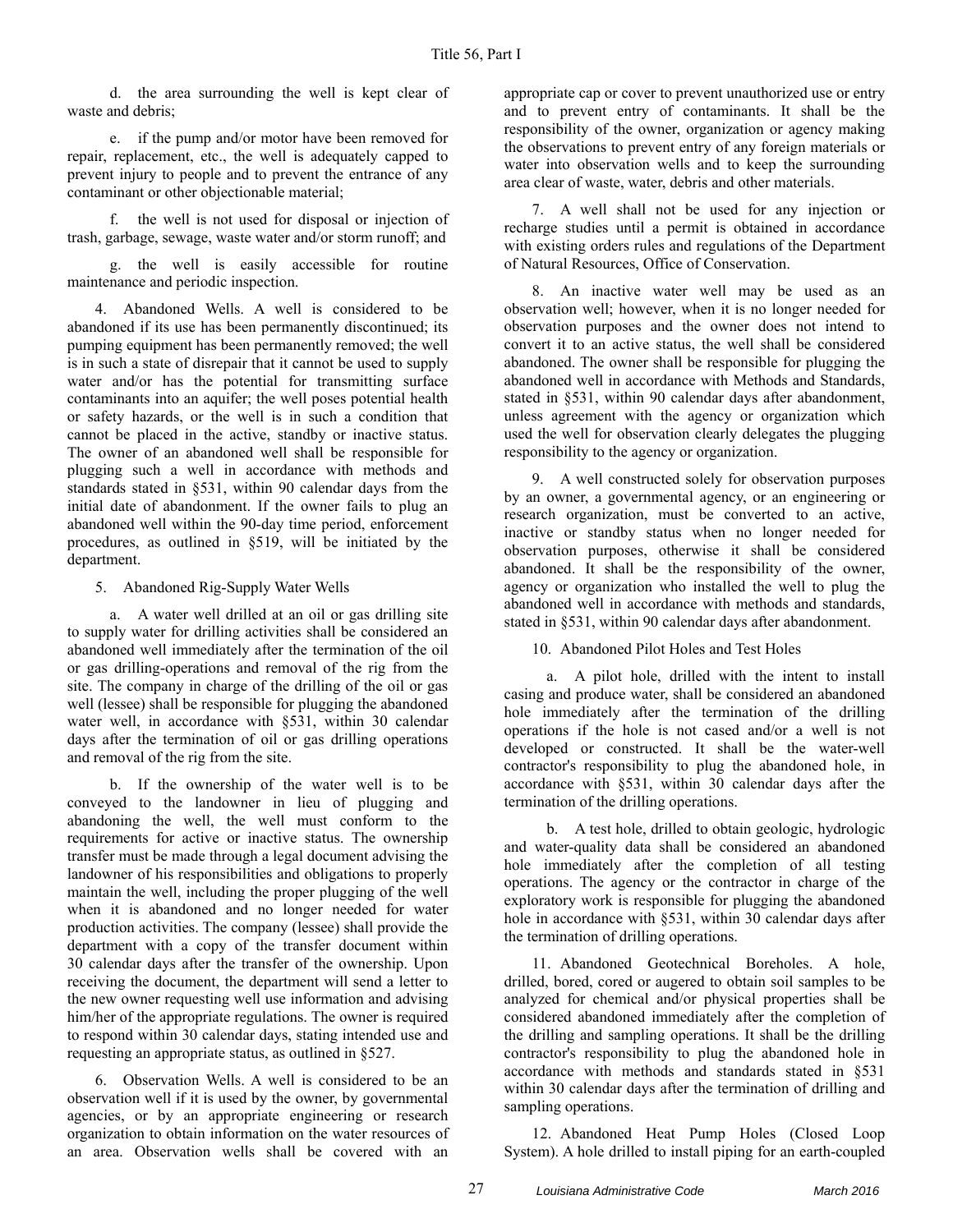water source heat system shall be considered an abandoned hole if the piping is not installed and/or the hole is not plugged by the drilling contractor in accordance with methods and standards, stated in §531, within 30 calendar days after completion of drilling operations. It shall be the drilling contractor's responsibility to plug the abandoned hole in accordance with methods and standards, stated in §531, within 30 calendar days after the hole is considered abandoned.

AUTHORITY NOTE: Promulgated in accordance with R.S. 38:2091-R.S. 38:3097.

HISTORICAL NOTE: Promulgated by the Department of Transportation and Development, Office of Public Works, LR 1:249 (May 1975), amended LR 11:961 (October 1985), repromulgated by the Department of Transportation and Development, Office of Public Works, LR 31:942 (April 2005).

## **§529. Plugging and Filler Materials**

## A. Plugging Material

1. It is recognized that no material is completely impervious; however, experience and tests have shown that cement-bentonite slurry has a low permeability, good sealing properties, and low shrinkage factor, so as to be preferred for use when plugging an abandoned water well or hole. Cement-bentonite slurry is a mixture of cement, bentonite, and water, consisting of not more than 8 percent bentonite by dry weight of the cement and a maximum of 10 gallons of water per sack (94 pounds) of cement. Additives, in the approved and proper ratio, may be added to the slurry, if required. If the slurry is to be prepared in the field it is recommended that the bentonite be added after cement and water are thoroughly mixed.

2. Neat cement, which is a mixture of cement and water, consisting of not more than 5 gallons of water per sack (94 pounds) of cement, may be used as plugging material in lieu of cement-bentonite slurry.

3. When permitted by the methods and standards stated in §531, heavy drilling mud or bentonite slurry, weighing not less than 9 pounds per gallon, may be used as plugging material. The plugging material shall be free of foreign and organic additives.

B. Filler Material. When permitted by the methods and standards stated in §531, heavy drilling mud or bentonite slurry, weighing not less than 9 pounds per gallon, coarse ground bentonite or clean sand may be used as filler material. The filler material shall be free of foreign and organic additives.

C. Calculations to Verify Adequacy of Plugging Materials. To assure an abandoned water well or hole is plugged and sealed properly and that there has been no "jamming" or "bridging" of the material, verification calculations and measurements shall be made by the contractor to determine whether the volume of the material placed in the well or hole at least equals the volume of the casing or hole plugged and/or filled. When bridge plugs are used, sufficient time shall be allowed for the material to set. Any measurements and calculations made in setting and verifying the location of the plug shall be made available to the department upon request. The department shall be solely responsible for determining whether a well or hole is satisfactorily plugged or sealed.

AUTHORITY NOTE: Promulgated in accordance with R.S. 38:2091-R.S. 38:3097.

HISTORICAL NOTE: Promulgated by the Department of Transportation and Development, Office of Public Works, LR 1:249 (May 1975), amended LR 11:962 (October 1985), repromulgated by the Department of Transportation and Development, Office of Public Works, LR 31:942 (April 2005).

## **§531. Methods and Standards for Plugging Abandoned Water Wells and Holes**

A. The following methods and standards shall be used for the plugging of abandoned water wells and holes. If there is a need for variance from these regulations and/or clarification is required, departmental approval shall be obtained in writing, before the plugging operation is begun. For variance requests, refer to §513.

B. Methods and Standards for Plugging Abandoned Water Wells. The following methods and standards shall apply to all abandoned water wells, regardless of use or type.

C. Removal of Obstructions from the Well. Before the plugging operation is begun, the drilling and construction records for the well should be obtained and studied (see §525). An investigation of the well shall be made to determine if there is any obstruction in the well that would interfere with the plugging operation. Any obstruction in the well shall be removed, using an acceptable method, before initiating the plugging operation.

D. Cutting off the Top of the Casing. In areas subject to subsidence and/or farming, the top of the casing shall be cut off a minimum of 3 feet below the surface of the ground before plugging operation begins. After filling the well with cement-bentonite slurry, the excavation above the top of the cement plug shall be filled with compacted soil to minimize future hazards to farming equipment, etc. In other areas, the top of the casing shall be cut off at or below the ground surface. Under no circumstances shall the top of the casing protrude above the surface of ground.

E. Plugging Material for the Screen. The screen or the area opposite the production aquifer (as in open hole construction) may be filled with filler materials specified in §529.B in lieu of cement-bentonite slurry.

F. Plugging Method. The entire well shall be plugged with cement-bentonite slurry from bottom of the well up to the ground surface using the pump-down method, preferably in one continuous operation. Placement of plugging material by pouring or dropping through the water shall not be permitted.

G. Annular Space. If the annular space of the abandoned well is not already sealed, the plugging material shall be brought up to the surface and allowed to spill over the top of the casing and into the annulus, sealing the annular space between the casing and the borehole. If the annular space is already sealed, the plugging material shall be brought up to the ground surface, unless specified otherwise.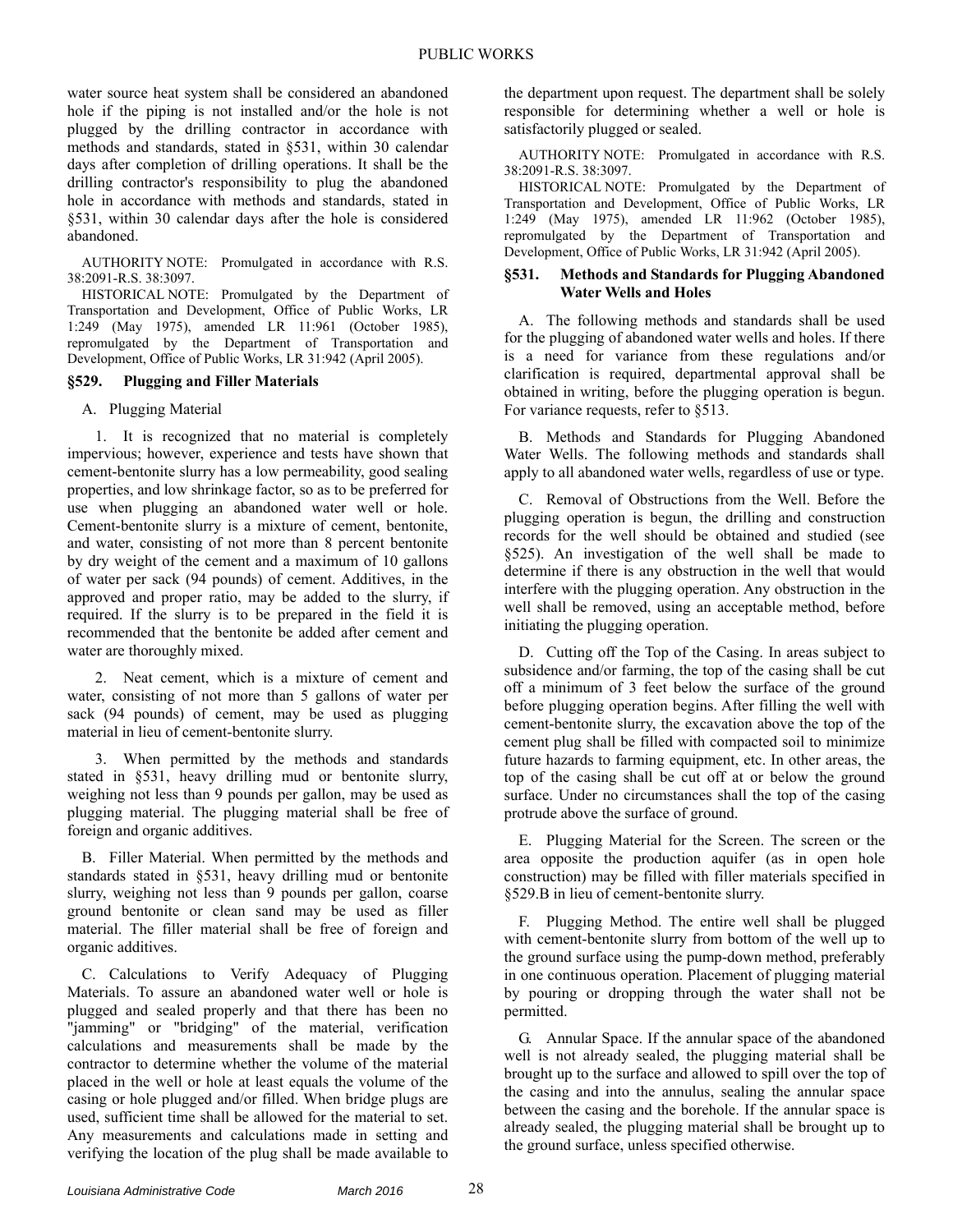H. Temporary Shut Down. When plugging of an abandoned water well or hole is temporarily suspended, such as overnight shut down or awaiting material, the well or hole shall be covered and the immediate area conspicuously marked to protect and warn the public. The cover shall be sufficiently strong and anchored to prevent easy or unintentional entry. The well or hole shall be sealed to prevent the seepage of surface water and foreign material into the well or hole.

I. Areas of Confirmed Contamination. In areas of confirmed ground water or soil contamination, the entire well shall be plugged with cement-bentonite slurry. The annular space of the well, if not already sealed, shall be sealed by perforating or ripping the casing and forcing cement-bentonite slurry under pressure into the annular space and surrounding formation to prevent the entry of contaminated fluids into an aquifer and to prevent the movement of water from one aquifer to another.

J. Areas of Potential Contamination. In areas of potential ground water or soil contamination, the entire well shall be plugged with cement-bentonite slurry. It is recommended that the annular space of the well, if not already sealed, be perforated or ripped and cement-bentonite slurry forced under pressure into the annular space and surrounding formation to safeguard against any possible entry of contaminated fluids into an aquifer and to prevent the movement of water from one aquifer to another.

K. Plugging of Abandoned Water Well from Which Some or All of the Casing Has Been Removed

1. If the casing remaining is in the upper part of the well, the well shall be sounded to determine the amount, if any, of "cave in." The part of the hole filled with "cave in" material shall be reamed or drilled out of the original depth of the well and then the entire hole shall be plugged with cement-bentonite slurry from the bottom, up to the ground surface, using the pump-down method.

2. If the casing (including the screen) remaining is in the lower part of the well, the well and hole shall be completely filled with cement-bentonite slurry from the bottom up to the ground surface, using the pump-down method.

3. If all the casing and screen is removed, the hole for the entire original depth of the well shall be plugged with cement-bentonite slurry from the bottom, up to the ground surface, using the pumpdown method.

L. Plugging of Abandoned Monitoring Wells. The entire well shall be plugged with cement-bentonite slurry from bottom of the well, up to the ground surface, using the pump-down method.

NOTE: Plugging of abandoned monitoring wells associated with facilities regulated by the Department of Environmental Quality (DEQ) require approval from DEQ prior to actual plugging.

M. Plugging of Abandoned Dug or Augered Wells. Domestic dug or augered wells shall be plugged from bottom of the well up to the ground surface with cementbentonite slurry or with local fill material such as silt, sand,

clay, native soil, or a mixture thereof. If local fill material is used, it should be allowed to settle, and then permanently capped with cement or compacted clay.

N. Plugging of Abandoned Holes. If the hole penetrates an aquifer containing saline water, the entire hole shall be plugged with cement-bentonite slurry from bottom of the hole, up to the ground surface using the pump-down method; otherwise, the hole shall be plugged in accordance with §531.O.-R.2

O. Plugging of Abandoned Pilot Holes

1. The entire hole shall be plugged with cementbentonite slurry from bottom of the hole, up to the ground surface, using the pumpdown method.

NOTE: If an aquifer (see §113.A for definitions) is not penetrated, the hole shall be plugged with either cementbentonite slurry or bentonite slurry from bottom of the hole, up to a depth of 25 feet below the ground surface and then the upper 25 feet of the hole shall be plugged with cementbentonite slurry, using the pump-down method.

P. Plugging of Abandoned Test Holes. An abandoned test hole shall be plugged with cement-bentonite slurry from bottom of the hole, up to the ground surface, using the pump-down method. If the casing cannot be removed, in addition to plugging the entire casing with cement-bentonite slurry, the annular space must also be cemented as per requirements of §527 or as approved by the department.

Q. Plugging of Abandoned Geotechnical Boreholes

1. The entire hole shall be plugged with cementbentonite slurry from bottom of the hole, up to the ground surface, using the pumpdown method; or

2. The hole shall be plugged with bentonite slurry from bottom of the hole, up to a depth of 25 feet below the ground surface and then the upper 25 feet of the hole shall be plugged with cement-bentonite slurry, using the pumpdown method.

3. For boreholes of 25 feet or less, drill cuttings from the original hole may be used to plug the hole in lieu of cement-bentonite slurry, provided that an aquifer is not penetrated and provided that a concrete cylinder is pushed into the hole to form a permanent seal at the ground surface.

NOTE: Plugging of geotechnical borehole associated with facilities regulated by the Department of Environmental Quality (DEQ) require approval from that department prior to actual plugging.

R. Plugging of Heat Pump Holes (Closed Loop System)

1. The entire hole shall be plugged with cementbentonite slurry from bottom of the hole, up to the bottom of the horizontal trench, using the pump-down method; or

2. The hole shall be plugged with bentonite slurry from bottom of the hole, up to a depth of 25 feet below the bottom of the horizontal trench and then the upper 25 feet of the hole shall be plugged with cement-bentonite slurry, using the pump-down method.

AUTHORITY NOTE: Promulgated in accordance with R.S. 38:3091-R.S. 38:3097.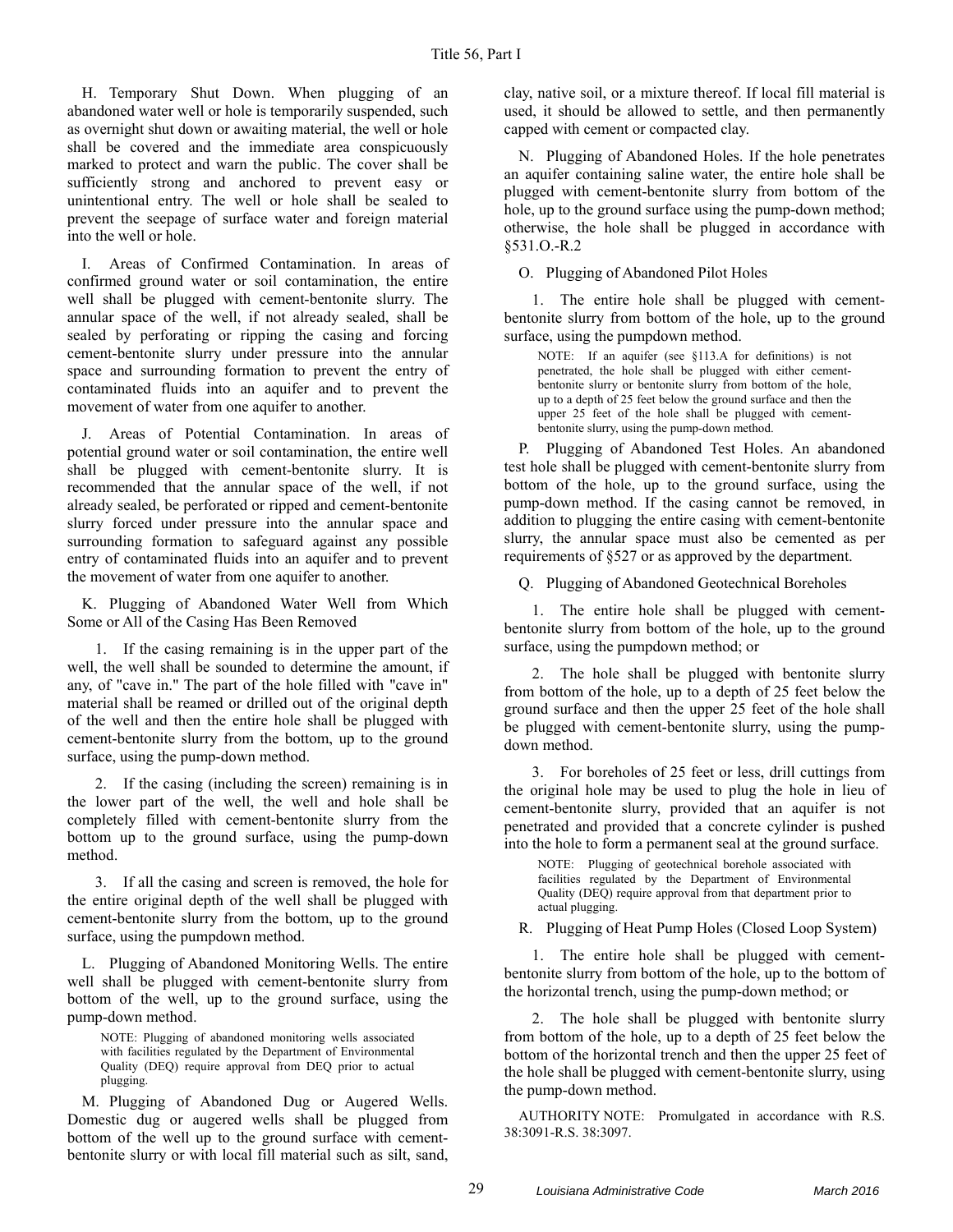HISTORICAL NOTE: Promulgated by the Department of Transportation and Development, Office of Public Works, LR 1:249 (May 1975), amended LR 11:963 (October 1985), repromulgated by the Department of Transportation and Development, Office of Public Works, LR 31:942 (April 2005), amended by the Department of Natural Resources, Office of Conservation, LR 37:913 (March 2011).

## **§533. Enforcement Actions**

A. Provisions addressing enforcement of this Chapter appear in R.S. 38:3097.3, as follows:

1. Whoever knowingly and willingly violates a provision of this Chapter, or a rule, regulation or order of the director or a board hereunder, shall be subject to a civil penalty of not more than \$1,000 a day for each day of violation and for each act of violation if a penalty for the violation is not otherwise provided in this Chapter.

a. The place of suit to recover this penalty shall be selected by the director or board, as may be appropriate, in the district court of the parish in which any one of the defendants resides, or in the district court of the parish where the violation took place.

b. Suit shall be at the discretion of the director or board as may be appropriate and shall be instituted and conducted in his or its name by the attorney general or by the district attorney of the district under the direction of the attorney general.

2. Whoever knowingly and willfully aids or abets a person in the violation of a provision of this Chapter, or in any rule, regulation or order made hereunder shall be subject to the same penalties provided herein for the principal violator.

B. Falsification of Documents. Falsification of documents to evade regulations, as well as penalties for said falsifications, appears in R.S. 38:3095 as follows.

1. No person shall, for the purpose of evading this Chapter or any rule, regulation or order made thereunder:

a. make, or cause to be made, any false entry or statement of fact in any report required to be made by this Chapter, or by any rule, regulation or order made hereunder; or

b. make, or cause to be made, any false entry in an account, record or memorandum kept by any person in connection with the provisions of this Chapter or of any rule, regulations or order made thereunder; or

c. remove out of the jurisdiction of the state or destroy or mutilate, alter, or by any other means, falsify any book, record, or of the paper pertaining to the matters regulated by this Chapter, or by any rule, regulation or order made thereunder.

2. Whoever violates this Subsection shall be fined not more than \$5,000 or imprisoned not more than six months or both.

3. The penalty provision for falsification of documents required under the provisions of this Chapter are therefore criminal in nature and will be enforced through the district attorney having jurisdiction where said violation occurs. It should also be noted that utilization of the United States Mail in the falsification of documents constitutes a violation of Title 18 of the United States Code (Mail Fraud), and such violations will be referred to the appropriate United States attorney.

C. Appeals. An alleged violator may appeal any order of the department by requesting a hearing. The hearing request must be made to the department, in writing within 30 calendar days of the original order and must be sent by "Certified Mail/Return Receipt Requested". After receiving the request, the department will arrange a hearing to determine what other remedial action will serve to effect compliance with the rules and regulations.

AUTHORITY NOTE: Promulgated in accordance with R.S. 38:2091-R.S. 38:3097.

HISTORICAL NOTE: Promulgated by the Department of Transportation and Development, Office of Public Works, LR 1:249 (May 1975), amended LR 11:964 (October 1985), repromulgated by the Department of Transportation and Development, Office of Public Works, LR 31:942 (April 2005), amended by the Department of Natural Resources, Office of Conservation, LR 37:3531 (December 2011).

## **Chapter 7. Installing Control Devices on Free Flowing Water Wells**

## **§701. Authorization**

A. As announced in the October 1985 issue of the *Louisiana Register*, the rules and regulations, stated herein, were prepared by the Louisiana Department of Transportation and Development, Office of Public Works, in accordance with R.S. 38:3094(7)(A). Effective January 1, 2010, in accordance with Act 437 of 2009, The Department of Natural Resources, Office of Conservation, hereafter referred to as "department," is responsible for registering water wells and holes in Louisiana.

AUTHORITY NOTE: Promulgated in accordance with R.S. 38:3094.

HISTORICAL NOTE: Promulgated by the Department of Transportation and Development, Office of Public Works, LR 11:964 (October 1985), repromulgated by the Department of Transportation and Development, Office of Public Works, LR 31:942 (April 2005), amended by the Department of Natural Resources, Office of Conservation, LR 37:913 (March 2011), LR 37:3531 (December 2011).

## **§703. Purpose**

A. The purpose of the rules and regulations, stated herein, is to conserve the ground water resources of the state by requiring that the owner install control devices on free flowing water wells (for glossary of terms, refer to §113.A of this Chapter) the owner shall install a flow control device on each free flowing water well in accordance with the rules and regulations stated in this Section.

AUTHORITY NOTE: Promulgated in accordance with R.S. 38:3094.

HISTORICAL NOTE: Promulgated by the Department of Transportation and Development, Office of Public Works, LR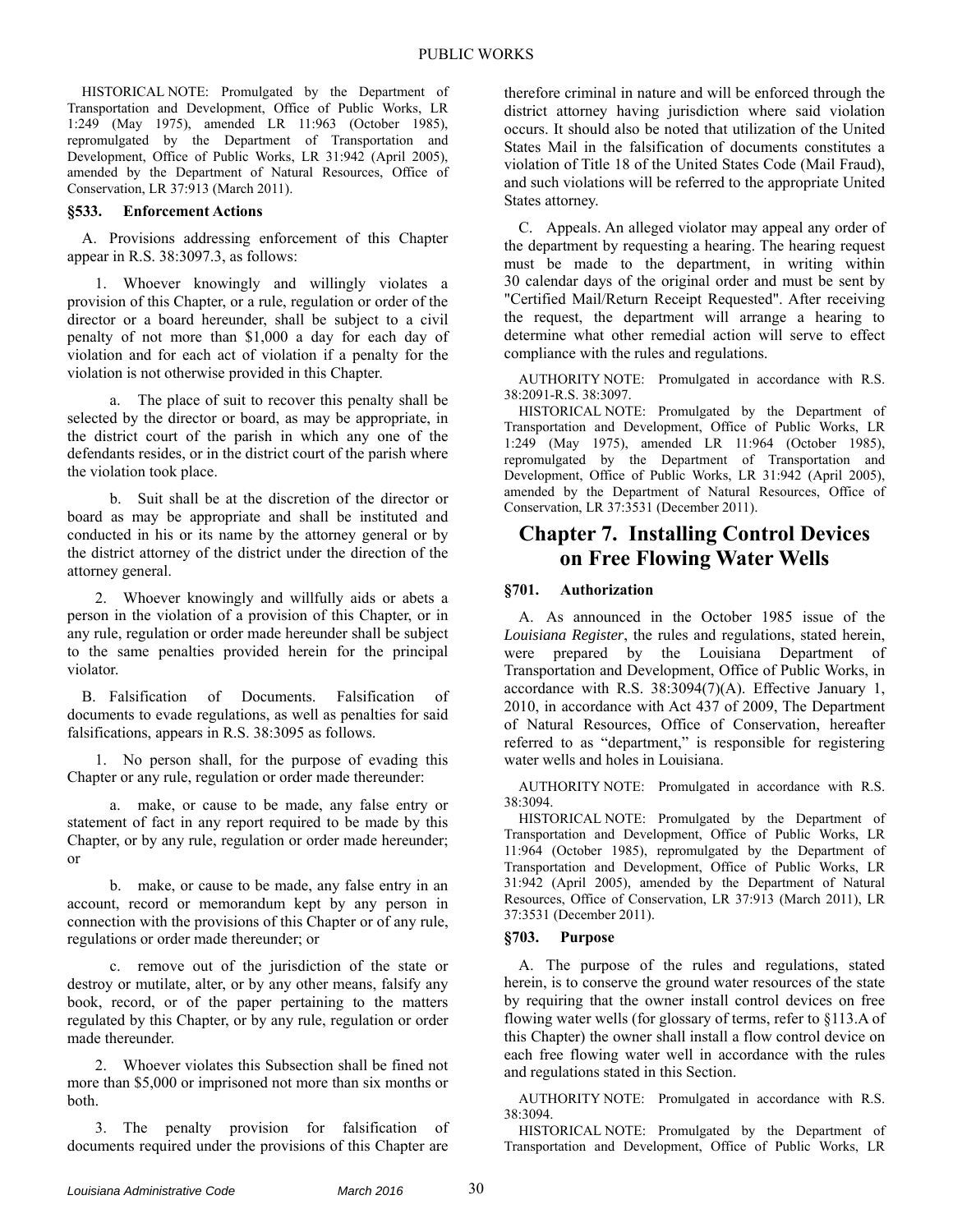11:964 (October 1985), repromulgated by the Department of Transportation and Development, Office of Public Works, LR 31:942 (April 2005), amended by the Department of Natural Resources, Office of Conservation, LR 37:3531 (December 2011).

## **§705. General Rules and Regulations**

A. The rules and regulations, stated herein, apply to all free flowing water wells. A free flowing well is an artesian well which is allowed to flow, under natural conditions, at or above the land surface.

B. Exemptions. The following water wells are exempt from the provisions of this Chapter:

1. free flowing water wells in existence prior to January 1, 2012; however, wells reworked after January 1, 2012 shall not be exempt;

2. water wells producing saline water in connection with oil and gas production.

C. Wells In a State of Disrepair or Nonuse. If a water well is in such a state of disrepair that it cannot be used and a control device cannot be installed, it shall be considered abandoned and shall be plugged by the owner in accordance with the provisions of Chapter 5 of this Part, entitled "Rules, Regulations and Standards for Plugging Abandoned Water Wells and Holes."

AUTHORITY NOTE: Promulgated in accordance with R.S. 38:3094.

HISTORICAL NOTE: Promulgated by the Department of Transportation and Development, Office of Public Works, LR 11:965 (October 1985), repromulgated by the Department of Transportation and Development, Office of Public Works, LR 31:942 (April 2005), amended by the Department of Natural Resources, Office of Conservation, LR 37:3531 (December 2011).

## **§707. Responsibility of the Owner**

A. The owner shall be the party responsible for installing a flow control device on each free flowing water well.

B. The owner shall allow representatives of the department to enter the property and visit the well site to verify the installation of a control device, or inspect the completed work.

AUTHORITY NOTE: Promulgated in accordance with R.S. 38:3094.

HISTORICAL NOTE: Promulgated by the Department of Transportation and Development, Office of Public Works, LR 11:965 (October 1985), repromulgated by the Department of Transportation and Development, Office of Public Works, LR 31:942 (April 2005), amended by the Department of Natural Resources, Office of Conservation, LR 37:3532 (December 2011).

## **§709. Responsibility of the Department**

A. At the request of a parish police jury or other governmental entity, the department may make a survey to locate and report on the location of free flowing water wells.

B. The department may enter into a financial cooperative agreement with the parish police jury or other governmental entity to have control devices installed on those free flowing water wells which produce over 25,000 gallons per day.

C. The department shall, in no way, be held responsible for a well "sanding up" or failing to yield water after a control device is installed on the well.

D. The department, upon receiving information on the existence of a free flowing water well, shall proceed as follows:

1. if a control device is required, the department will issue an order to the owner to require the installation of a control device on the well within 90 calendar days from the date of the said order. When the installation of the control device is completed, the owner shall apprise the department, in writing, within 30 calendar days after completion of work.

AUTHORITY NOTE: Promulgated in accordance with R.S. 38:3094.

HISTORICAL NOTE: Promulgated by the Department of Transportation and Development, Office of Public Works, LR 11:965 (October 1985), repromulgated by the Department of Transportation and Development, Office of Public Works, LR 31:942 (April 2005), amended by the Department of Natural Resources, Office of Conservation, LR 37:3532 (December 2011).

## **§711. Failure of Responsible Party to Install a Control Device**

A. If the owner fails to comply with the department's order concerning installation of a control device within the 90-day time period or does not offer, in writing, an acceptable alternative time interval for installing such a device, the owner will be considered in violation of R.S.  $38:3094(A)(7)$ , which permits a civil penalty of not more than \$1,000 a day for each day of violation and for each act of violation.

AUTHORITY NOTE: Promulgated in accordance with R.S. 38:3094.

HISTORICAL NOTE: Promulgated by the Department of Transportation and Development, Office of Public Works, LR 11:965 (October 1985), repromulgated by the Department of Transportation and Development, Office of Public Works, LR 31:942 (April 2005).

## **§713. Enforcement Actions**

A. Provisions addressing enforcement of this Chapter appear in Louisiana Revised Statute 38:3096, as follows.

1. Whoever knowingly and willfully violates a provision of this Section, or a rule, regulation, or order of the director or a board hereunder, shall be subject to a civil penalty of not more than \$1,000 a day for each day of violation and for each act of violation, if a penalty for the violation is not otherwise provided in this Section.

a. The place of suit to recover this penalty shall be selected by the director or board, as may be appropriate, in the district court of the parish of the residence of any one of the defendants, or in the district court of the parish where the violation took place.

b. Suit shall be at the direction of the director or board, as may be appropriate, and shall be instituted and conducted in his or its name by the attorney general or by the district attorney of the district under the direction of the attorney general.